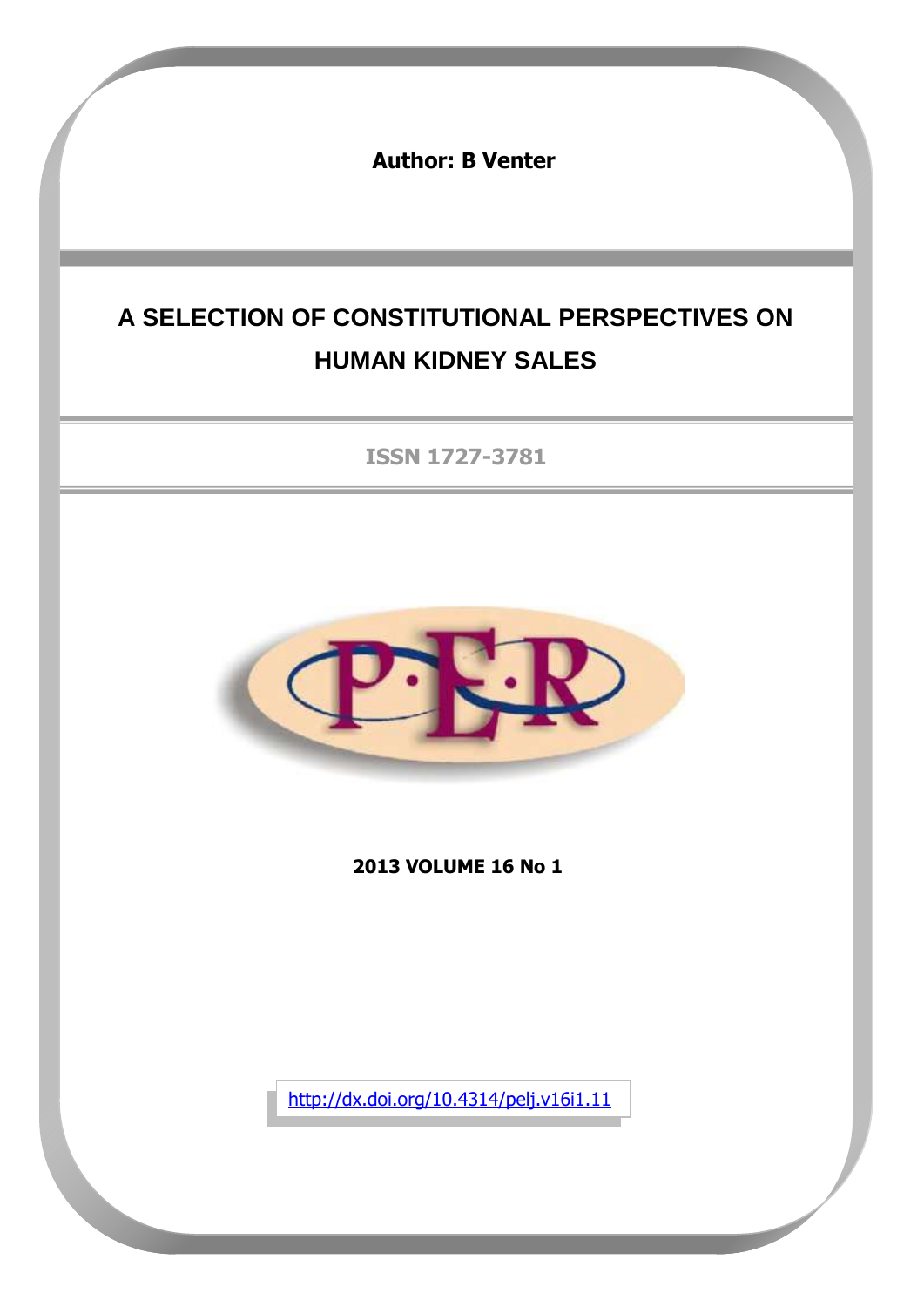# **A SELECTION OF CONSTITUTIONAL PERSPECTIVES ON HUMAN KIDNEY SALES**

**B Venter\***

#### **1 Introduction**

At the back of the abdominal cavity, just above the waist of the human body, two extremely vital organs are located. These organs are approximately 10 to 13 cm long and about 5 to 8 cm wide. They represent only 0,5% of the body's total weight, but together these two organs contain about 160 km of blood vessels that receive 20 to 25% of all the blood pumped by the heart. $<sup>1</sup>$  The body's total blood supply circulates</sup> through these organs about 12 times per day, and every hour they filter about 7,5 litres of blood.<sup>2</sup> These organs have the life-sustaining task of removing waste products and excess fluids from the body, and they will continue performing their task until they have lost 75 to 80% of their function.<sup>3</sup> These organs are known as the human kidneys, and although most of us are born with two kidneys, life with only one kidney is possible. If a person's kidney does not perform its required function any more, he will have to undergo dialysis treatment until a kidney becomes available for organ transplantation.

Organ transplantation refers to a surgical operation where an organ is taken from one patient's body (also known as the "organ donor") and is placed into another patient's body (known as the "organ recipient"). The objective of organ transplantation is to restore a happy and useful life to a patient who was once doomed to a premature death due to a fatal disease of a vital organ.<sup>4</sup>

<sup>\*</sup> Bonnie Venter. LLB (NWU) LLM (UNISA). Lecturer, Department of Jurisprudence, University of South Africa. Email: [venter.bonnie@gmail.com.](mailto:venter.bonnie@gmail.com)

<sup>1</sup> KHA 2008 http://bit.ly/ZzEJfQ.

<sup>2</sup> KHA 2008 http://bit.ly/ZzEJfQ. 3

KHA 2008 http://bit.ly/ZzEJfQ.

<sup>4</sup> Hakim *Introduction to Organ Transplantation* 2.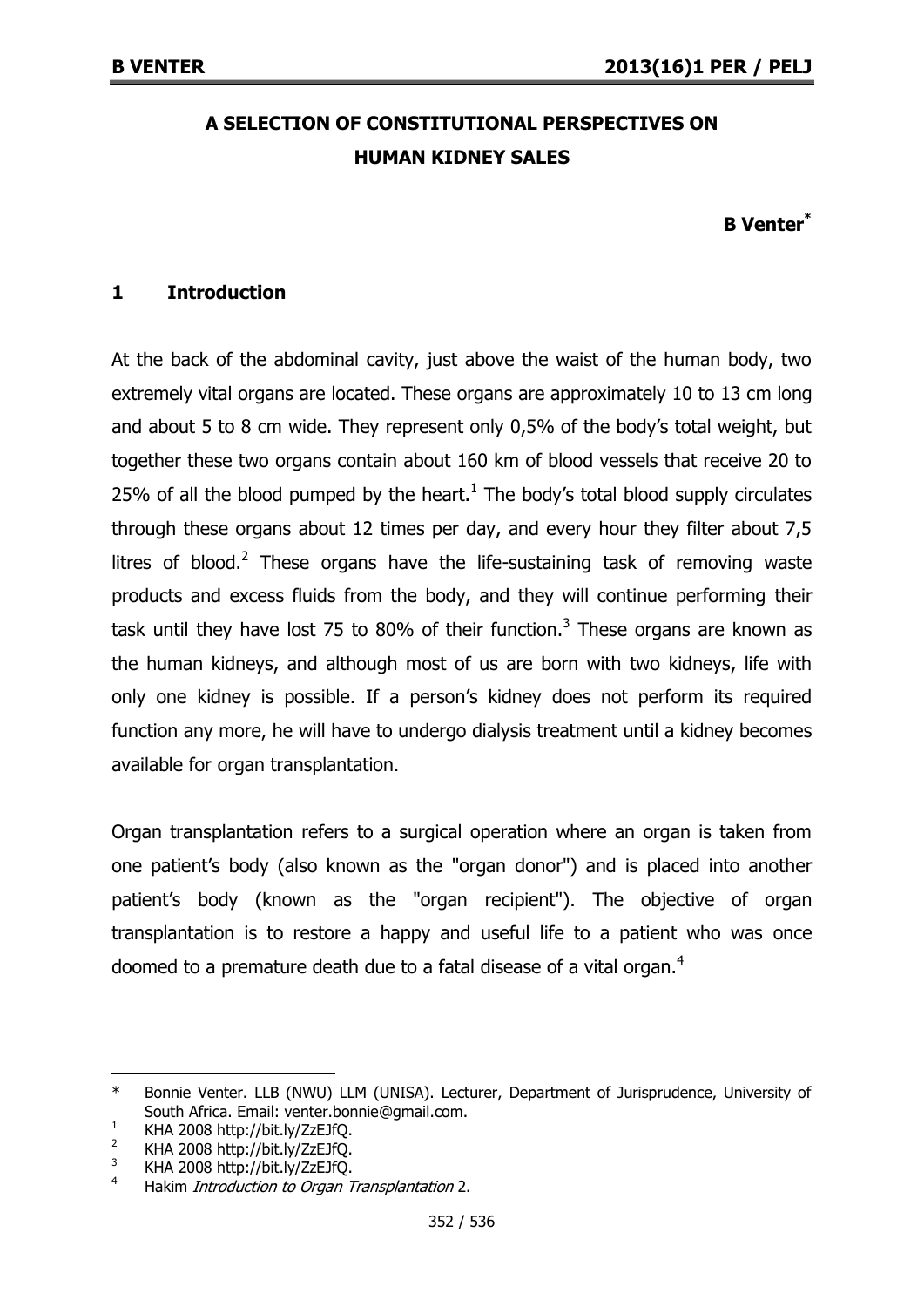Two main organ procurement systems are acknowledged internationally: an "optingin" system and an "opting-out" system. The opting-in system is a voluntary and altruistic system. According to this system a person has to give explicit informed consent before his death, confirming that he wants to donate his organs. $<sup>5</sup>$  Countries</sup> that follow the opting-in system include South Africa,<sup>6</sup> Iran, the United Kingdom and the United States of America.<sup>7</sup> In contrast with the opting-in procurement system is the opting-out system. According to this system everyone is a potential organ donor unless the person has registered before death that he does not want to be an organ donor.<sup>8</sup> Countries that follow the opting-out system generally have a higher success rate. These countries include Singapore, Spain, Belgium and France.<sup>9</sup> Neither of these organ procurement systems has been able to drastically improve the organ shortage of the countries that the systems are adopted in.

The purpose of this article is to establish if the sales of human kidneys could be regarded as constitutionally acceptable and thus as a solution to the current organ shortage. The South African *Constitution*<sup>10</sup> is the supreme law of South Africa, and any legislation that is irreconcilable with it is invalid to the extent of the conflict. In this article a number of sections will be analysed, namely the rights to life, human dignity, self-determination, privacy and healthcare. These sections will be analysed to establish if it would be regarded as constitutionally acceptable for a person to be remunerated for the donation of one of his kidneys. One is already given the option to save a life by donating a kidney. One should also be allowed to choose to save a life and be remunerated for the deed.

<sup>—&</sup>lt;br>5 Schicktanz, Wiesermann and Wöhlke Organ Transplantation 6.

<sup>6</sup> If a person decides to become an organ donor in South Africa he is not placed on any list. A person can indicate his wish to become an organ donor to the Organ Donor Foundation. Once this is done, the donor will receive a card and two stickers for his identification document and driver's licence, to indicate that he is a donor (Organ Donor Foundation 2012 http://bit.ly/YqtVB8).

 $7$  Hartwell 2010 http://bit.ly/149qfyc.

<sup>8</sup> Schicktanz, Wiesermann and Wöhlke Organ Transplantation 7.

 $\frac{9}{10}$  Hartwell 2010 http://bit.ly/149gfyc.

The Constitution of the Republic of South Africa,1996 hereafter referred to as the Constitution.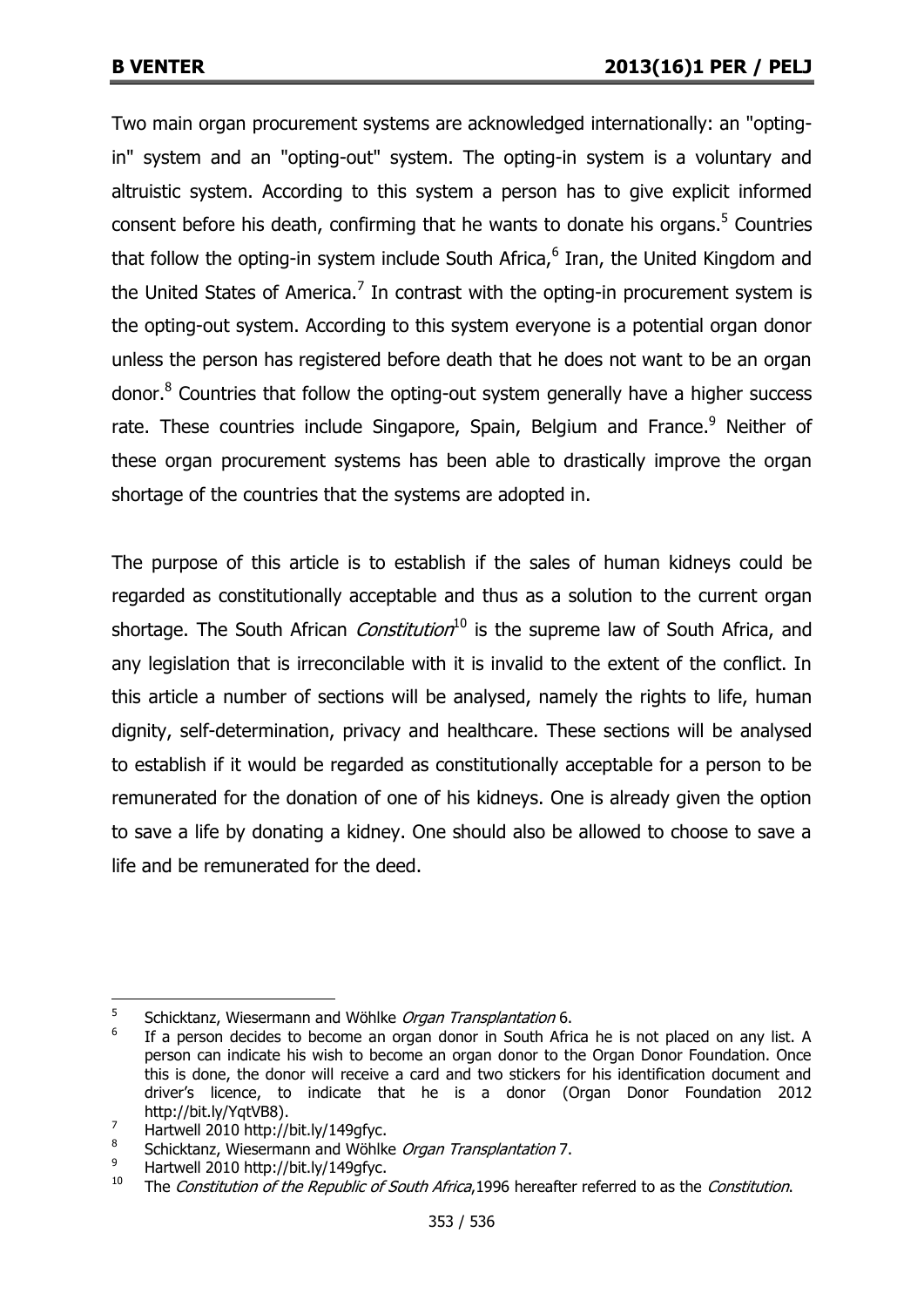#### **2 Human rights and kidney transplants**

Imagine a world where human rights are seen as inconsequential. Everybody including the government would be free to do as they please and to treat other people as they like. In this world it would not be frowned upon if people were discriminated against on grounds of their race, religion or sexuality. Treating human beings with complete disdain and utter disregard for humanity would be commonplace. Incarceration in concentration camps, committing genocide, these horrific acts would be seen as justifiable based on prejudicial rhetoric. Furthermore in this fictional world it would not be regarded as unacceptable if non-consensual experiments were performed on human beings such as having their bones broken and their wounds infected until they had seizures and suffered cardiac arrest.<sup>11</sup> If all of this sounds familiar it is because this world without human rights once existed before 1947. The horrific scene described above describes only some of the atrocities that took place during the Holocaust. During this era human rights weren't regarded as being as important as they are today and many atrocities were committed by the Germans against the Jewish people. The Holocaust led to the Nuremberg Trials, $12$  and these trials led to the Nuremberg Declaration that was promulgated in  $1947<sup>13</sup>$  The Nuremberg Declaration has limited applicability as it deals specifically with human research and experimentation only; nonetheless it was the first step in the direction of the modern era of human rights.<sup>14</sup> It was in 1948, one year later, however, that the most significant development in human rights took place – the adoption of the *Universal Declaration of Human Rights* by the United Nations.<sup>15</sup> The *Universal Declaration of Human Rights* was adopted to set international standards of human rights, firstly to defend individuals against the abusive powers of organs of state and secondly to promote the opportunity for

 $11$  $11$  Newman 2010 http://bit.ly/YHND7y.

The Nuremberg Trials were a series of military tribunals held by the victorious allies of World War II. The best known of these trials was the trial of the major war criminals where German officials were tried for crimes against peace, war crimes, and crimes against humanity (Schmidt Justice at Nuremberg 4).

<sup>&</sup>lt;sup>13</sup> McLean 2012 http://bit.ly/XrIpxs.<br><sup>14</sup> McLean 2012 http://bit.ly/YrIpxs.

<sup>&</sup>lt;sup>14</sup> McLean 2012 http://bit.ly/XrIpxs.<br><sup>15</sup> McLean 2012 http://bit.ly/XrIpxs.

McLean 2012 http://bit.ly/XrIpxs.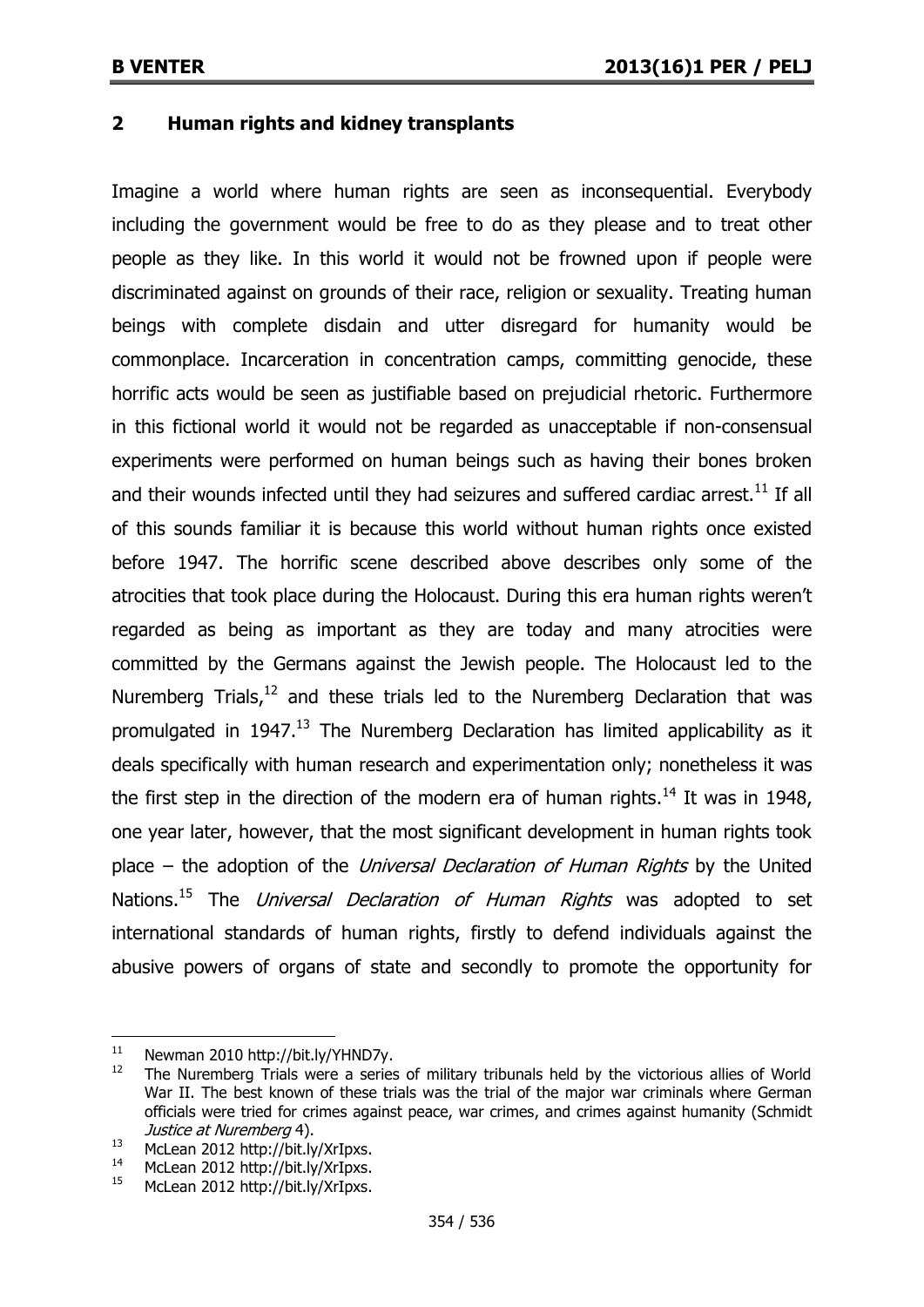individuals to develop through measures such education, healthcare and the provision of a safe living environment.<sup>16</sup>

It is clear that the relationship between human rights and medical ethics is undeniable. Human rights can be defined as the rights that we have as people from birth until death. They are comprehensively defined in various documents and codes.<sup>17</sup> In South Africa they have been codified into international, regional and national human rights law. Firstly, human rights are protected by the International Bill of Rights that consists of the *Universal Declaration of Human Rights*,<sup>18</sup> the International Covenant on Civil and Political Rights<sup>19</sup> and the International Covenant on Economic, Social and Cultural Rights.<sup>20</sup> As can be seen from these, human rights are broadly divided into categories. The three categories are civil and political rights, economic, social and cultural rights, and environmental rights. This article will focus mainly on the first two categories of human rights.

Civil and political rights, which are also known as 'first generation rights,' were introduced to protect people from oppression by the state.<sup>21</sup> First generation rights ensure that everyone is entitled to participation in the political process and is free from interference by the government as long as his or her actions are not harmful to others.<sup>22</sup> An example of a first generation right is the right not to be subjected to medical or scientific experimentation without consent.

Economic, social and cultural rights, which are also known as 'second generation rights,' were introduced because people need more than freedom from interference from the state to survive. For instance, they need access to economic and other

<sup>&</sup>lt;sup>16</sup> Dhai and McQuoid-Mason *Bioethics* 36.

Dhai and McQuoid-Mason Bioethics 36.

<sup>&</sup>lt;sup>18</sup> The *Universal Declaration of Human Rights* (1948), hereafter referred to as the UDHR.<br><sup>19</sup> The *International Covenant on Civil and Political Bights* (1966), hereafter referred

The *International Covenant on Civil and Political Rights* (1966), hereafter referred to as the ICCPR.

<sup>&</sup>lt;sup>20</sup> The *International Covenant on Economic, Social and Cultural Rights* (1966), hereafter referred to as the ICESCR.

<sup>&</sup>lt;sup>21</sup> Dhai and McQuoid-Mason *Bioethics* 37.

Dhai and McQuoid-Mason Bioethics 37.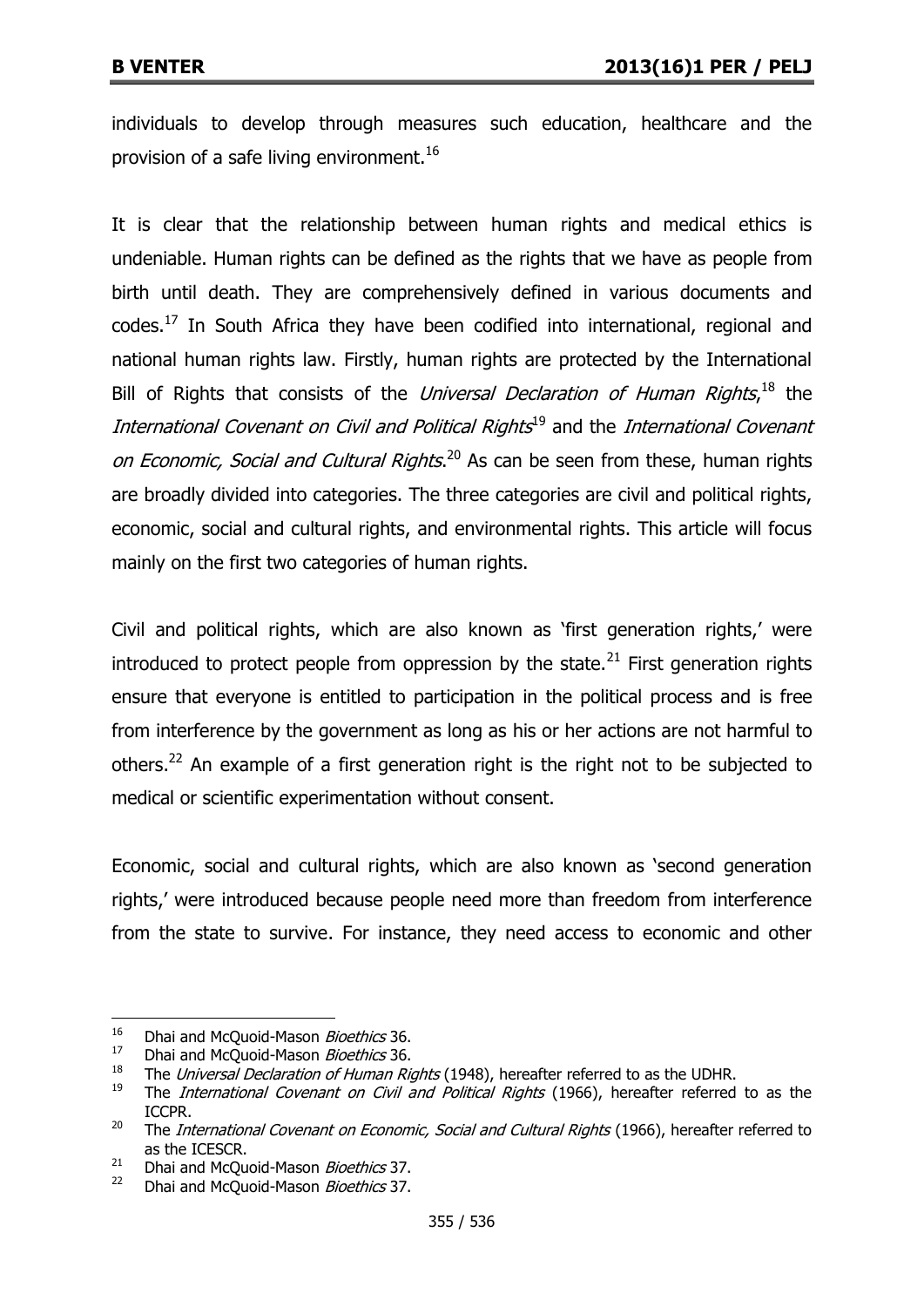resources like food and shelter to ensure an adequate standard of living.<sup>23</sup> An example of a second generation right is the right of access to healthcare. Section 231 of the *Constitution* clearly states the importance of International agreements. The section reads that:

any international agreement becomes law in the Republic when it is enacted into law by national legislation; but a self-executing provision of an agreement that has been approved by Parliament is law in the Republic unless it is inconsistent with the Constitution or an Act of Parliament.<sup>24</sup>

At regional level South African human rights are protected by the African Charter of Human and People's Rights.<sup>25</sup> In this article both the international and regional human rights instruments are mentioned briefly in relation to the specific human rights pertaining to kidney transplants.

The most important national document that protects South African human rights is the *Constitution*, or more specifically the Bill of Rights. The *Constitution* has a general impact on kidney transplants in three sections. In section 2 it is stipulated that the *Constitution* is the supreme law and that any law or conduct inconsistent with it is invalid, and the obligations imposed by it must be fulfilled. Secondly it is stated that the Bill of Rights must be respected, protected and fulfilled by the state.<sup>26</sup> Thirdly in section 39(1) it is stipulated that when interpreting the Bill of Rights, a court, tribunal or forum must promote values such as human dignity, equality and freedom, and that International law must be considered and Foreign Law may be considered. In the *Constitution* there are also more specific fundamental human rights relating to kidney transplants such as the right to life, the right to human dignity, the right to self-determination, the right to privacy and the right of access to health-care services. These rights are discussed below. However, all of these fundamental human rights are not absolute and may be limited or restricted by section 36 of the Constitution.

<sup>23</sup> <sup>23</sup> Dhai and McQuoid-Mason *Bioethics* 37.

<sup>&</sup>lt;sup>24</sup> Section 231(4) of the *Constitution*.<br><sup>25</sup> The *African Charter of Human and* 

<sup>&</sup>lt;sup>25</sup> The *African Charter of Human and People's Rights* (1981), hereafter referred to as the ACHPR.<br><sup>26</sup> Section 7(2) of the *Constitution* 

Section 7(2) of the Constitution.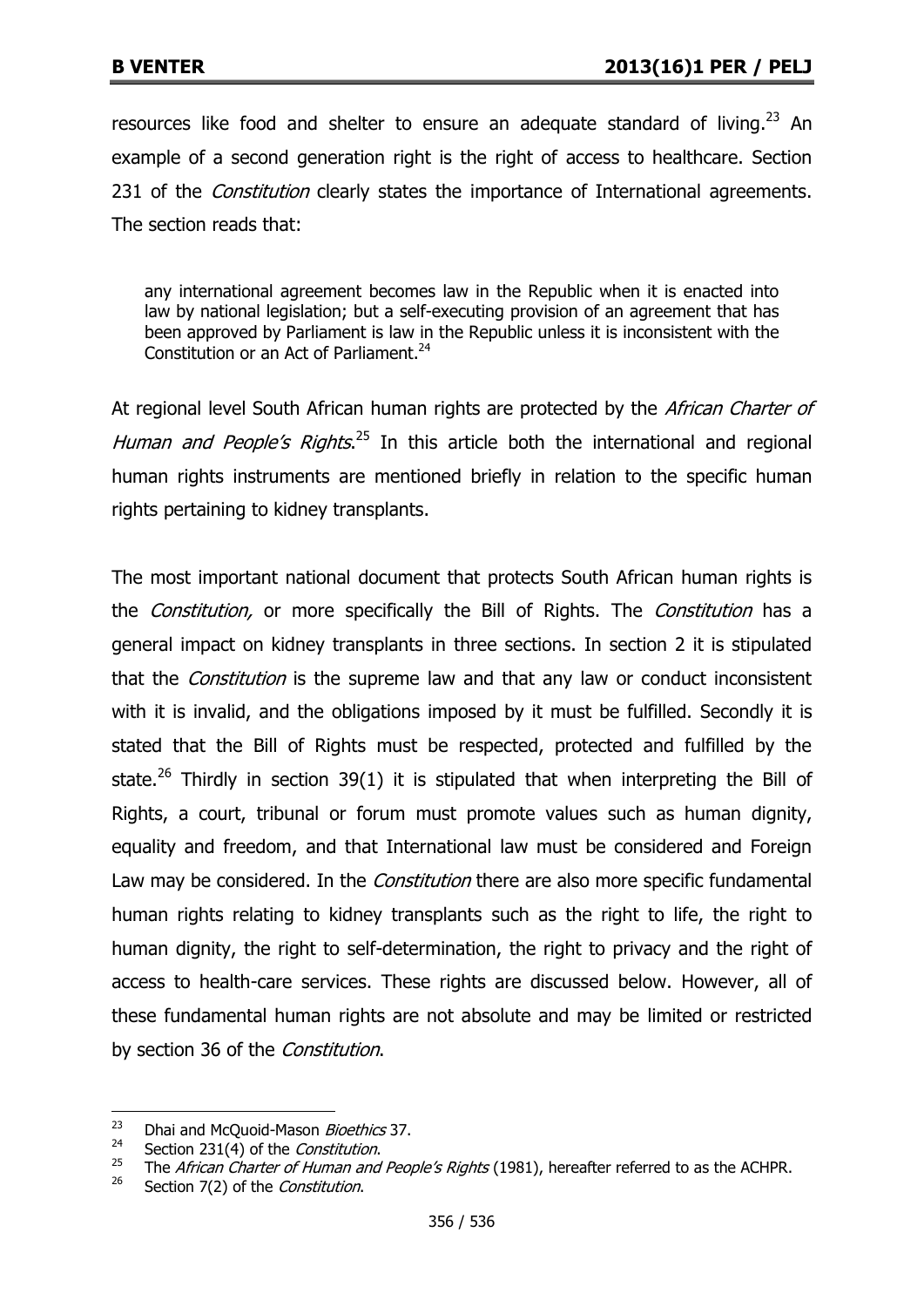# **3 Section 36 of the Constitution: limitation of rights**

The human rights guaranteed by the Bill of Rights are not absolute. The general limitation section of the *Constitution* sets out specific criteria for the justification of restrictions of the rights in the Bill of Rights.<sup>27</sup> Section 36 is referred to as a general limitation section because it applies to all of the rights in the Bill of Rights and limits all rights according to the same criteria.<sup>28</sup> It should be borne in mind that a right cannot be lightly limited. A law may legitimately limit a right in the Bill of Rights if it is a law of general application to the extent that the limitation is reasonable and justifiable in an open and democratic society based on human dignity, equality and freedom.<sup>29</sup> The law of general application can be summarised as follows: law for the purposes of this requirement is all forms of legislation,  $30$  including common law  $31$  and customary law. $32$  The general application requirement requires that the law must be sufficiently clear, accessible and precise that the persons who are affected by it can ascertain the extent of their rights and obligations.<sup>33</sup> Consequently the law must apply equally to all.<sup>34</sup> For the second part of the requirement that the limitation must be reasonable and justifiable in an open and democratic society, a number of relevant factors must be taken into account. These factors are:<sup>35</sup>

- (a) the nature of the right;
- (b) the importance of the purpose of the limitation;
- (c) the nature and extent of the limitation;
- (d) the relation between the limitation and its purpose; and
- (e) less restrictive means to achieve the purpose.

 $27$ <sup>27</sup> Currie and De Waal *Bill of Rights Handbook* 163.

<sup>&</sup>lt;sup>28</sup> Currie and De Wall *Bill of Rights Handbook* 165.

<sup>&</sup>lt;sup>29</sup> Section 36(1) of the *Constitution*.<br><sup>30</sup> All forms of legislation include del

 $30$  All forms of legislation include delegated and original legislation.<br> $31$  Common law includes both the private law and the public law ru

<sup>&</sup>lt;sup>31</sup> Common law includes both the private law and the public law rules.<br><sup>32</sup> Dy Blassis v De Klerk 1996 3 SA 850 (CC). See also Currie and De

Du Plessis v De Klerk 1996 3 SA 850 (CC). See also Currie and De Waal Bill of Rights Handbook 169.

 $33$  Dawood v Minister of Home Affairs 2000 3 SA 936 (CC).

<sup>&</sup>lt;sup>34</sup> Currie and De Waal *Bill of Rights Handbook* 169.

Section 36(1)(a) to (e) of the Constitution.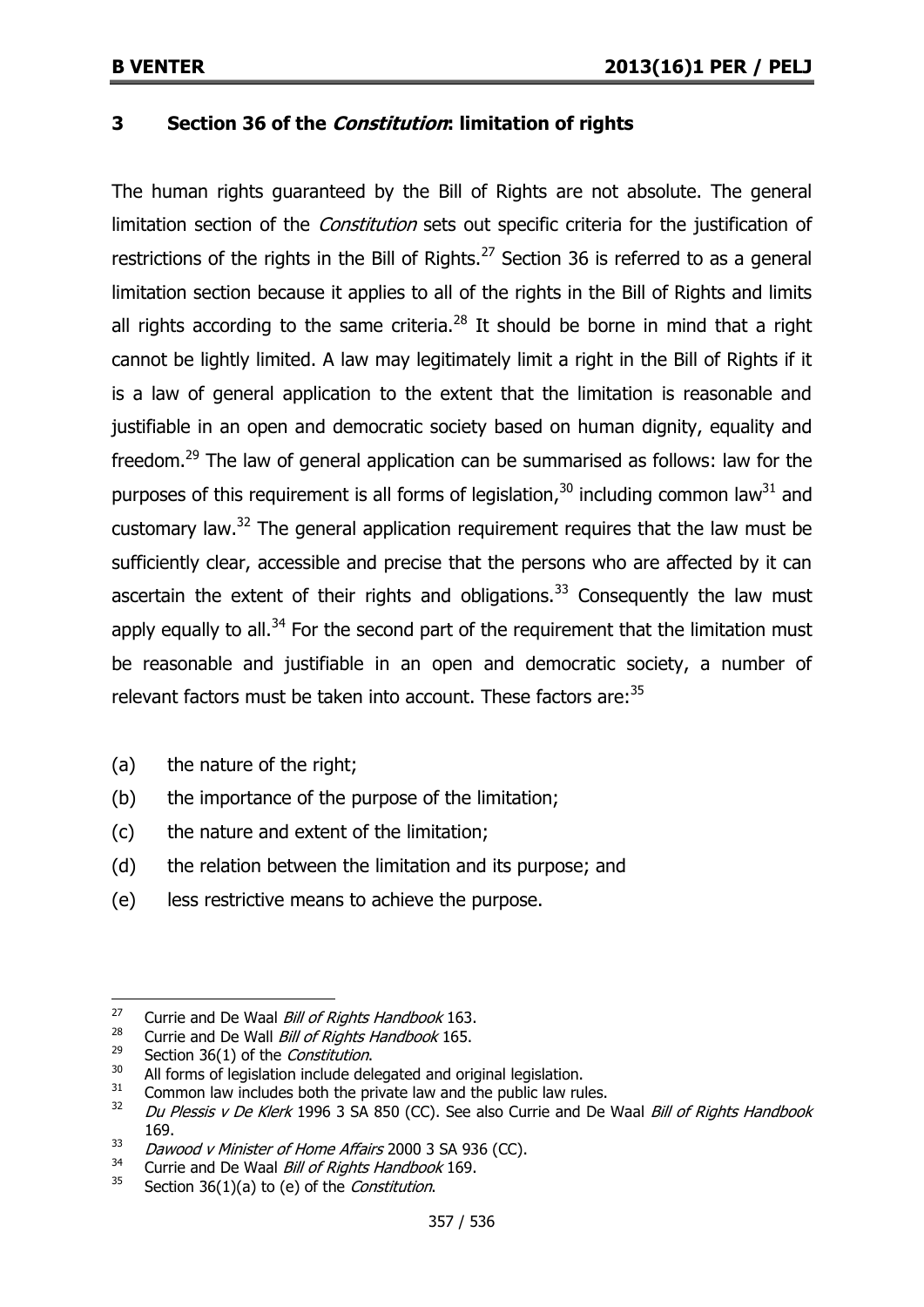Thus it is clear that fundamental human rights in the Bill of Rights may be limited but only after a number of requirements have been fulfilled and if the limitation is for a legitimate reason. All human rights and their limitations in the Bill of Rights that are applicable to kidney donations will now be discussed.

# **4 The right to life**

The right to life is regarded as the most fundamental of all human rights.<sup>36</sup> The reason why this right is the most important is because it gives rise to all other rights. If a person is not alive he cannot be the bearer of other rights or exercise any of his rights, as observed by. O'Regan J in *Makwanyane.<sup>37</sup>* 

The right to life is, in one sense, antecedent to all the other rights in the Constitution. Without life in the sense of existence, it would not be possible to exercise rights or to be the bearer of them.

The importance of the right to life has been reflected by the fact that the right is protected by all international and regional human rights instruments.<sup>38</sup>

# **4.1 International and regional human rights instruments**

The right to life is firstly and most importantly protected by the UDHR, Article 3 of which clearly states that: "everyone has the right to life, liberty and security of person". The right to life contained in the UDHR has become so established in international law that it is described as having a *jus cogens*<sup>39</sup> character, thus meaning that no derogation of this right is permitted.<sup>40</sup> The right to life is also

 $36\,$  $36$  Carsten and Pearmain *Foundational Principles* 27.

 $37$  S v Makwanyane 1995 3 SA 391 (CC) para 326.

 $38$  Rehman *International Human Rights* 68.

The notion of jus cogens has its origin in the Vienna Convention on the Law of Treaties (1969), which, in A 53 provides: "A treaty is void, if at the time of its conclusion, it conflicts with a peremptory norm of general international law. For the purposes of the present Convention, a peremptory norm of general international law is a norm accepted and recognized by the international community of states as a whole as a norm from which no derogation is permitted and which can be modified only by a subsequent norm of general internal law having the same character." (Dugard International Law 43).

<sup>40</sup> Dugard *International Law* 43.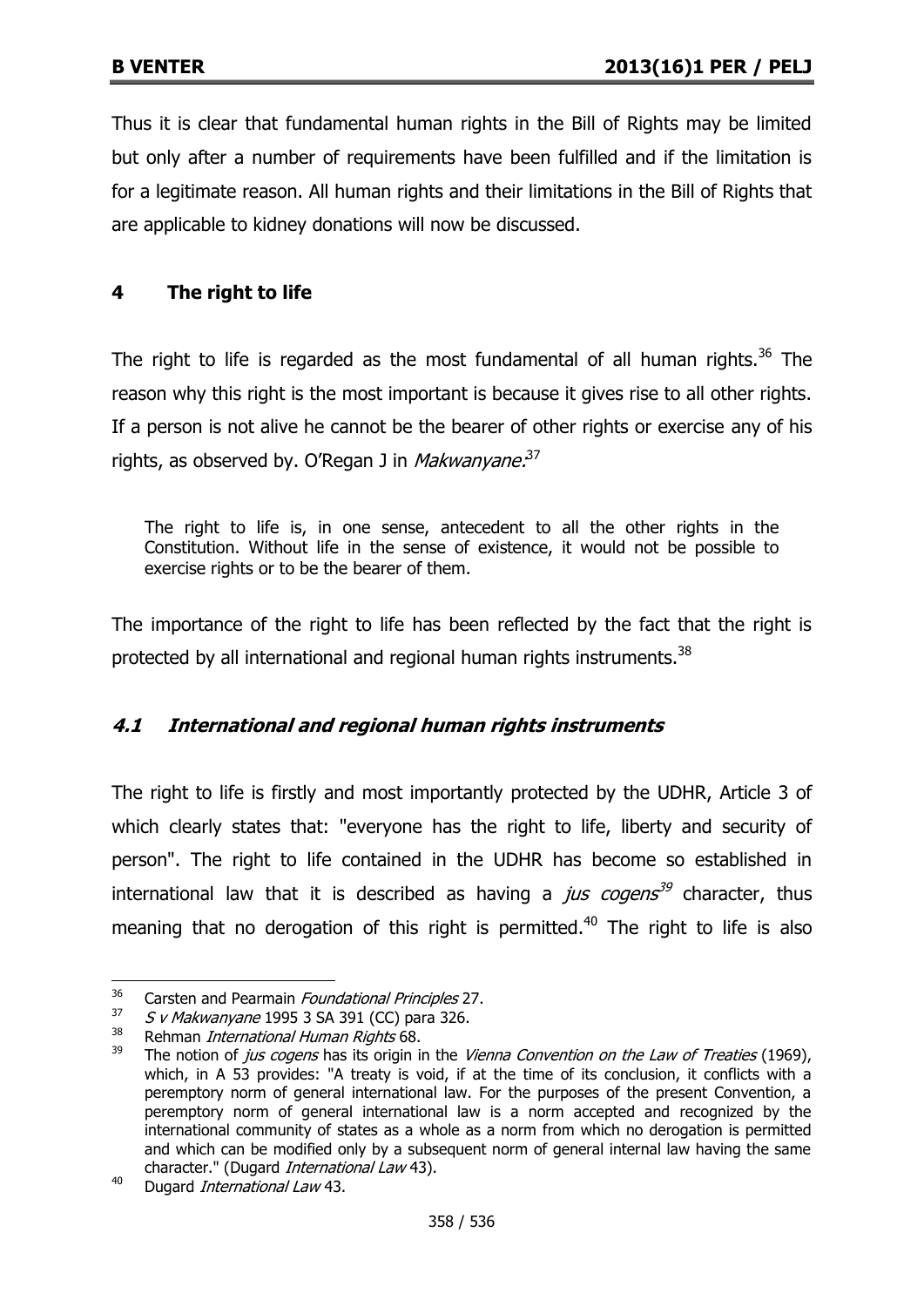protected by article 6(1) of the ICCPR, which reads: "Every human being has the inherent right to life. This right shall be protected by law. No one shall be arbitrarily deprived of life". States such as South Africa that have ratified the ICCPR must at alltime take positive steps to effectively protect the right to life. $41$ 

At regional level the right to life is protected by article 4 of the ACHPR, which reads: "Human beings are inviolable. Every human being shall be entitled to respect for his life and the integrity of his person. No one may be arbitrarily deprived of this right." In most cases the African Commission has followed the jurisprudence of the United Nations Human Rights Committee regarding the right to life.<sup>42</sup> However in some cases the African Commission has interpreted the right to life in a wider context. For instance, in the ground breaking case of *Social and Economic Rights Action Centre v Nigeria<sup>43</sup>* the African Commission stated that the right to life implied a right to food as well.<sup>44</sup> Even though the various international and regional human rights instruments may vary regarding the right to life, all of the instruments have in common the assertion that everyone has a right to life and that the state has an obligation to protect this right. In South Africa the right to life is ensconced in the Bill of Rights.

# **4.2 The Constitution**

The year 1996 ushered in the dawn of a new era known as Constitutionalism, which changed the entire legal landscape in South Africa. Suddenly the doctrine of parliamentary sovereignty was replaced by the doctrine of constitutional supremacy.<sup>45</sup> Constitutionalism now meant that the government could derive its

<sup>1</sup> 41 Joseph 2011 [http://bit.ly/ZoHrl2.](http://bit.ly/ZoHrl2)

 $\frac{42}{13}$  Manby "Civil and Political Rights" 184.

Social and Economic Rights Action Center and the Center for Economic and Social Rights v Nigeria Communication 155/96.

<sup>&</sup>lt;sup>44</sup> This case was about the environmental pollution of the Ogoni territory. The African Commission was of opinion that that the Nigerian Government was obliged to protect existing food sources from (amongst other things) environmental pollution. The Commission stated in this case that the destruction of land and farms was a violation of the right to life (Danwood 2002 Human Rights Brief 17).

<sup>&</sup>lt;sup>45</sup> Currie and De Waal *Bill of Rights Handbook* 2.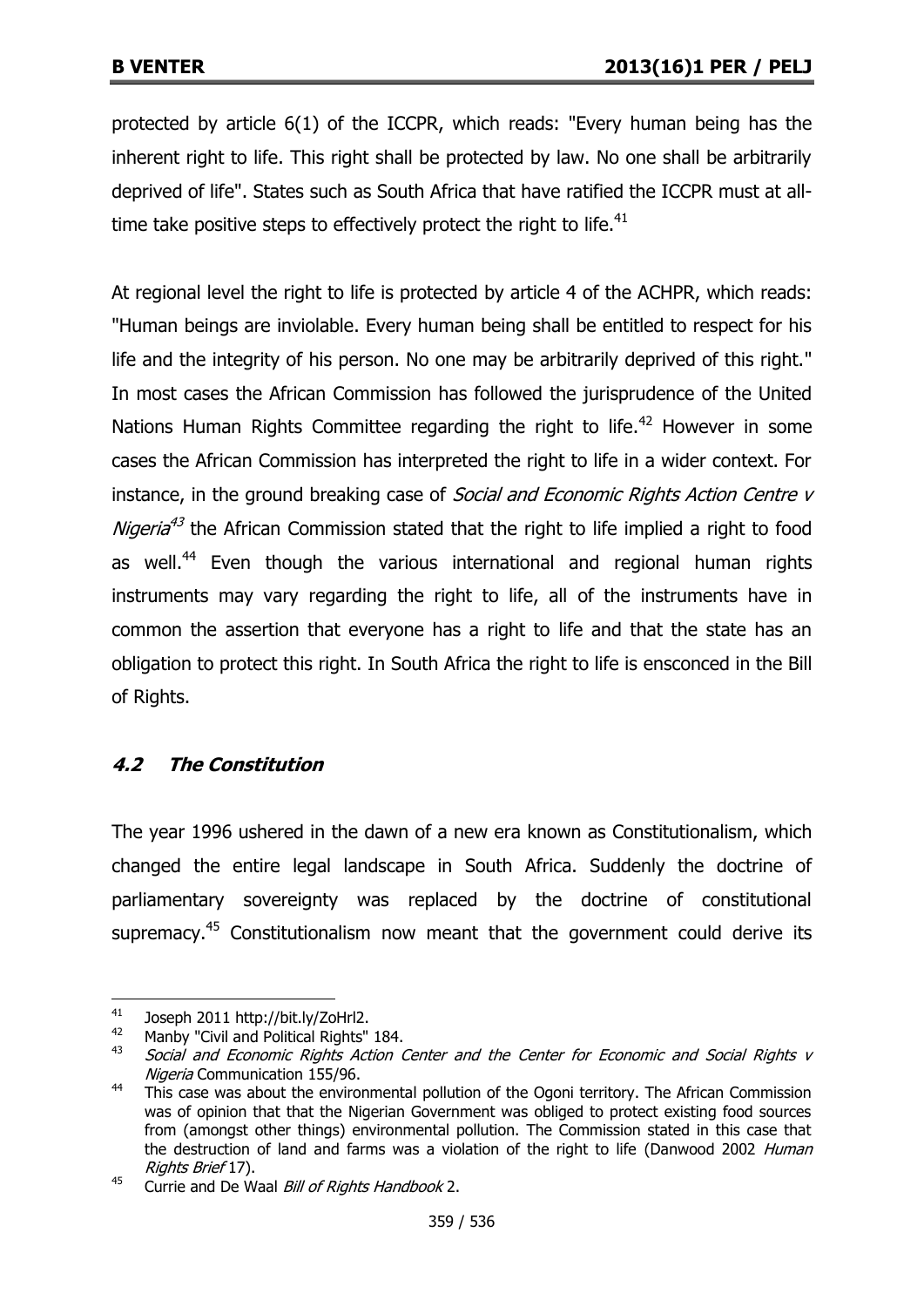power only from a written constitution and that its powers would be limited to those set out in the *Constitution*.<sup>46</sup> The *Constitution* as described in *Makwanyane*:

provides a historic bridge between the past of a deeply divided society characterised by strife, conflict, untold suffering and injustice, and a future founded on the recognition of human rights, democracy and peaceful co-existence and development opportunities for all South Africans, irrespective of colour, race, class, belief or sex.<sup>47</sup>

The *Constitution* contains a Bill of Rights that protects the rights of each South African citizen. One of the most fundamental rights provided by the *Constitution* is found in section 11 and reads that everyone has the right to life which, along with the right to human dignity, must be valued above all other rights.<sup>48</sup> The absoluteness of the right to life has also been upheld in a decision of the Hungarian Constitutional Court.<sup>49</sup> In this decision it was said that other rights may be limited and may even be withdrawn and then granted again, but the right to life is absolute and must be preserved at all times.<sup>50</sup> The South African *Constitution* differs from most other constitutions<sup>51</sup> and also from the ICCPR due to the fact that it does not qualify the right to life.<sup>52</sup> In the other constitutions the right to life is qualified due to the fact that the right to life may not be deprived arbitrarily.<sup>53</sup> Chaskalson P remarks in the Makwanyane case that the right to life is given greater protection in the South African *Constitution* due to the fact that it is unqualified.<sup>54</sup> According to section  $7(2)$ of the *Constitution* the state has obligations to respect, protect, promote and fulfil the right to life. These obligations impose negative and positive duties on the state. The negative duty implies that the right to life must be protected to the extent that

<sup>&</sup>lt;sup>46</sup> Currie and De Waal *Bill of Rights Handbook* 8

 $^{47}$  S v Makwanyane 1995 3 SA 391 (CC) para 7.

 $^{48}$  S v Makwanyane 1995 3 SA 391 (CC) para 214.

Decision 23/1990 (X31) AB, as referred to by Currie and De Waal Bill of Rights Handbook 280 note 3.

 $50$  S v Makwanyane 1995 3 SA 391 (CC) para 83-85. See also Currie and De Waal Bill of Rights Handbook 281.

<sup>&</sup>lt;sup>51</sup> It differs from the constitutions of other jurisdictions such as the United States, Canada, Hungary, and India (Currie and De Waal Bill of Rights Handbook 281).

 $52$  Currie and De Waal *Bill of Rights Handbook* 281.

<sup>&</sup>lt;sup>53</sup> Currie and De Waal *Bill of Rights Handbook* 281.<br><sup>54</sup> S. V. Makwanyang 1995 3 SA 391 (CC) para

 $5 \text{ v}$  Makwanyane 1995 3 SA 391 (CC) para 85: "Our Constitution does not contain the qualification found in *section* 54(1) of the Hungarian constitution, which prohibits only the arbitrary deprivation of life. To that extent, therefore, the right to life in section 9 of our Constitution is given greater protection than it is by the Hungarian Constitution".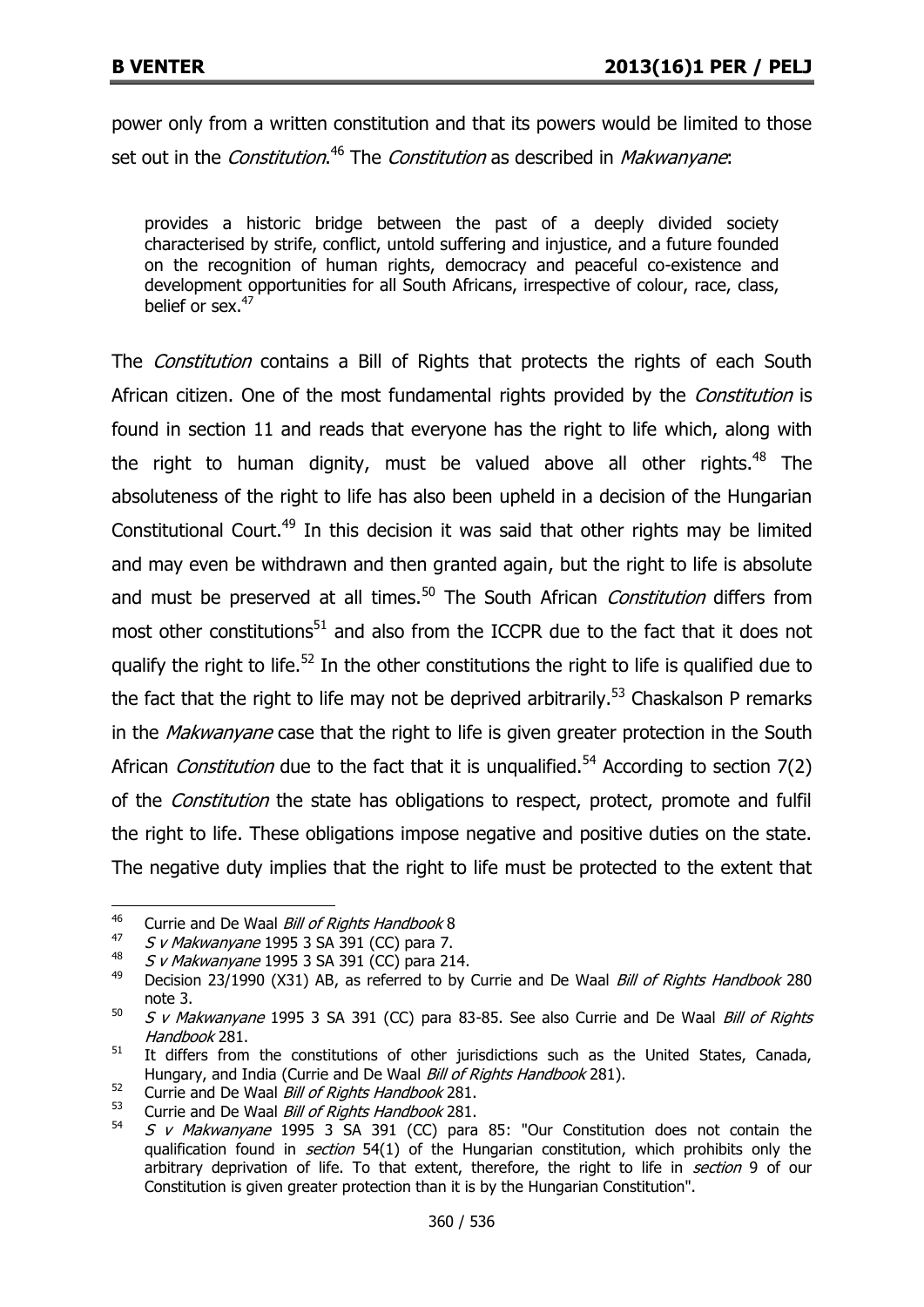no one else can take it away.<sup>55</sup> For instance one's right to life cannot be taken away by imposing the death penalty and one also has a right to defend one's life by means of self-defence. The positive duty obliges the state to protect the lives of its citizens. The question can be asked, though, if the state's duty to protect and promote life could be extended to include the prolonging of an end-stage renalfailure patient's life, where it is within the state's capabilities to do so.

# **4.3 The right to life and kidney transplants**

In all the international and regional human rights instruments that were mentioned above it is obvious that everyone has a right to life and that this right may not be deprived arbitrarily. The South African *Constitution* even contains an unqualified right to life, thus it is not limited in anyway except by section 36 of the *Constitution*. Yet, none of these human rights instruments discusses what exactly the right to life entails. In South Africa the right to life was intentionally left unqualified and the Constitutional Court was given the authority to develop the notion, which is exactly what the court did in the *Makwanyane* case. Although this case focuses mainly on the invalidation of the death sentence, a number of important remarks were made regarding the right to life. In this article I should like to focus on how the right to life can be interpreted in such manner that the scope is extended to include the prolonging of an end-stage renal-failure patient's life by means of a kidney transplant.

Thus far it is evident that the right to life definitely entails a physical existence. Nonetheless what is the use of a right to life as a physical being if it is not a life worth living? In *Makwanyane* O'Regan J commented that:<sup>56</sup>

But the right to life was included in the Constitution not simply to enshrine the right to existence. It is not life as mere organic matter that the Constitution cherishes, but the right to human life: the right to live as a human being, to be part of a broader community, to share in the experience of humanity. This concept of human life is at the centre of our constitutional values. The constitution seeks to establish

<sup>55</sup> <sup>55</sup> Cartens and Pearmain *Foundational Principles* 26.<br><sup>56</sup> S. Makwanyang 1995 3 S.A. 391 (CC) para 326. Q

S v Makwanyane 1995 3 SA 391 (CC) para 326. Own emphasis added.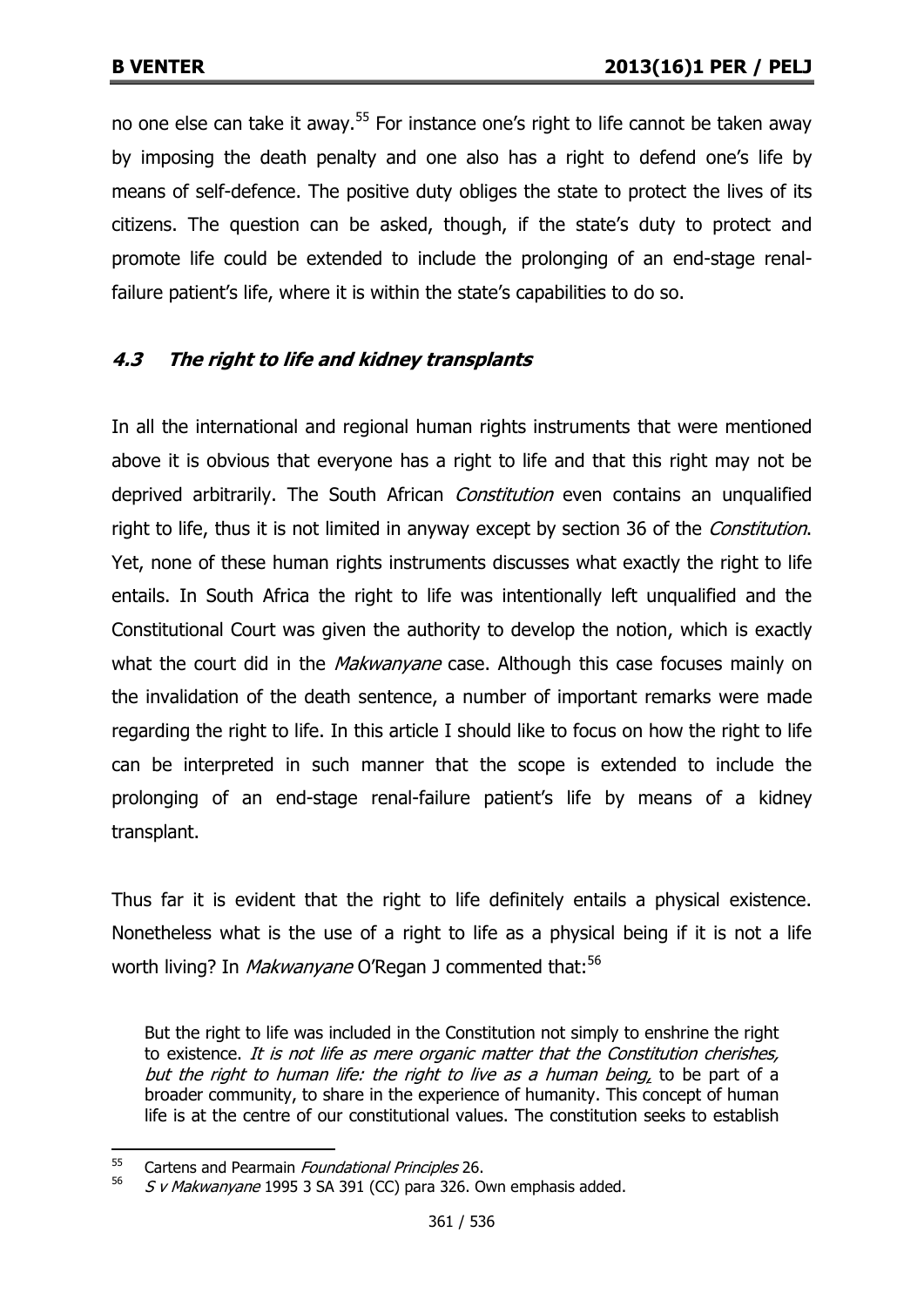a society where the individual value of each member of the community is recognised and treasured. The right to life is central to such a society.

Sachs J enhances the idea of a life worth living by adding that the right to life could possibly impose a duty on the state to create conditions which will enable all persons to enjoy a life worth living.<sup>57</sup> It could be argued that a patient with end-stage renal failure does not live a life worth living. Studies have shown that patients on dialysis have a noteworthy decrease in their quality of life. A patient on dialysis has to receive dialysis treatment three to four times a week, and each treatment takes three to four hours.<sup>58</sup> Renal dialysis has a number of side effects that can be divided into physical and psychological effects.

Firstly the physical side effects are a decrease in energy levels and endurance, fatigue, headaches, pains, itchiness, loss of sight, nausea, cramps, infections and weight loss.<sup>59</sup> All of these symptoms will seriously affect the performance of a person's simple daily activities. The psychological effects include depression, aggression, fear, mental anguish, sadness and stress. $60$  Consequently it is obvious that a patient on renal dialysis has to make long-term health and life style adjustments. In addition to the burden of the physical and psychological side effects, renal dialysis involves a great deal of expense. If the renal dialysis is supplied by the state, it costs the state more or less R200 000 per patient per annum.<sup>61</sup> The patient in the private sector can look at a financial setback of more or less R40 000 to R60 000 per month.<sup>62</sup> To make matters worse the majority of patients are not healthy enough to attend work each day, or their occupation does not allow them to attend during the hours when renal dialysis takes place, thus after they are retrenched they also suffer a loss of income. Above all it should be borne in mind that renal dialysis is only a life-prolonging treatment. It is not a cure for renal failure. $63$ 

<sup>57</sup>  $57$  S v Makwanyane 1995 3 SA 391 (CC) para 353.<br> $58$  Canadian Institute for Health 2010 http://bit.ly/

<sup>&</sup>lt;sup>58</sup> Canadian Institute for Health 2010 http://bit.ly/Y0QNrz.<br><sup>59</sup> Harillall and Kasiram 2011 Health SA Gecondheid 5

<sup>&</sup>lt;sup>59</sup> Harillall and Kasiram 2011 *Health SA Gesondheid* 5.

 $^{60}$  Harillall and Kasiram 2011 *Health SA Gesondheid* 5.

<sup>&</sup>lt;sup>61</sup> De Klerk 2011 http://bit.ly/14dSC8b.<br><sup>62</sup> Information supplied by Nurse B du

<sup>&</sup>lt;sup>62</sup> Information supplied by Nurse R du Toit at Medi-Clinic Upington.<br><sup>63</sup> Davison and Bosielle 2008 http://bit.ly/707aSY

<sup>63</sup> Davison and Rosielle 2008 http://bit.ly/Z0ZaSX.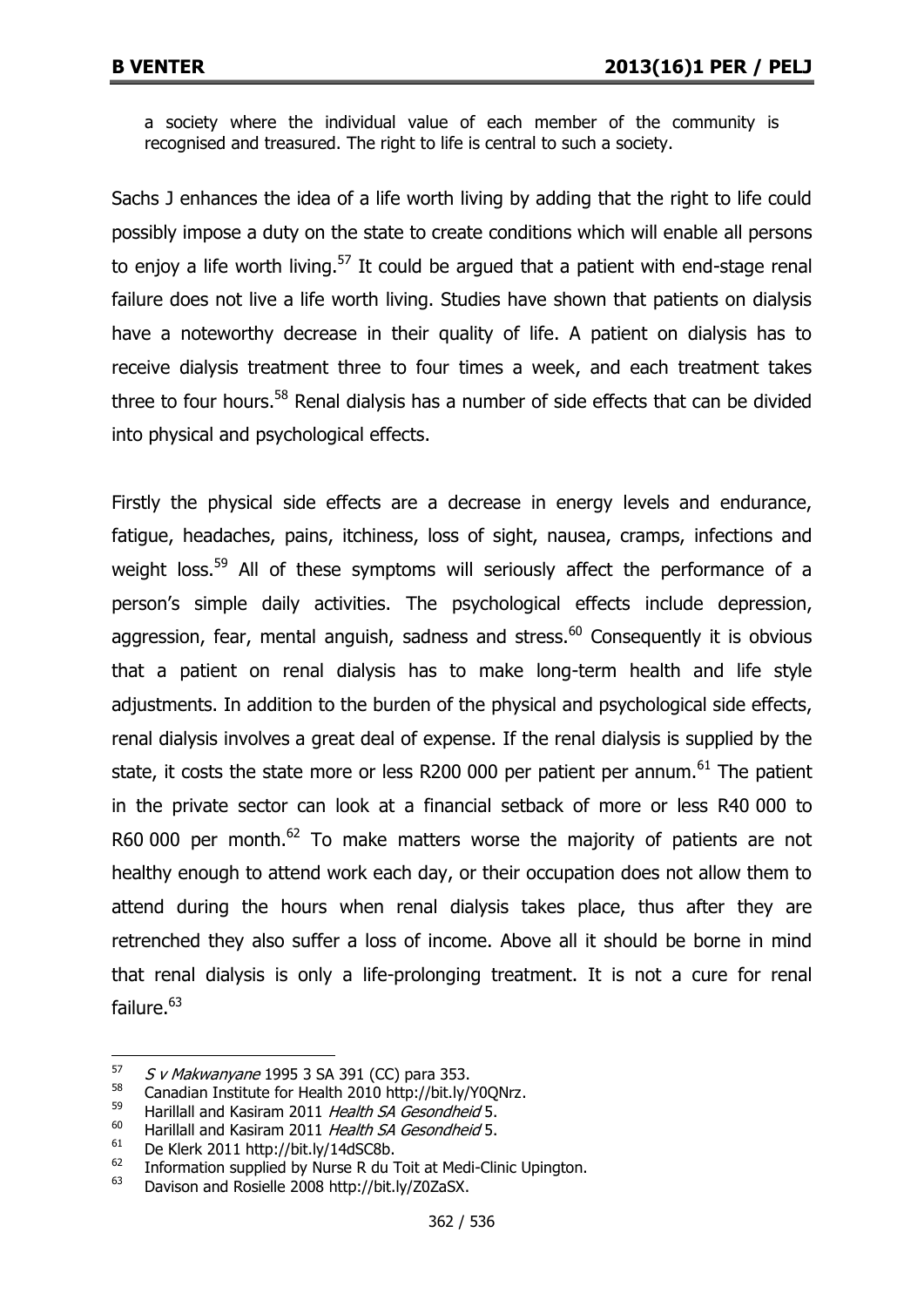The ideal treatment for end-stage renal failure is a kidney transplant.<sup>64</sup> Careful consideration of all the above mentioned facts may lead one to the conclusion that life on renal dialysis is not a life worth living. This is possibly the reason why so many patients decide to stop their dialysis treatment and rather go home to die.<sup>65</sup> However a renal transplant has a number of benefits and clearly increases one's quality of life. $^{66}$  In our Bill of Rights the state's positive obligations to make life liveable is mostly codified in our socio-economic rights such as the right of access to adequate housing<sup>67</sup> and the right of access to health care, food, water and social security.<sup>68</sup> This approach was confirmed in the Khosa v Minister of Social Development<sup>69</sup> case where it is said that the socio-economic rights in the *Constitution* are implicated with the right to life, human dignity, and equality.<sup>70</sup> In these socio-economic right cases the availability of human and financial resources also has to be taken into account to determine whether the state complied with the constitutional standard of reasonableness. $71$ 

In Soobramoney v Minister of Health (Kwazulu Natal)<sup>72</sup> the court dealt with an application for life-saving medical treatment in the context of the socio-economic right to healthcare instead of the right to life. Soobramoney brought a constitutional application seeking an order for the hospital to provide him with access to dialysis treatment on the grounds that he needed emergency medical treatment. However the court dismissed his application because Soobramoney's health could not be seen as demanding emergency medical treatment as his condition was an "ongoing state of affairs".<sup>73</sup> This case is discussed in more detail later in this article. Nonetheless one is left to wonder if the court's decision would not have been different if

<sup>64</sup>  $^{64}$  Harillall and Kasiram 2011 *Health SA Gesondheid* 2.

 $^{65}$  National Kidney Foundation 2009 http://bit.ly/Y14Ptd.

 $^{66}$  Harillal and Kasiram 2011 *Health SA Gesondheid* 2.

 $^{67}$  Section 26 of the *Constitution*.

Section 27 of the Constitution.

<sup>&</sup>lt;sup>69</sup> Khosa v Minister of Social Development 2004 6 SA 505 (CC).

<sup>&</sup>lt;sup>70</sup> Currie and De Waal *Bill of Rights Handbook* 290.

<sup>&</sup>lt;sup>71</sup> Khosa v Minister of Social Development 2004 6 SA 505 (CC) para 44.

Soobramoney v Minister of Health (KwaZulu Natal) 1998 1 SA 765 (CC). Hereafter referred to as the Soobramoney-case.

 $73$  Soobramoney-case para 21.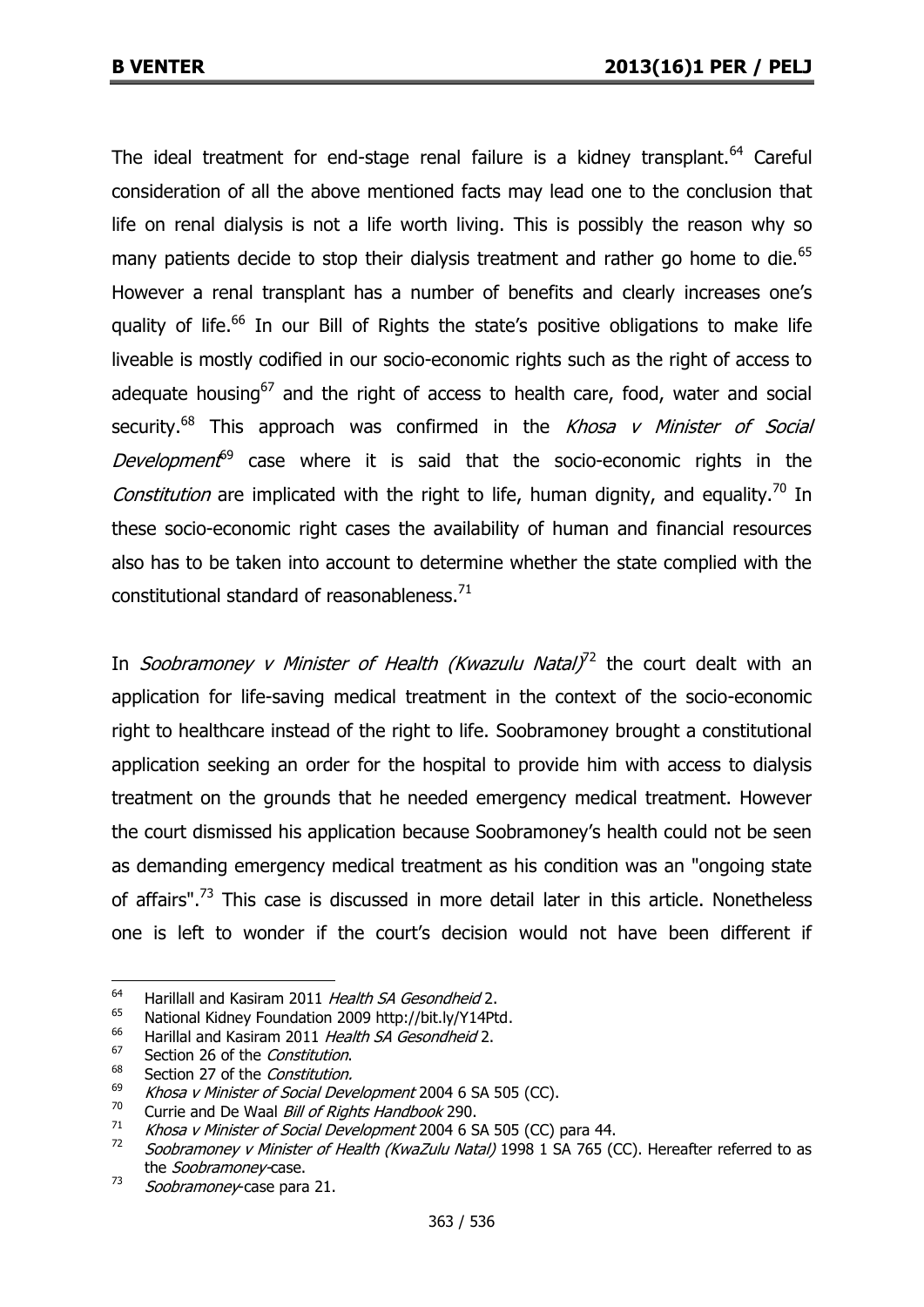Soobramoney was a 25-year-old healthy man with renal failure instead of a 41-yearold man who was extremely sick.<sup>74</sup> One can also wonder if the decision would not have been different if the application had been brought on grounds of a right to life and a right to access to healthcare, not on a right to emergency treatment.<sup>75</sup> Surely the results would have been different? In my opinion it could be argued that, as said above, there is an onus on the state to provide end-stage renal-failure patients with conditions that constitute an enjoyable human existence. Chaskalson P comments in Makwanyane that the right to life is one of the most important rights and the source of all other rights, and that these rights must be valued and the state must demonstrate this in everything that it does.  $76$ Thus the state could supply these patients with an alternative that is within their available resources. These patients could be allowed to obtain a kidney for transplant purposes by buying it in a constitutionally acceptable manner. Then only will these patients be able to enjoy their human existence instead of having a right to a life that entails constant pain and suffering.

# **5 The right to human dignity**

The right to human dignity entails the acknowledgement of the intrinsic worth of human beings.<sup>77</sup> Human dignity is regarded as one of the supreme human rights. The reason for this is because the right to life and the right to human dignity are joined at the hip, as stated in Makwanyane by Ackermann  $1.^{78}$ 

The right to life, thus understood, incorporates the right to dignity. So the rights to human dignity and life are entwined. The right to life is more than existence, it is a right to be treated as a human being with dignity: without dignity, human life is substantially diminished. Without life, there cannot be dignity.

<sup>&</sup>lt;sup>74</sup> As stated in the *Soobramoney*-case, Soobramoney was very ill. He was a diabetic who suffered from ischaemic heart disease and cerebro-vascular disease. He had suffered a stroke and was in the final stages of chronic renal failure (Soobramoney-case para 1).

<sup>&</sup>lt;sup>75</sup> In this case the Court suggested that the application of ss  $27(1)$  and  $27(2)$  of the *Constitution* were more appropriate to the facts of the case than ss 11 or 27(3) of the *Constitution*.

 $76$  S v Makwanyane 1995 3 SA 391 (CC) para 144.

 $^{77}$  S v Makwanyane 1995 3 SA 391 (CC) para 328.<br> $^{78}$  S v Makwanyane 1995 3 SA 391 (CC) para 327.

S v Makwanyane 1995 3 SA 391 (CC) para 327.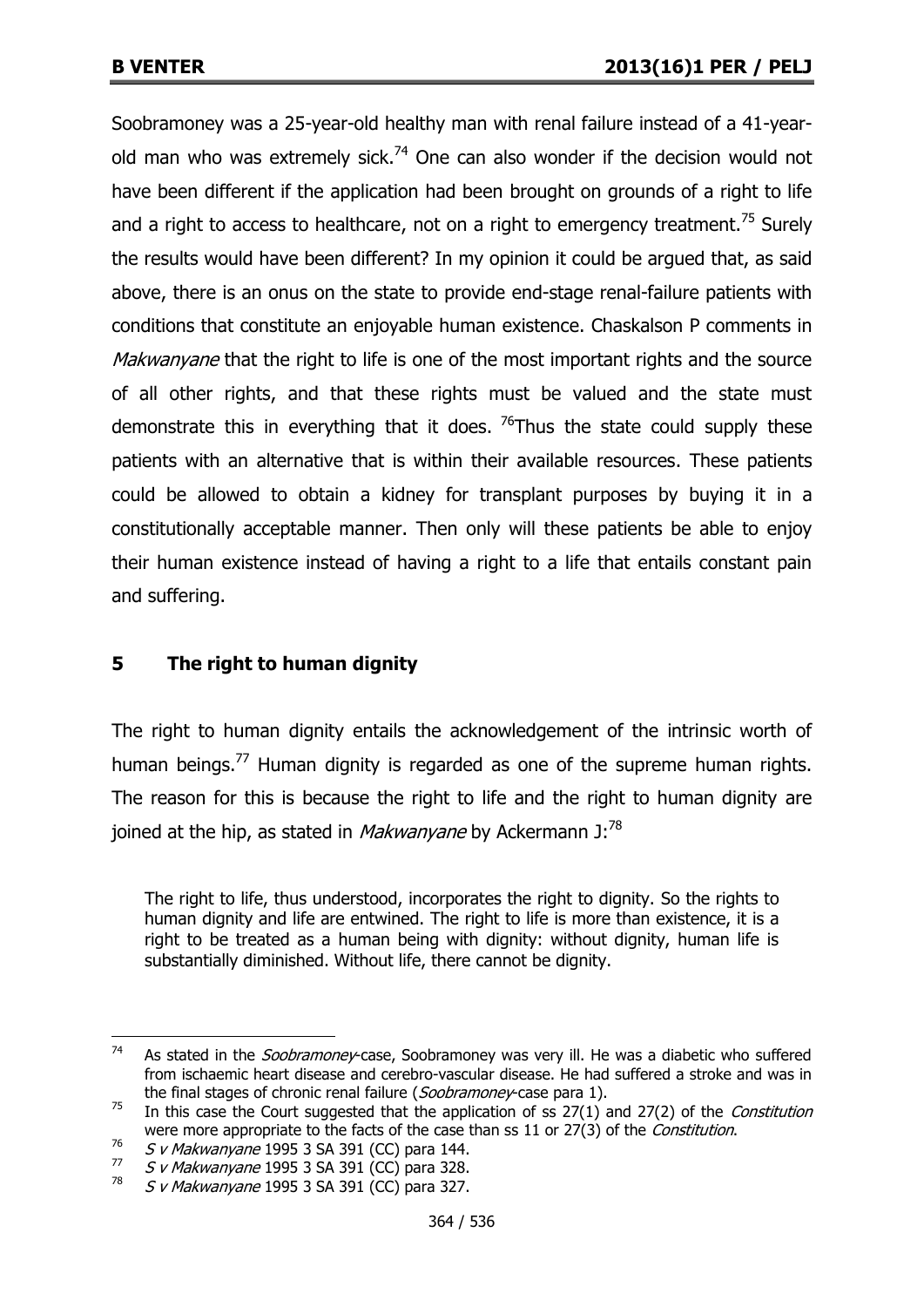Everyone has the right to be treated in a dignified and humane manner.<sup>79</sup> The importance of human dignity is incorporated in various international human rights instruments as well as national constitutions. It is thus clear to see that human dignity is regarded as a universal duty and a universal responsibility. $^{80}$ 

#### **5.1 International and regional human right instruments**

The main purpose of the right to human dignity is to try to correct the substantial violations of human dignity in the past and to prevent the reoccurrence of such violations in the future. $81$  The UDHR emphasises the importance of human dignity in its preamble, which states that the recognition of the inherent dignity of all members of the human family is the foundation of freedom, justice and peace in the world. The right to human dignity is also protected in article 1 of the UDHR, which reads: "all human beings are born free and equal in dignity and rights. They are endowed with reason and conscience and should act towards one another in a spirit of brotherhood." Additionally both the ICCPR and the ICESCR proclaim in their preambles that human rights are derived from the inherent dignity of the human person. Furthermore the *Universal Declaration of Human Responsibilities*<sup>82</sup> explicitly asserts the importance of human dignity in articles 1 and  $2$  – which are categorised under the heading "Fundamental Principles for Humanity". Article 1 reads: "every person regardless of gender, ethnic origin, social status, political opinion, language, age, nationality or religion has a responsibility to treat all people in a humane way." Article 2 takes the responsibility even further and reads: "no person shall lend support to any form of inhumane behaviour, but all people have a responsibility to strive for dignity and the self-esteem of all others".

At regional level the right to human dignity is directly protected in article 5 of the ACHPR, which reads: "every individual shall have the right to the respect of the dignity in a human being and to the recognition of his legal status". Human dignity is

<sup>79</sup>  $^{79}$  Goolam 2001 *PELJ* 46.

 $^{80}$  Goolam 2001 *PELJ* 46.

 $^{81}$  Botha 2009 *Stell L Rev* 174.

The Universal Declaration of Human Responsibilities (1997).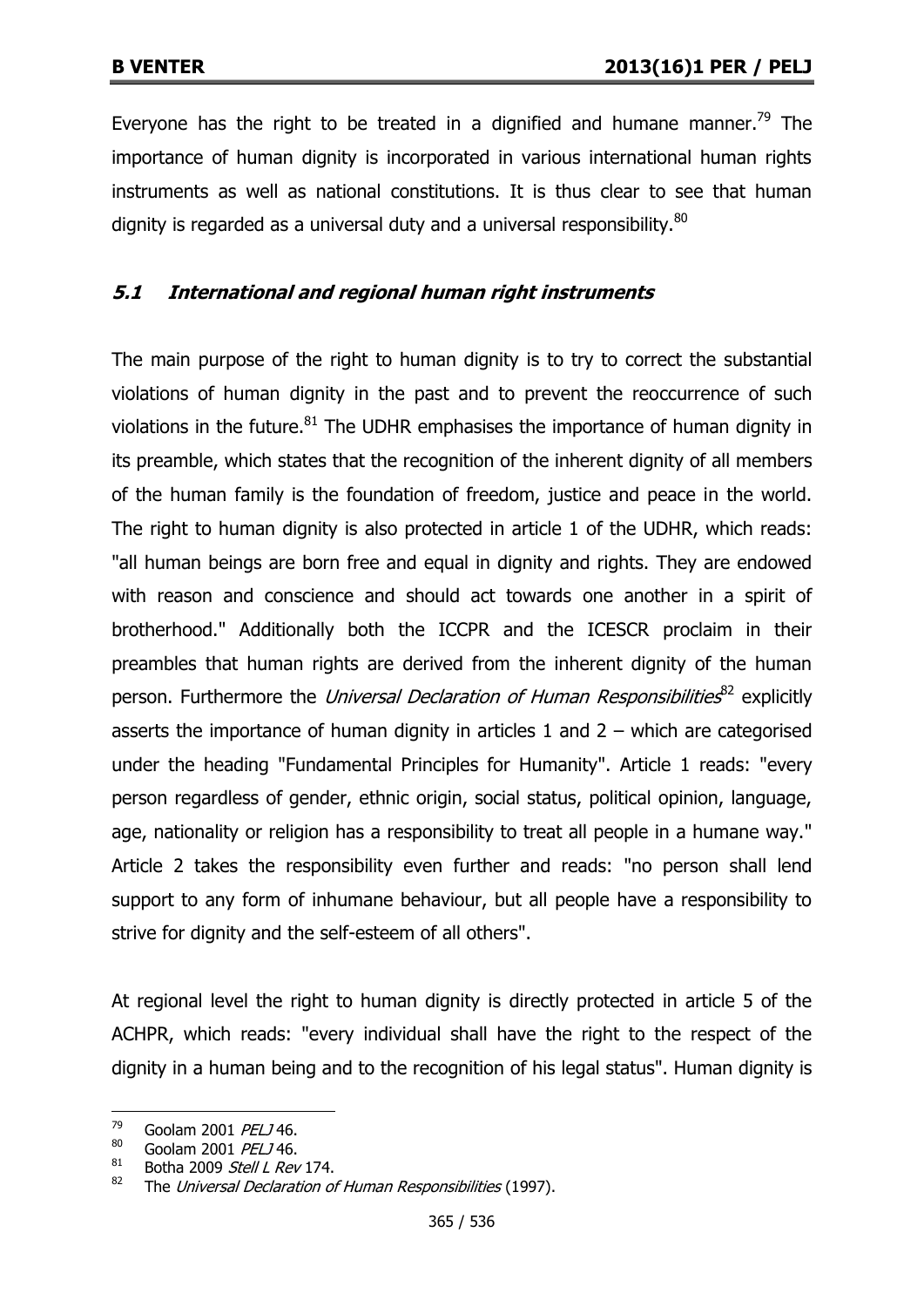also protected in relation to the right to life in article 4 of the ACHPR, which reads: "every human being shall be entitled to respect for his life and the integrity of his person". In comparison with Western philosophies, African traditions lay great emphasis on the responsibilities of an individual as compared with his rights.<sup>83</sup> In a Western context the main focus is on individual rights, whereas in an African context the focus is on community responsibility and loyalty. $84$  A perfect example of this African sense of community is *ubuntu*. In the system of *ubuntu* the life of another person is at least as valuable as one's own; thus respect for the dignity of every person is integral to it. $85$  *Ubuntu* is comprehensively explained by Mokgoro J in Makwanyane:

Generally, *ubuntu* translates as *humaneness*. In its most fundamental sense, it translates as *personhood* and *morality*. Metaphorically, it expresses itself in *umuntu* ngumuntu ngabantu, describing the significance of group solidarity on survival issues so central to the survival of communities. While it envelops the key values of group solidarity, compassion, respect, human dignity, conformity to basic norms and collective unity, in its fundamental sense it denotes humanity and morality. Its spirit emphasises respect for human dignity, marking a shift from confrontation to conciliation.<sup>86</sup>

It can easily be deduced that the right to human dignity plays a very important role in the South African *Constitution* since, as stated in section 1 of this contribution, South Africa is a sovereign democratic state founded on human dignity, freedom and equality.

# **5.2 The Constitution**

In South Africa human dignity is regarded as the focal point of the *Constitution*, due to the country's horrendous past of racial segregation. As said in *Makwanyane* by O'Regan J:<sup>87</sup>

<sup>83</sup> Goolam 2001 PELJ 47.

 $84$  Goolam 2001 PELJ 47. An ethic of community responsibility and loyalty can also be described as dharma.

<sup>85</sup> S v Makwanyane 1995 3 SA 391 (CC) para 225.

 $^{86}$  S v Makwanyane 1995 3 SA 391 (CC) para 308.<br> $^{87}$  S v Makwanyane 1995 3 SA 391 (CC) para 329.

S v Makwanyane 1995 3 SA 391 (CC) para 329.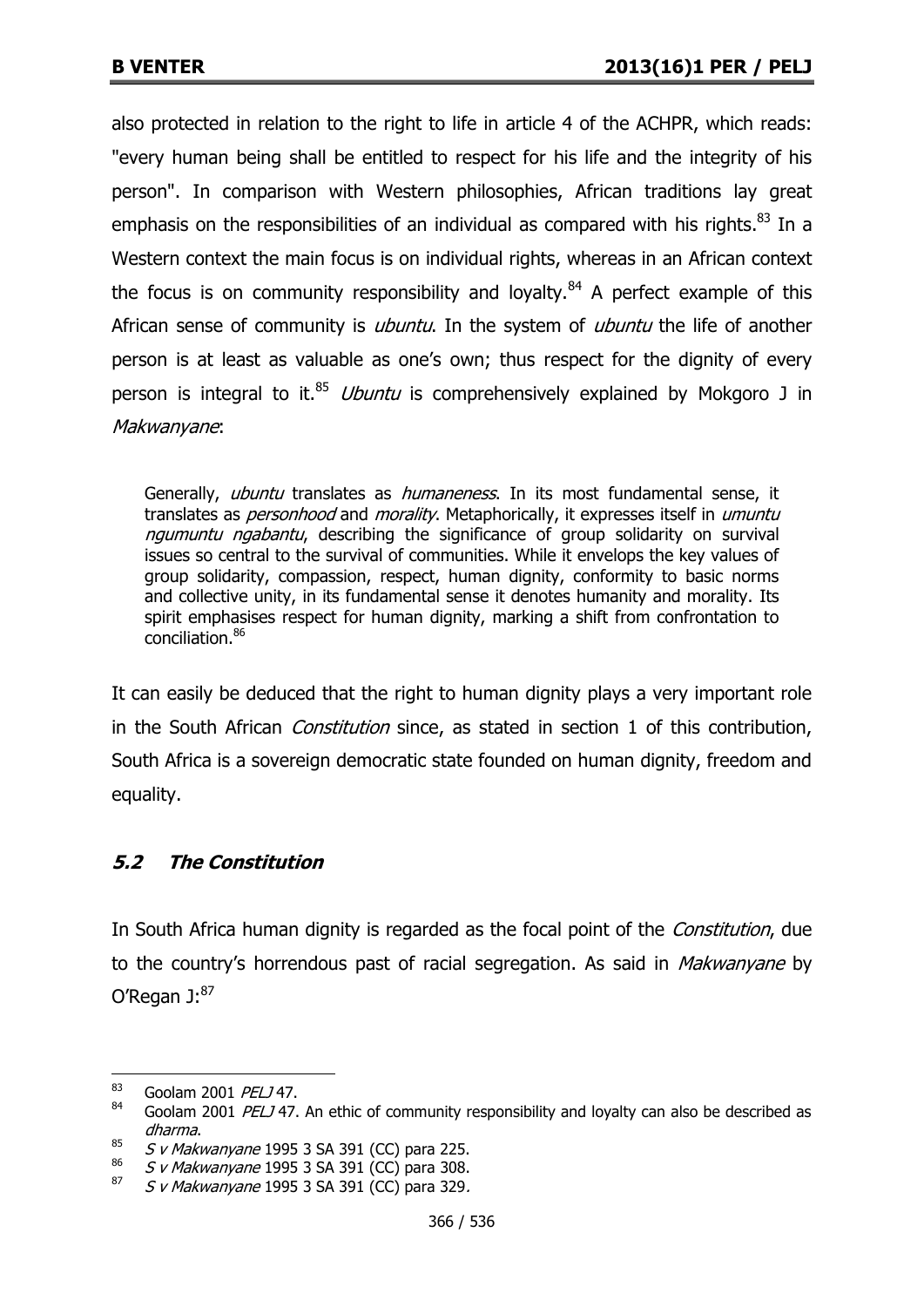Respect for the dignity of all human beings is particularly important in South Africa. For apartheid was a denial of a common humanity. Black people were refused respect and dignity and thereby the dignity of all South Africans was diminished. The new constitution rejects this past and affirms the equal worth of all South Africans. Thus recognition and protection of human dignity is the touchstone of the new political order and is fundamental to the new constitution.

Amongst the trinity of human rights that South African society is based on, the right to human dignity is the most important. Human dignity is entrenched in sections  $1,^{88}$  $7<sup>89</sup>$  36<sup>90</sup> and 39<sup>91</sup> of the *Constitution*. Section 10 of the *Constitution* explicitly proclaims that: "everyone has inherent dignity and the right to have their dignity respected and protected". As established by Chaskalson J in *Carmichele v Minister of* Safety and Security<sup>92</sup> human dignity is a central value of the objective, normative value system which must guide the development of all areas of law.<sup>93</sup> South Africa is regarded as possessing one of the world's most developed bodies of dianity jurisprudence. The only country that can compare with South Africa in this regard is Germany. Human dignity is not only a justifiable and enforceable right that must be respected and protected; it is also a value that is essential for the interpretation of all other fundamental rights and is of central significance to the limitation of other fundamental rights.<sup>94</sup> In order to respect the right to inherent dignity everyone must be able to enjoy their civil and political liberties and also have access to the social and economic means essential to their development.<sup>95</sup> It can thus be concluded that a person's dignity is denigrated if he lives in degrading living conditions and is deprived of his basic needs. $96$  Consequently the question can be raised whether a person in end-stage renal failure, who is dependent on renal dialysis, lives a life of human dignity or not.

<sup>88</sup> Section 1 of the *Constitution* reads: "The republic of South Africa is one, sovereign, democratic state founded on the following values: (1) human dignity, the achievement of equality and the advancement of human rights and freedoms".

<sup>&</sup>lt;sup>89</sup> Section 7 of the *Constitution* reads: "This Bill of Rights is a cornerstone of democracy in South Africa. It enshrines the rights of all people in our country and affirms the democratic values of human dignity, equality and freedom".

<sup>90</sup> Section 36 is the limitation clause that was discussed earlier.<br> $\frac{91}{2}$  Section 39 is the interpretation clause that was discussed earlier.

<sup>&</sup>lt;sup>91</sup> Section 39 is the interpretation clause that was discussed earlier.

<sup>&</sup>lt;sup>92</sup> Carmichele v Minister of Safety and Security 2001 4 SA 398 (CC) para 56.

<sup>&</sup>lt;sup>93</sup> Currie and De Waal *Bill of Rights Handbook* 272.

<sup>&</sup>lt;sup>94</sup> Currie and De Waal *Bill of Rights Handbook* 275.

 $^{95}$  Liebenberg 2005 *SAJHR* 155.

Liebenberg 2005 SAJHR 156.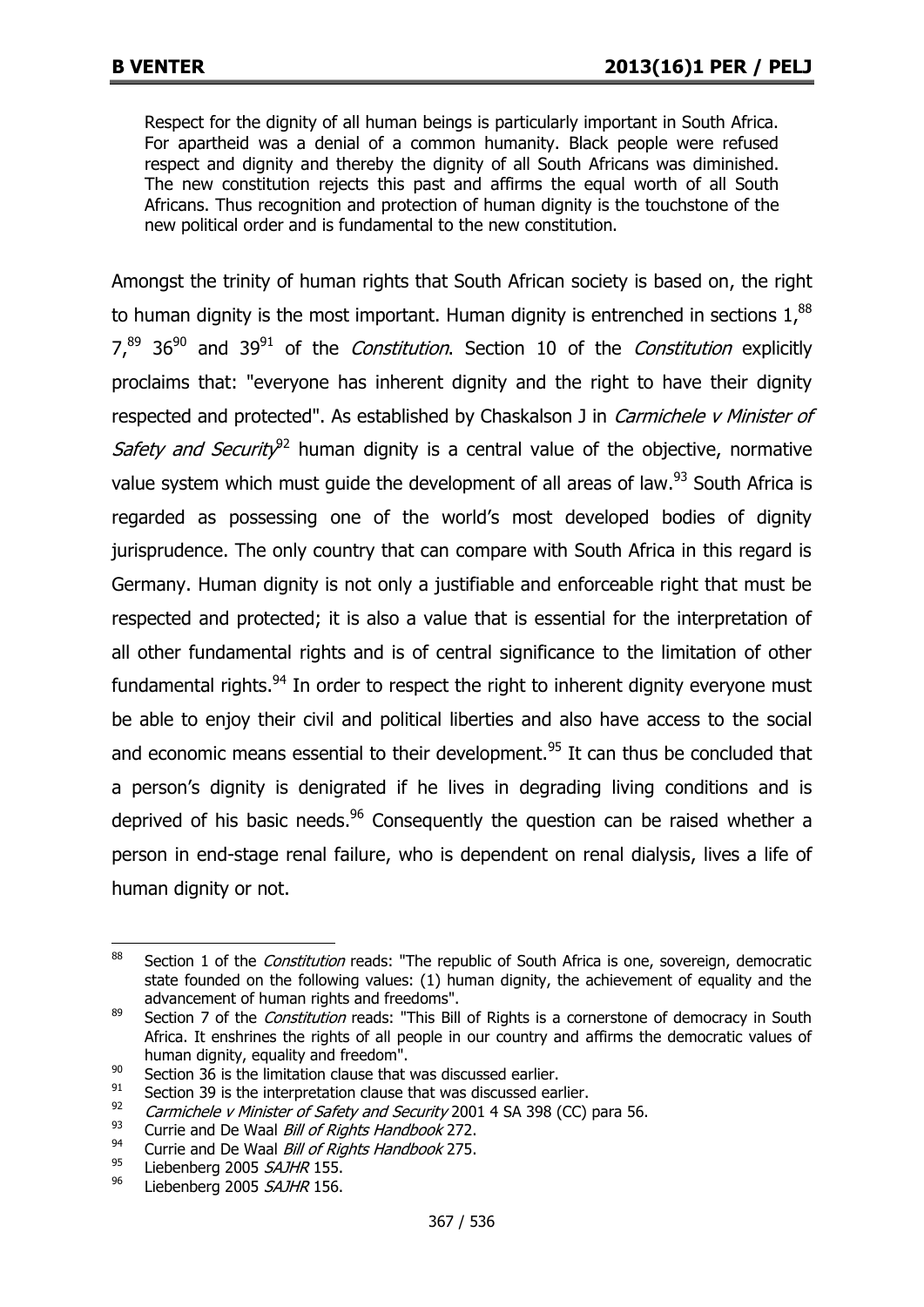# **5.3 The right to human dignity and kidney transplants**

In section 10 the *Constitution* of South Africa specifically quarantees the right to human dignity.<sup>97</sup> It is clear to see from the discussion above that the right to human dignity, like the right to life, is the fountain from which all other fundamental human rights flow. Both of these supreme rights have an absolute nature and must be preserved at all times.<sup>98</sup> If either of these rights is taken away, all other rights cease. $99$  It should be borne in mind that human dignity demands a humane existence, as emphasised by Ackermann J in *Makwanyane*: 100

The right to life, thus understood, incorporates the right to dignity. So the rights to human dignity and life are entwined. The right to life is more than existence, it is a right to be treated as a human being with dignity: without dignity, human life is substantially diminished. Without life, there cannot be dignity.

It can be deduced from this that life and human dignity are inseparable. Furthermore, health is an essential for both life and human dignity. It goes without saying that the capacity for the enjoyment of the right to life as well as human dignity is significantly diminished by poor health.<sup>101</sup> According to the constitution of the World Health Organisation (WHO) dignity is a prerequisite of health. In this article the question is whether any human dignity exists in relation to renal dialysis, as well as to establish whether any human dignity is lost when a kidney donor receives a form of remuneration for the donation of his kidney. Lastly, a comparison is made between the mental anguish of a person on death row with that of a patient with end-stage renal failure.

Given that the right to human dignity entails that everyone has the right to be treated in a dignified and humane manner, the question can now be asked if a patient with end-stage renal failure, who is dependent on renal dialysis, leads a dignified and humane life.

<sup>97</sup> S v Makwanyane 1995 3 SA 391 (CC) para 58.

 $^{98}$  S v Makwanyane 1995 3 SA 391 (CC) para 84.

<sup>99</sup> S v Makwanyane 1995 3 SA 391 (CC) para 84.

 $100$  S v Makwanyane 1995 3 SA 391 (CC) para 327.

Cartens and Pearmain Foundational Principles 29.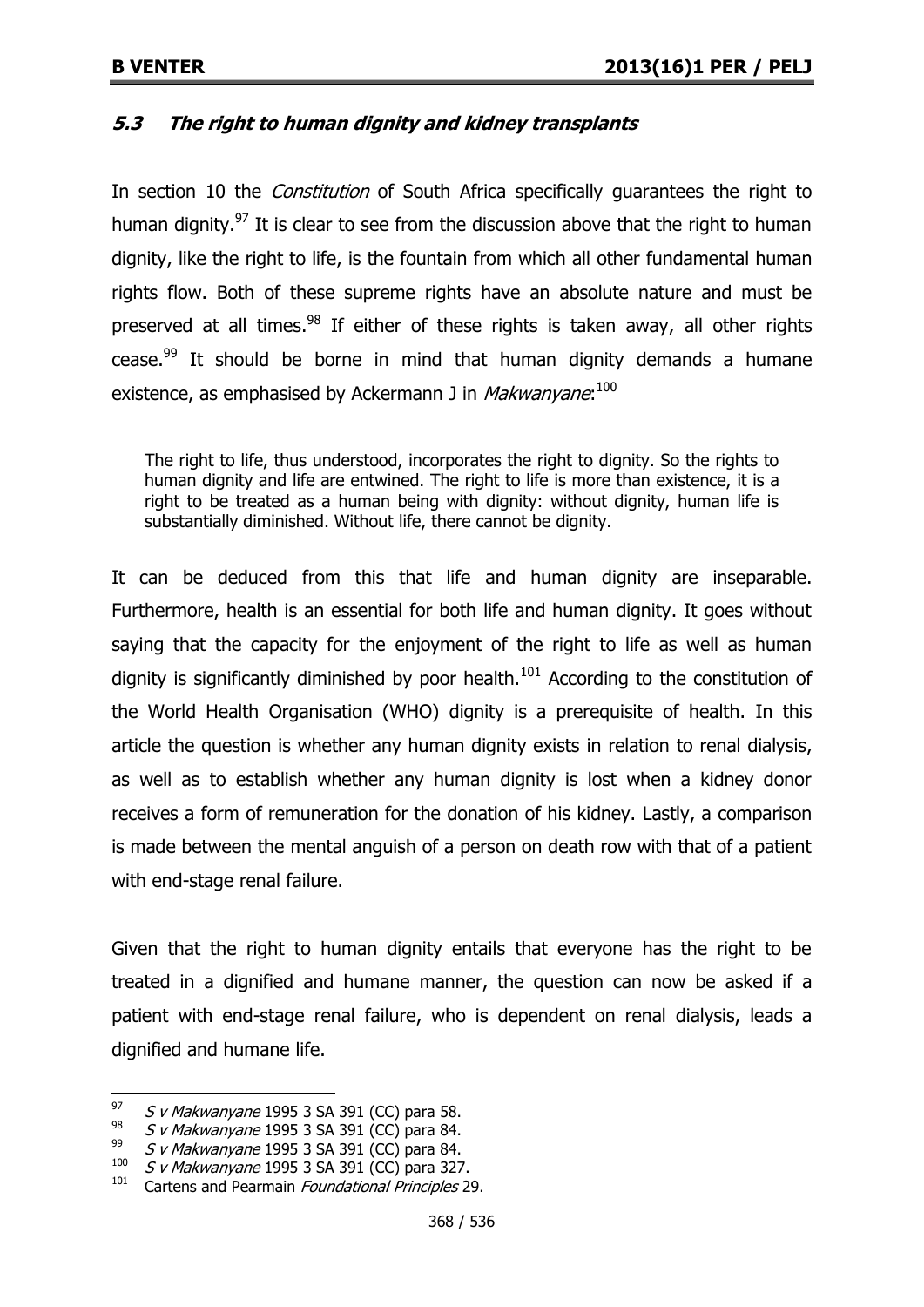It could be argued that if a patient has to attend his renal dialysis therapy three to four times a week for three to four hours a session $102$  he is not living a dignified and humane life. The fact that this patient will have to make significant adjustments to his life style instantly impairs his human dignity. Furthermore it could be argued that if a patient has to suffer all the various physical and psychological side-effects described above his human dignity will be impaired. It is evident that a person's human dignity is harmed when he has a decrease in energy levels, fatigue, pain, loss of sight, infection, nausea and cramps. The patient's human dignity is impaired even more by psychological effects such as depression, aggression, fear and mental anguish. $103$ 

It could also be argued that the dignity of neither the recipient of the kidney nor of the donor would be impaired in any way by means of kidney transplantation. It would be sensible to supply patients with viable donor kidneys and remove them from renal dialysis treatment. Kidney transplants would also be more cost effective than dialysis $104$  for society as a whole and would increase the recipient's human dignity and life expectancy.<sup>105</sup> This argument can also be extended to the constitutional acceptability of the regulated sales of donor kidneys. One of the main arguments against a regulated market of kidney sales is that the selling of human kidneys constitutes a commodification of the body and consequently results in a decrease of human dignity. In this matter the question can be raised as to why sperm donors, egg donors, milk donors and surrogate mothers do not suffer a loss of dignity, but a kidney donor does? The words of Gill and Sade could be used to emphasise the position that human dignity is not decreased if a kidney donor receives remuneration: 106

My kidney is not my humanity. In part, dignity is something that we convey by our behaviour and attitudes. If we establish a regulated system of sales, then it is our responsibility to create a culture of dignity for the paid donor. Many have suggested

<sup>&</sup>lt;sup>102</sup> Canadian Institute for Health 2010 http://bit.ly/Y0QNrz.<br><sup>103</sup> Harillall and Kasiram 2011 Health SA Gesendheid 5

<sup>&</sup>lt;sup>103</sup> Harillall and Kasiram 2011 *Health SA Gesondheid* 5.

The costs related to renal dialysis in comparison with a kidney transplant were discussed earlier in this article.

 $^{105}$  Clark 2006 http://bit.ly/WWupRe.

Gill and Sade 2002 Kennedy Inst Ethics J 20. See also Matas 2006 Clin J Am Soc Nephro 1131.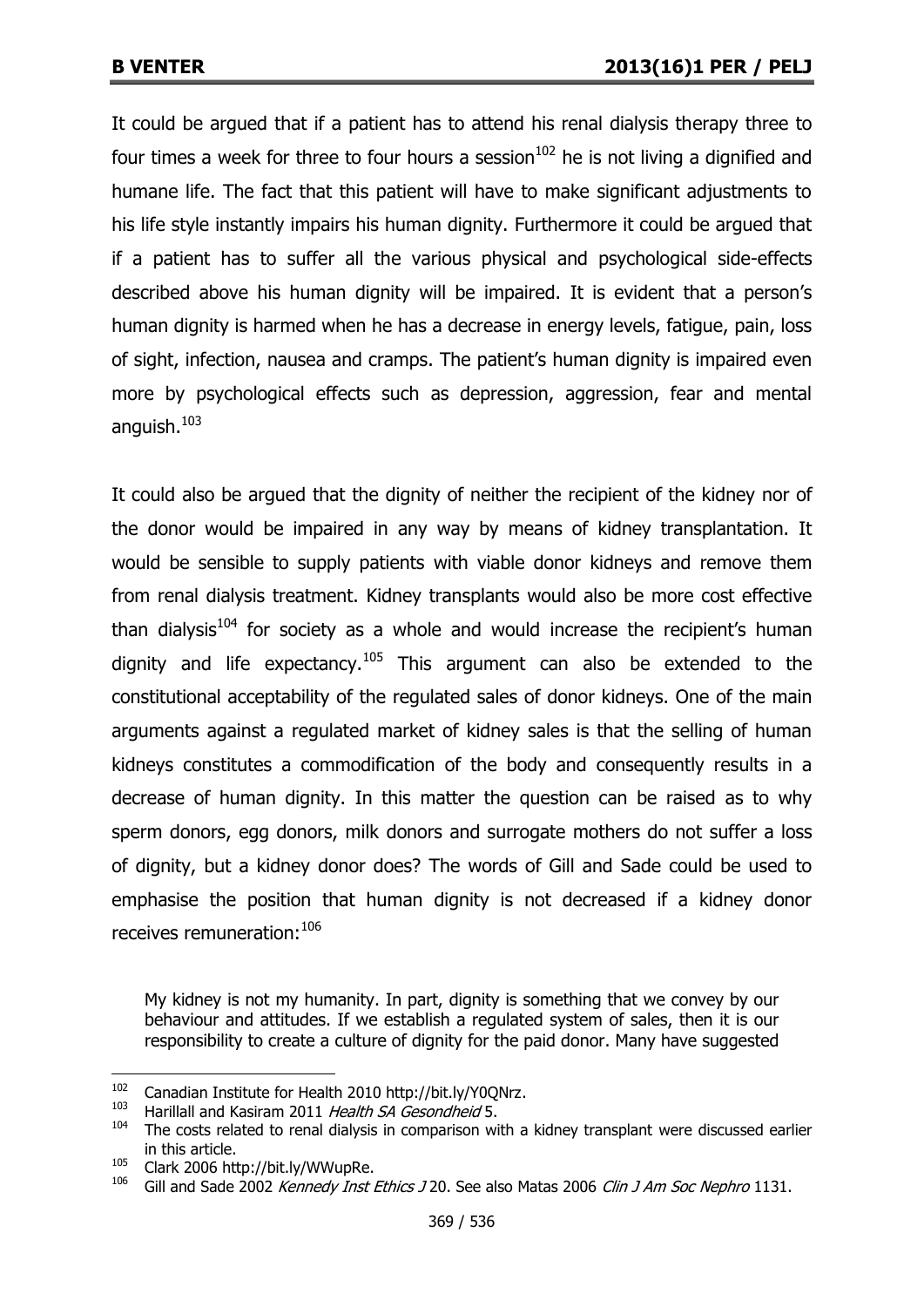that the term "paid donation" or "rewarded gifting" be used to confer dignity to the procedure.

The fact that a sum or value is placed on a person's kidney does not lead to a diminishing of a person's dignity. The court presently establishes the monetary value of the loss of or damage to a person's body parts by means of damage claims. This does not lead to a decrease in the value of a person's dignity.<sup>107</sup> Slabbert states that monetary values are already attached to body parts: a diva is allowed to insure her voice and a tennis player can insure his arm. However, this does not diminish or impair their dignity.<sup>108</sup>

I would like to extend the scope of the right to human dignity to the right not to be treated or punished in a cruel, inhuman or degrading way.<sup>109</sup> In *Makwanyane* it was proclaimed that one of the reasons for the abolition of the death penalty was because it was found to be a cruel, inhuman and degrading punishment.<sup>110</sup> In this case it was stated that: $^{111}$ 

Once sentenced, the prisoner waits on death row in the company of other prisoners under sentence of death, for the processes of their appeals and the procedures for clemency to be carried out. Throughout this period, those who remain on death row are uncertain of their fate, not knowing whether they will ultimately be reprieved or taken to the gallows.

The question that should be asked is how the situation of the prisoner on death row differs from that of the patient with end-stage renal failure. The patient who receives renal dialysis is basically on "death row." He receives his dialysis treatment along with other patients that are in the same position as he is. Like the prisoner on death row the patient is also uncertain of his fate. He does not know whether he will receive a donor kidney or eventually be left to die when renal dialysis is no longer a viable option. In *Makwanyane* reference is made to the mental anguish that a

 $107$  Matas 2006 *Clin J Am Soc Nephro* 1131.

 $^{108}$  Slabbert 2010 *PELJ* 86.<br> $^{109}$  Section 12(1)(e) of the

<sup>&</sup>lt;sup>109</sup> Section 12(1)(e) of the *Constitution*.

 $S$  v Makwanyane 1995 3 SA 391 (CC) para 95.

 $111 S V$  Makwanyane 1995 3 SA 391 (CC) para 26.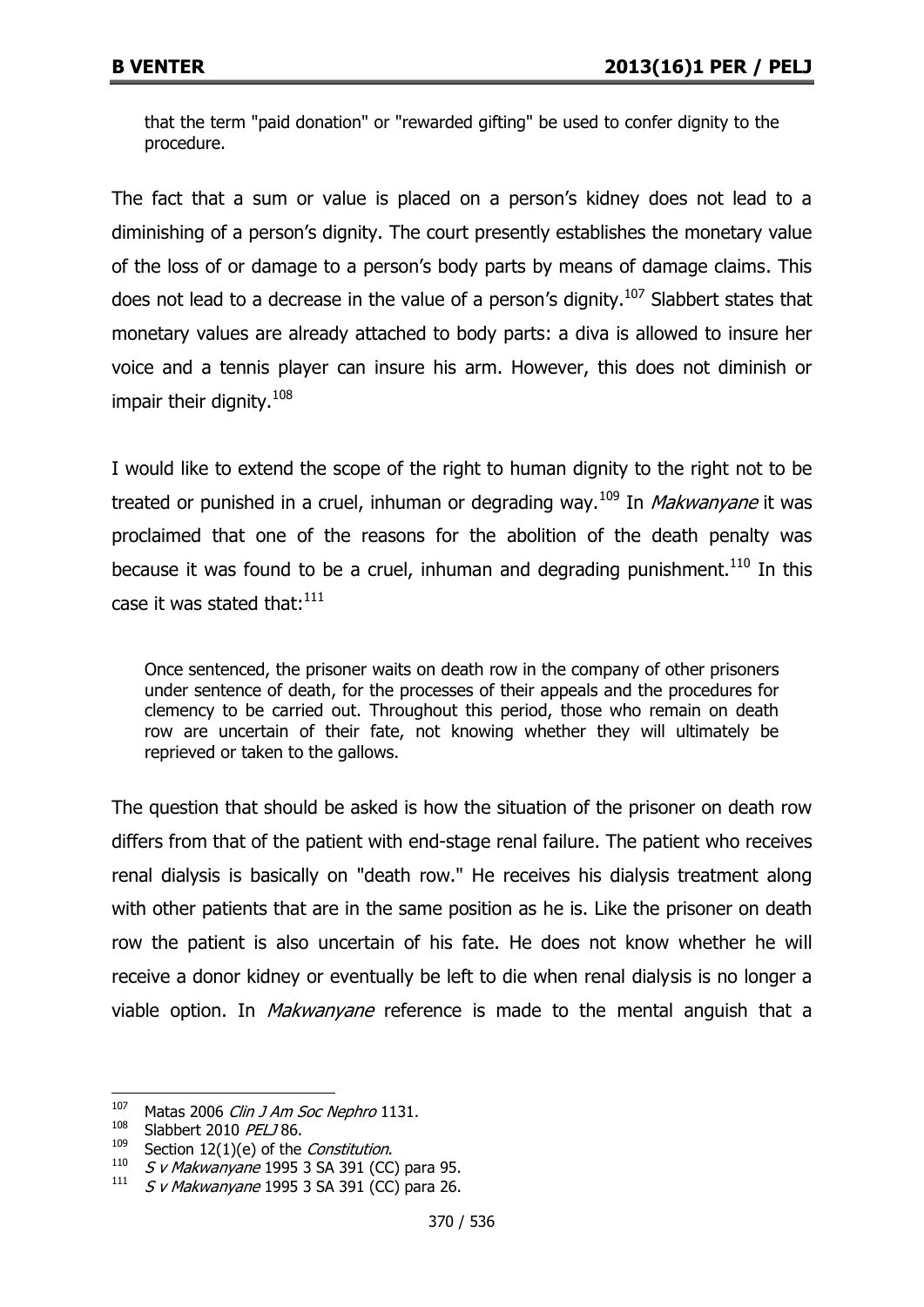convicted prisoner suffers whilst awaiting his death sentence.<sup>112</sup> Does a renal failure patient not suffer this exact same mental anguish whilst awaiting his "death sentence"? Furthermore the prisoner on death row does not have the burden of the financial implications that the renal dialysis patient has. It is regarded as unconstitutionally unacceptable to treat a convicted criminal in this manner but constitutionally acceptable in the case of an end-stage renal-failure patient.

Section 7(2) of the *Constitution* entails that the state must respect, protect, promote and fulfil the right to human dignity. From the above discussion it is evident that renal dialysis causes a decrease of a person's human dignity. It is also evident that a renal transplantation has the opposite effect and increases the person's dignity. In addition, it has been emphasised in this section that the sales of human kidneys would not lead to a decrease of human dignity. Thus the sales of human kidneys should be considered by the state as a viable and constitutionally acceptable manner to save thousands of lives whilst protecting a person's right to dignity.

#### **6 The right to self-determination**

The right to self-determination implies that a person has a right to make decisions regarding his own body. Self-determination is closely associated with the bioethical perspective of respect for autonomy that incorporates the doctrine of informed consent. The idea of control over one's own body can be illustrated by the following:  $^{113}$ 

I wish my life and decisions to depend on myself, not on external forces of whatever kind. I wish to be the instrument of my own, not of other men's, acts of will. I wish to be a subject, not an object; to be moved by reasons, by conscious purposes, which are my own, not by causes which affect me, as it were, from outside. I wish to be somebody, not nobody: a doer – deciding, not being decided for, self-directed and not acted upon by external nature or by other men as if I were a thing, or an animal or a slave … I wish, above all, to be conscious of myself as a thinking, willing, active being, bearing responsibility for my choices and able to explain them by references to my own ideas and purposes.

<sup>112</sup>  $112$  S v Makwanyane 1995 3 SA 391 (CC) para 6.<br> $113$  Slabbert 2010 *PEL* 196

Slabbert 2010 PELJ 96.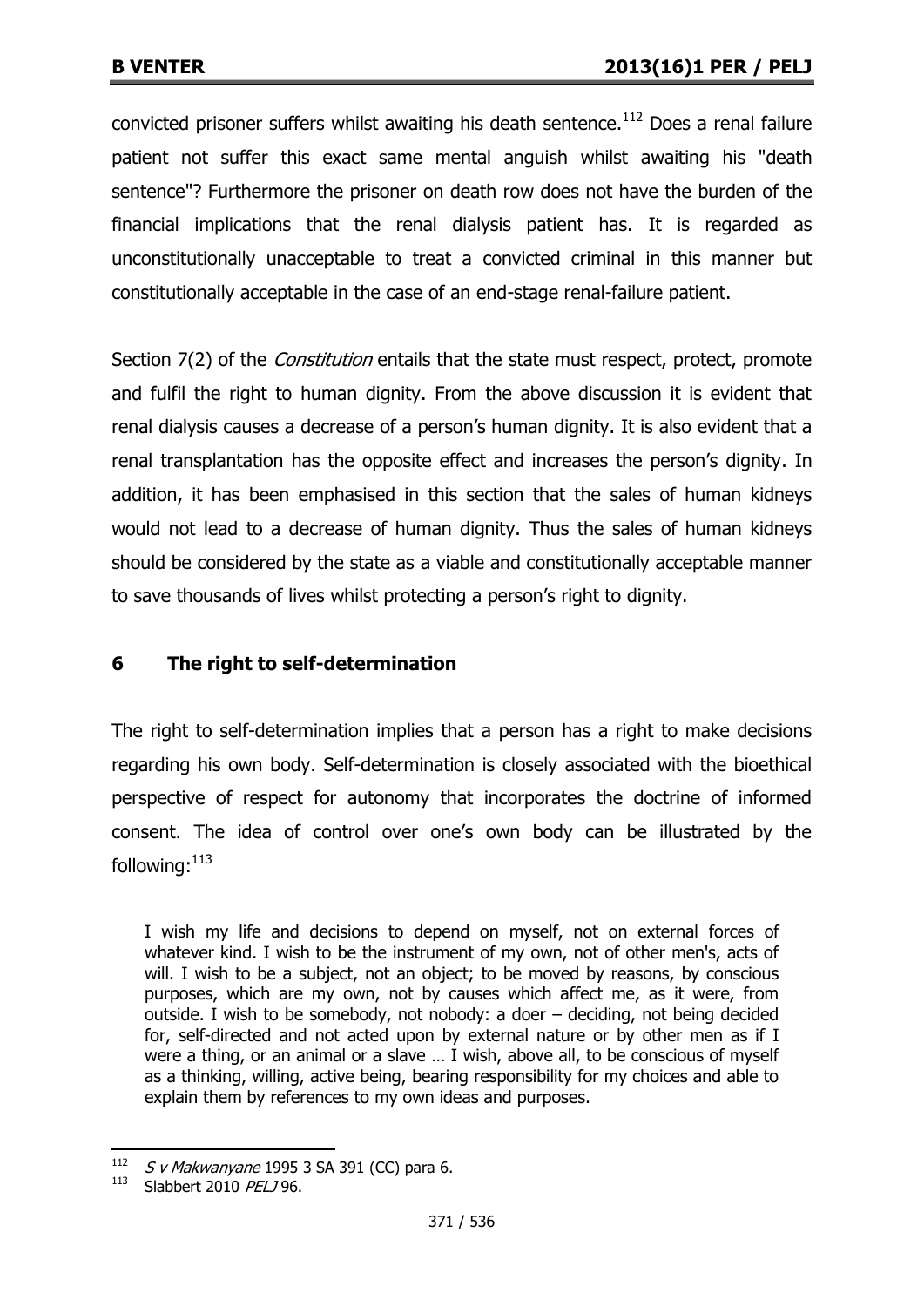The idea of control of our own bodies is something that we as human beings practise every day through the various decisions that we are entitled to make. The importance of this right is clearly reflected in various international and regional human right instruments.

# **6.1 International and regional human right instruments**

Like all other fundamental human rights the right to self-determination is firstly and most importantly protected by the UDHR. Article 3 stipulates that every individual has a right to life, liberty and security of person. Article 3 is comprised of three different rights: firstly the right to life, which includes the right to a humane existence (as discussed above), secondly the right to personal freedom, and lastly the right to security. The right to security entails the right to be protected against interference from the state as well as the protection of one's integrity.<sup>114</sup> The fact that the right to the security of the person is listed along with the right to life could mean that this right should be regarded as being just as important as the right to life and human dignity. In international law the right to self-determination has been described as "one of the essential principles of contemporary international law" and it has been said that this right enjoys an *erga omnes*<sup>115</sup> character.<sup>116</sup> Additionally the right to self-determination is protected by the identical provisions of the ICCPR and the ICESCR. Article 1 of these human right instruments provides that: "all peoples have the right of self-determination. By virtue of that right they freely determine their political status and freely pursue their economic, social and cultural development". Self-determination is very broadly defined in International law and thus leads to every state deciding individually what the exact parameters of this right are. $^{117}$ 

 $114$  Rehof "Article 3" 89.

Erga omnes can be described as obligations which a state owes to the international community as a whole and in the enforcement of which all states have interest (Dugard International Law 43).

<sup>&</sup>lt;sup>116</sup> Dugard *International Law* 104.

Rehman International Bill of Rights 66.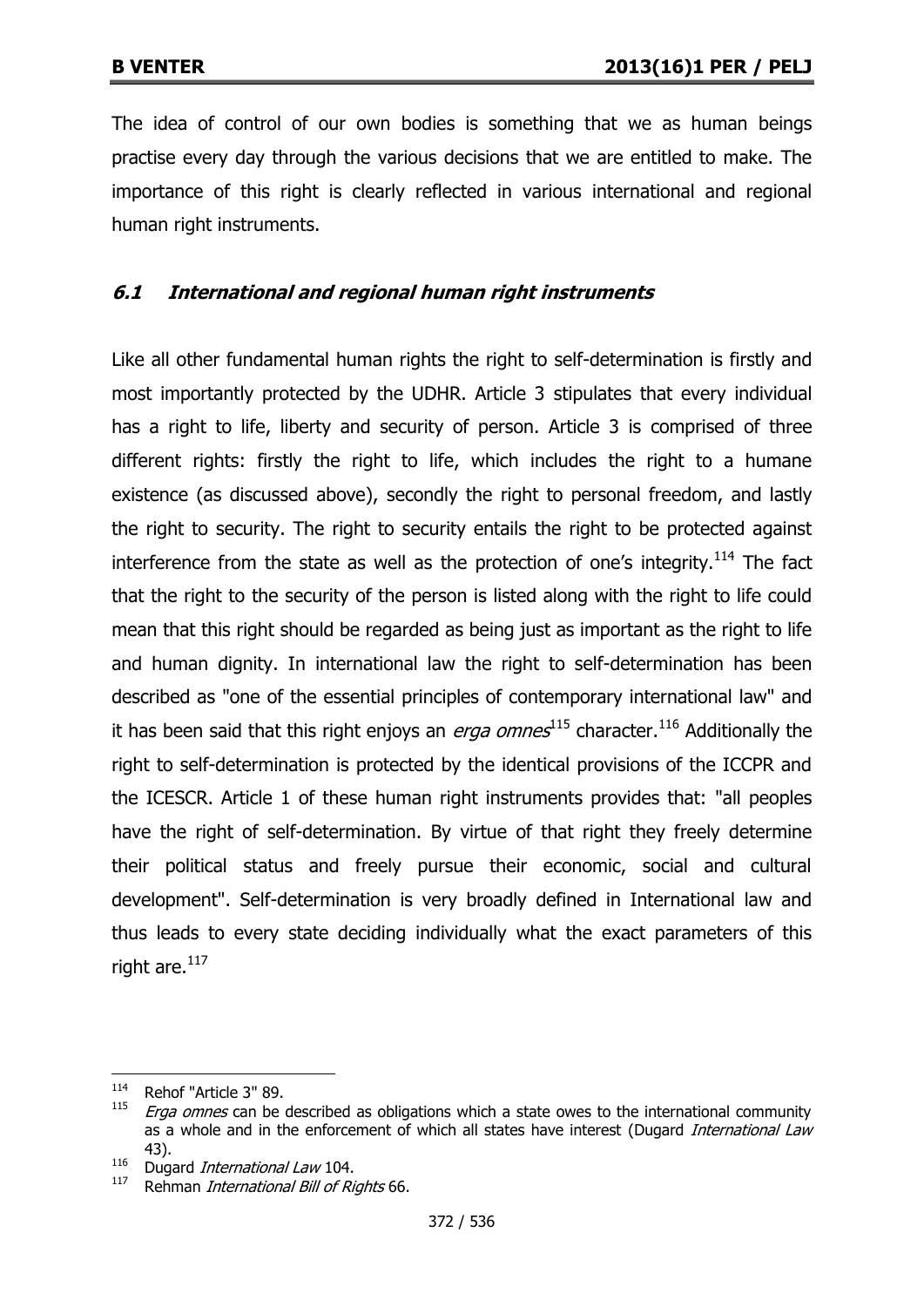At regional level the right to determination is even less precise. The ACHPR protects this right in article 20, which reads: "All peoples shall have the right to existence. They shall have the unquestionable and inalienable right to self-determination. They shall freely determine that political status and shall pursue their economic and social development according to the policy they have freely chosen". The right to selfdetermination represents one of the most important roots of modern international human rights protection.<sup>118</sup> Because this right is broadly defined, the African Commission has made numerous attempts to determine what exactly honouring the right to self-determination entails.<sup>119</sup>

# **6.2 The Constitution**

The right to self-determination is guaranteed by the *Constitution* in section 12(2)(b), which reads: "Everyone has the right to bodily and psychological integrity, which includes the right to security and control over their body". As noted by Ackermann J in *Ferreira v Levin*<sup>120</sup> the purpose of this section is to protect aspects of bodily selfdetermination. In *Phillips v De Klerk*<sup>121</sup> the right to control one's own body was recognized in so far as that right is not in conflict with the overriding social interest:

The mentally competent individual's right to control his own destiny in accordance with his own value system, his "selfbeskikkingsreg", must be rated even higher than his health and life.

The right to self-determination basically entails the right to be left alone, and in relation to one's body the right creates a sphere of individual inviolability.<sup>122</sup> Section 12(2)(b) explicitly illustrates that this inviolability has two components, namely "security in" and "control over" one's body. The former entails the protection of bodily integrity against intrusions by the state and others; consequently the right to

<sup>118</sup> Killander "African Human Rights Law" 401.

 $119$  The African Commission has attempted to determine the exact parameters of the right to selfdetermination in various examples of case law such as Katangese People's Congress v Zaire Communication 75/92.

<sup>&</sup>lt;sup>120</sup> Ferreira v Levin 1996 1 SA 984 (CC).

<sup>&</sup>lt;sup>121</sup> *Phillips v De Klerk* 1983 TPD (unreported).

Currie and De Waal Bill of Rights Handbook 308.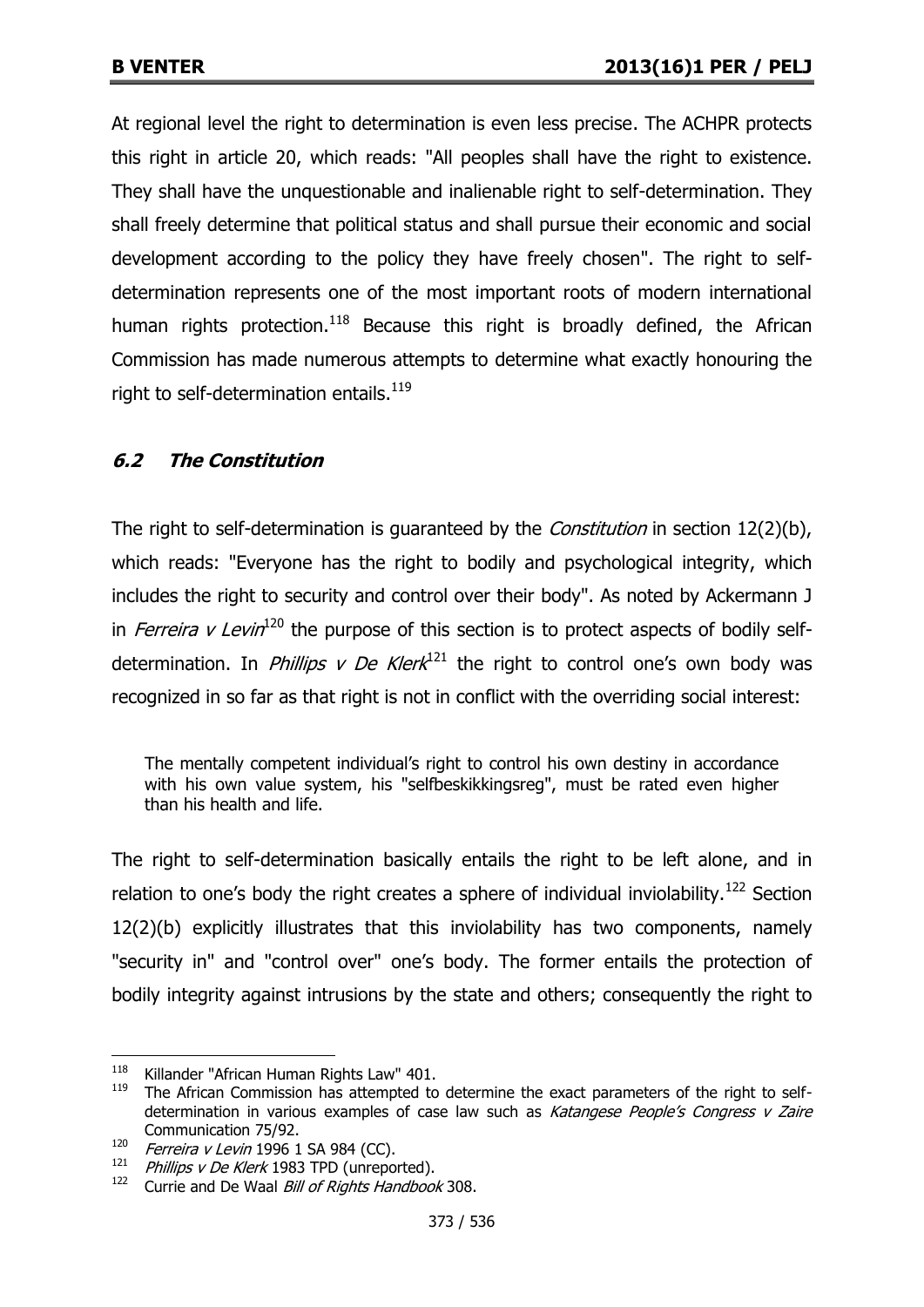be left alone in the sense of being left unmolested by others.<sup>123</sup> The latter entails the protection of what is described as bodily autonomy or self-determination against interference; consequently the right to be left alone in the sense of being allowed to live the life one chooses.<sup>124</sup> In this section I will focus mainly on the latter right.

The fact that self-determination is an essential right is clearly illustrated by the capacity it protects – the capacity to express one's own character.<sup>125</sup> By recognising an individual right of self-determination the *Constitution* makes self-creation possible. It allows each one of us to be responsible for shaping our lives according to our own distinctive personalities. Kriegler J observed in Ex Parte Minister of Safety and Security: In re S v Walters<sup>126</sup> that if the right to life, to human dignity or bodily integrity are compromised than the society to which we aspire becomes illusory. Kriegler J further emphasised the fact that any significant limitation to any of these rights would for its justification demand a very compelling countervailing public interest.<sup>127</sup> But if a person is allowed to decide upon the fate of his own body, could the scope of such self-determination possibly be extended make it possible for a person to have the right be remunerated for a kidney donation?

# **6.3 The right to self-determination and kidney transplants**

A person's typical day consists of making various decisions. Every waking moment is filled with decisions and choices such as what to wear, what to eat, and what his or her typical day will involve. In addition to these minor, mundane daily choices that one makes, one also makes major decisions that have an influence on one's life, such as what religion, lifestyle or career to follow. Obviously, then, everyone has the right to make decisions regarding control over their own bodies. This right is, after all, guaranteed in various international human right instruments and even explicitly in the *Constitution*. Yet, these same autonomous persons are not granted the opportunity to choose to be remunerated for a kidney donation?

<sup>&</sup>lt;sup>123</sup> Currie and De Waal *Bill of Rights Handbook* 309.

<sup>&</sup>lt;sup>124</sup> Currie and De Waal *Bill of Rights Handbook* 309.

<sup>&</sup>lt;sup>125</sup> SALC *Assisted Decision-making* 23.<br><sup>126</sup> Ev parte Minister of Safety and See

<sup>&</sup>lt;sup>126</sup> Ex parte Minister of Safety and Security: In re S v Walters 2002 4 SA 613 (CC) para 28.<br><sup>127</sup> Ex parte Minister of Safety and Security: In re S v Walters 2002 4 SA 613 (CC) para 28.

Ex parte Minister of Safety and Security: In re S v Walters 2002 4 SA 613 (CC) para 28.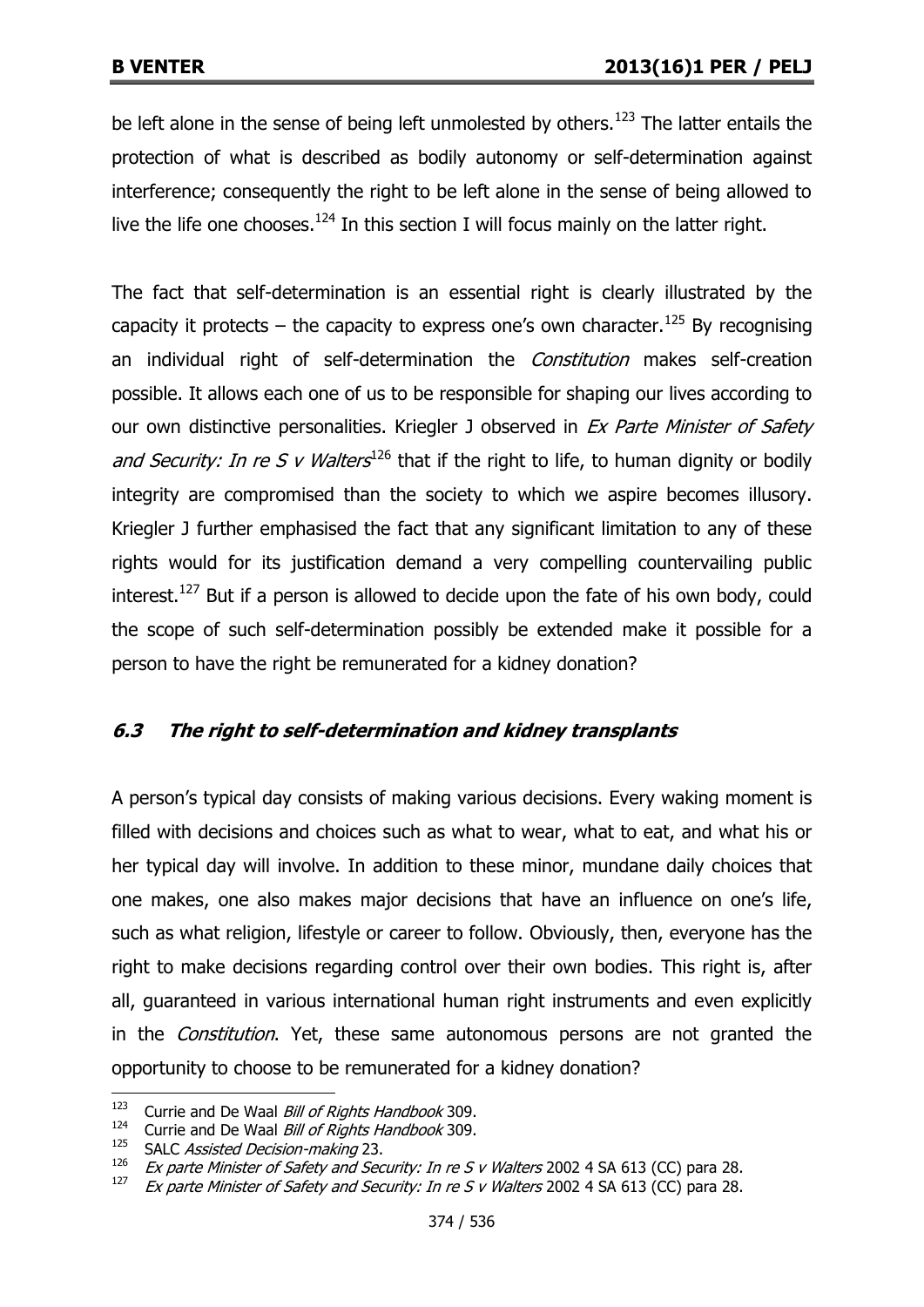South Africans are more aware of the fact that they have a right to selfdetermination than they were 18 years ago. Since 1994 they have been allowed to become more and more autonomous by the day, even to the extent that since 1 February 1997 mothers are allowed to legally terminate their pregnancies.<sup>128</sup> In the landmark case *Christian Lawyers Association of South Africa v Minister of Health*<sup>129</sup> it was noted by Mojapelo J that if the state were to prohibit termination: $^{130}$ 

... the state's interference would clearly constitute an impairment of women's right "to bodily and psychological integrity" and more particular their right "to make decisions concerning reproduction" and "to security in and control over their body".

Why is the termination of a pregnancy constitutionally acceptable yet a kidney donor is not granted the choice to be remunerated for the donation of his kidney? The Constitution clearly states that "everyone" has the right of control over their body, thus the kidney donor should be allowed to receive remuneration for his kidney if he wishes. At the very least, he or she should be given the choice of being remunerated. Presently a person only has the choice to donate a kidney altruistically. The pregnant mother is allowed to end the life of her unborn child because she firstly has the right to bodily and physically integrity and secondly the right to control over her body. As stated in the *Christian Lawyers* case<sup>131</sup> "the fundamental right to self-determination itself lies at the very heart and base of the constitutional right to termination of pregnancy".

Consequently, on the grounds of section 12(2)(b) of the *Constitution* a kidney donor has a right of control over his body and thus has the right to do with his body as he pleases. If one is allowed to end a life due to the possession of one's fundamental right to self-determination than surely one should be allowed to save a life based on this exact same right. To make matters even worse, according to section 5(3) of the choice on termination of pregnancy act, any woman of any age is allowed to consent

<sup>&</sup>lt;sup>128</sup> The *Choice on Termination of Pregnancy Act* 92 of 1996.

<sup>&</sup>lt;sup>129</sup> Christian Lawyers Association of South Africa v Minister of Health 1998 4 SA 1113 (T).

Christian Lawyers Association of South Africa v Minister of Health 1998 4 SA 1113 (T). See also Carstens and Pearmain Foundational Principles 98.

<sup>131</sup> Christian Lawyers Association of South Africa v Minister of Health 1998 4 SA 1113 (T). See also Carstens and Pearmain Foundational Principles 92.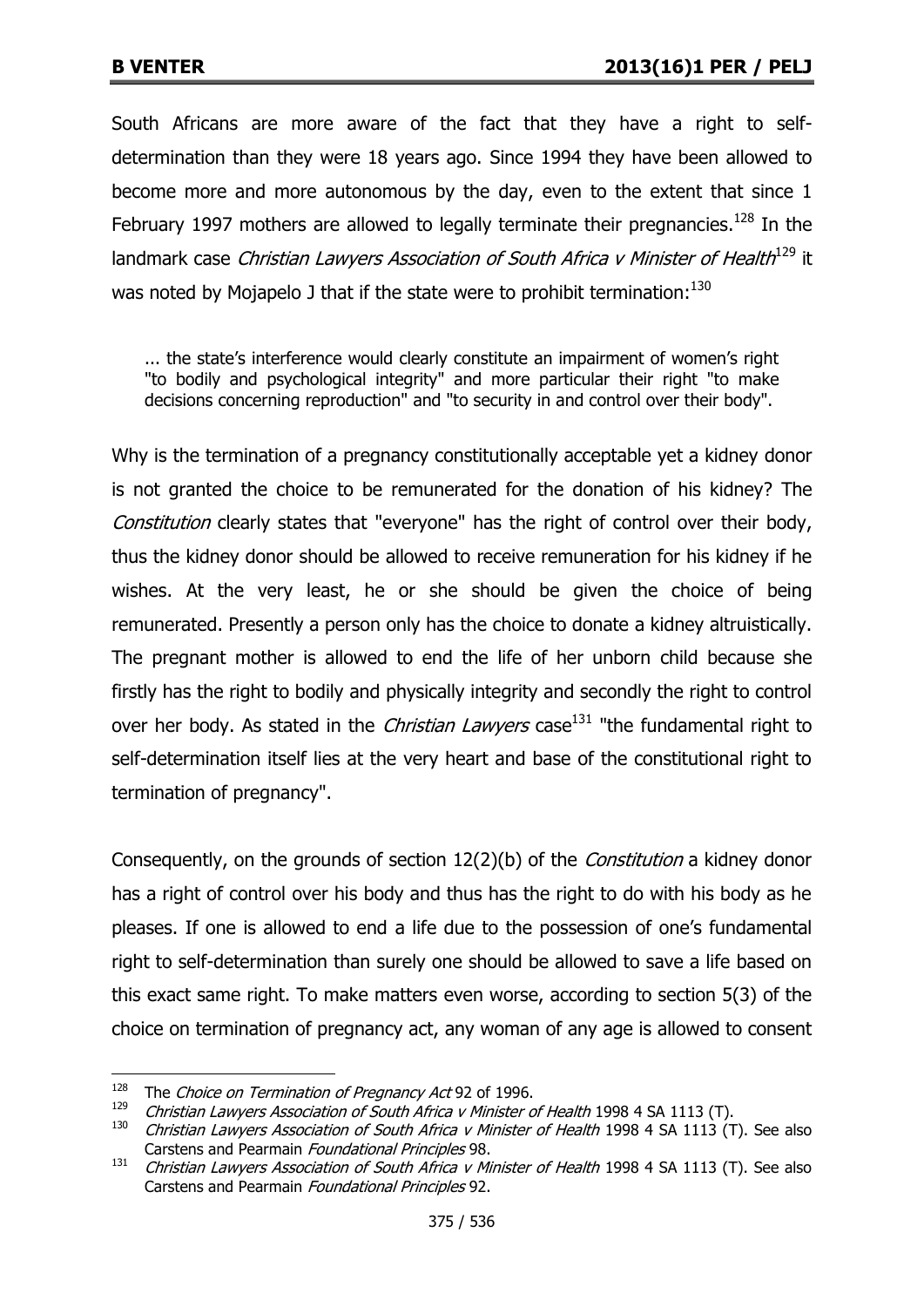to an abortion.<sup>132</sup> The implication of this section is that a minor as young as 12 years old is allowed to legally terminate her pregnancy without the consent of a parent. If a minor is allowed to make vital decisions regarding her body it could be argued that a competent adult kidney donor should be allowed to decide to donate a kidney and benefit financially in return.

Because of a person's strong right to self-determination a person even has the right to refuse medical treatment.<sup>133</sup> In most cases the refusal of medical treatment results in death. It could be argued that if a patient is allowed to make decisions that could result in his death then a kidney donor should surely be allowed to make the decision to donate his kidney and receive remuneration for the donation. Donating a kidney does not result in death, as is the case with abortion or the refusal of medical treatment. It results in quite the opposite: it saves the life of another person.

Section 7(2) of the *Constitution* entails that the state must respect, protect, promote and fulfil the right to self-determination. From the above discussion it is clear that the right to self-determination has already been developed to a certain extent. It is regarded as constitutionally acceptable for women to terminate their pregnancies due to this right and for patients to refuse essential medical treatment. Both of these practices result in death – firstly the death of the unborn child and secondly the death of the patient. I am of the opinion that if a person is allowed to make such a decision on the grounds of the person's constitutional right to self-determination, then a kidney donor should be allowed to receive remuneration for his kidney donation. The kidney donor is also entitled to the right to make decisions regarding control of his body. It should be borne in mind that a person is already legally allowed to donate his kidney, it is the remuneration of a kidney donation that is regarded as illegal. The question however could be raised what difference would the

<sup>132</sup> Section 5(3) of the Choice on Termination of Pregnancy Act 92 of 1996 reads: "In the case of a pregnant minor, a medical practitioner or registered midwife, as the case may be, shall advise such a minor to consult with her parents, guardian, family members or friends before the pregnancy is terminated: *Provided that the termination of the pregnancy shall not be denied* because such a minor chooses not to consult them" (Own emphasis added).

<sup>133</sup> Section 6(d) of the *National Health Act* 61 of 2003 states that: "Every health care provider must inform a user of  $-$  (d) the user's right to refuse health services".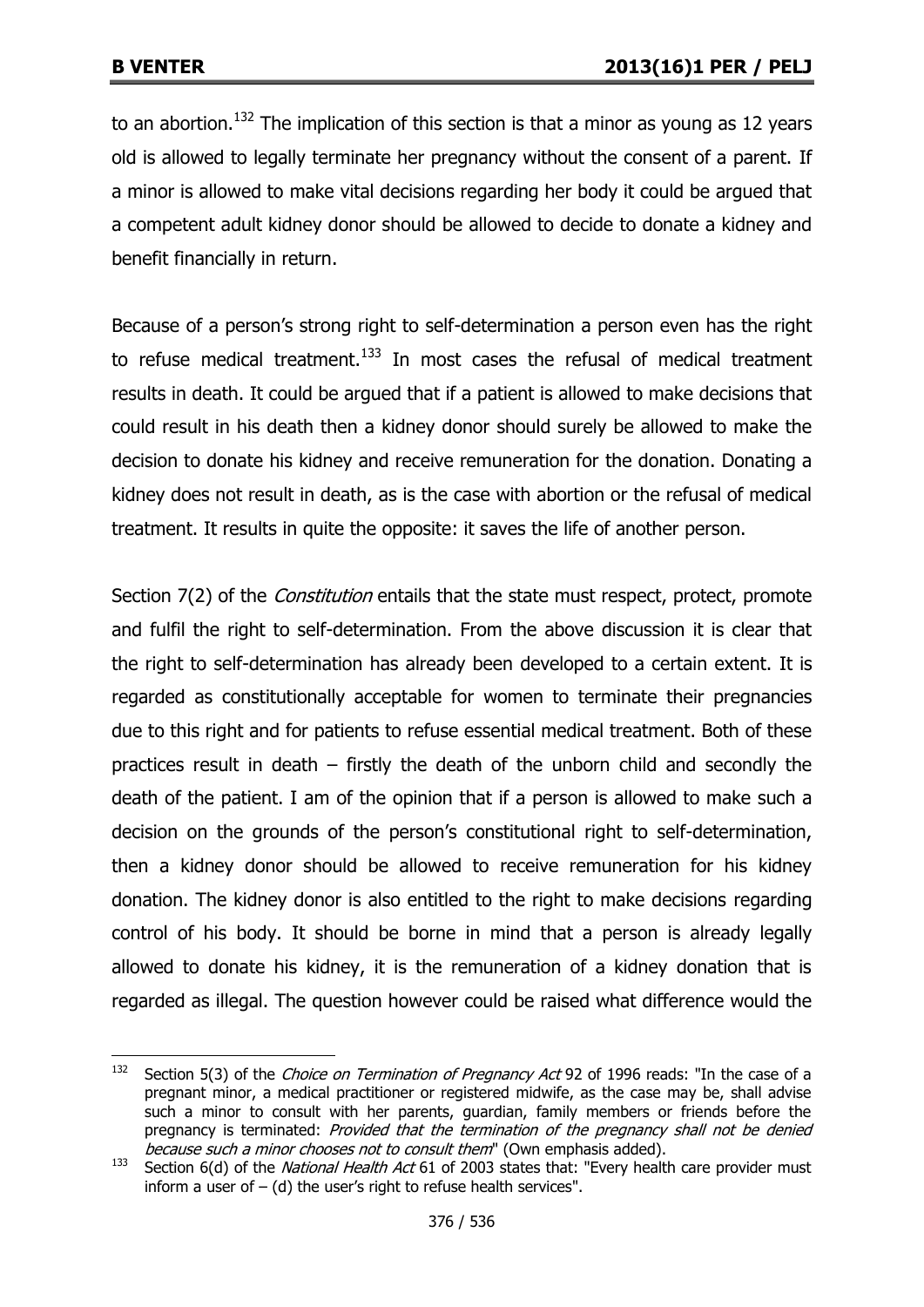added benefit of remuneration make to the kidney donor's right to selfdetermination? In my opinion it would make no negative difference. The donor chooses to sell his kidney. It is only a part of his body. After his kidney is removed he still has his whole body to have control over. If the remuneration of a kidney donor is regarded as constitutionally acceptable it will pose no disadvantage to the donor's right of self-determination. It would instead develop his right,– which would then include the right to be allowed to choose to receive remuneration or not. The donor would be allowed to make his own decisions regarding his body whilst prolonging the life of another person in need of a kidney transplant.

# **7 The right to privacy**

The right to privacy can broadly be defined as the fundamental right of an individual to isolate his private life from the interference of the state or other persons. This right makes it possible for the individual to control what he wants to share with or withhold from others. Privacy is regarded as a very important aspect of a person's personality and thus a person has an interest in the protection of his privacy.<sup>134</sup> In the last few decades the right to privacy has developed and become widely recognised in various human rights instruments.

# **7.1 International and regional human right instruments**

The protection of territorial and communications privacy is explicitly guaranteed in the UDHR. Article 12 reads:

No one shall be subjected to arbitrary interference with his privacy, family, home or correspondence, nor to attacks upon his honour and reputation. Everyone has the right to the protection of the law against such interference or attacks.

The right to privacy is also further dealt with in article 17 of the ICCPR. The phrasing of this article is identical to that of the UDHR. Article 17 has been elaborated further by the Committee's General Comment and also by its case law under the Optional

<sup>134</sup> Neethling et al Law of Personality 29.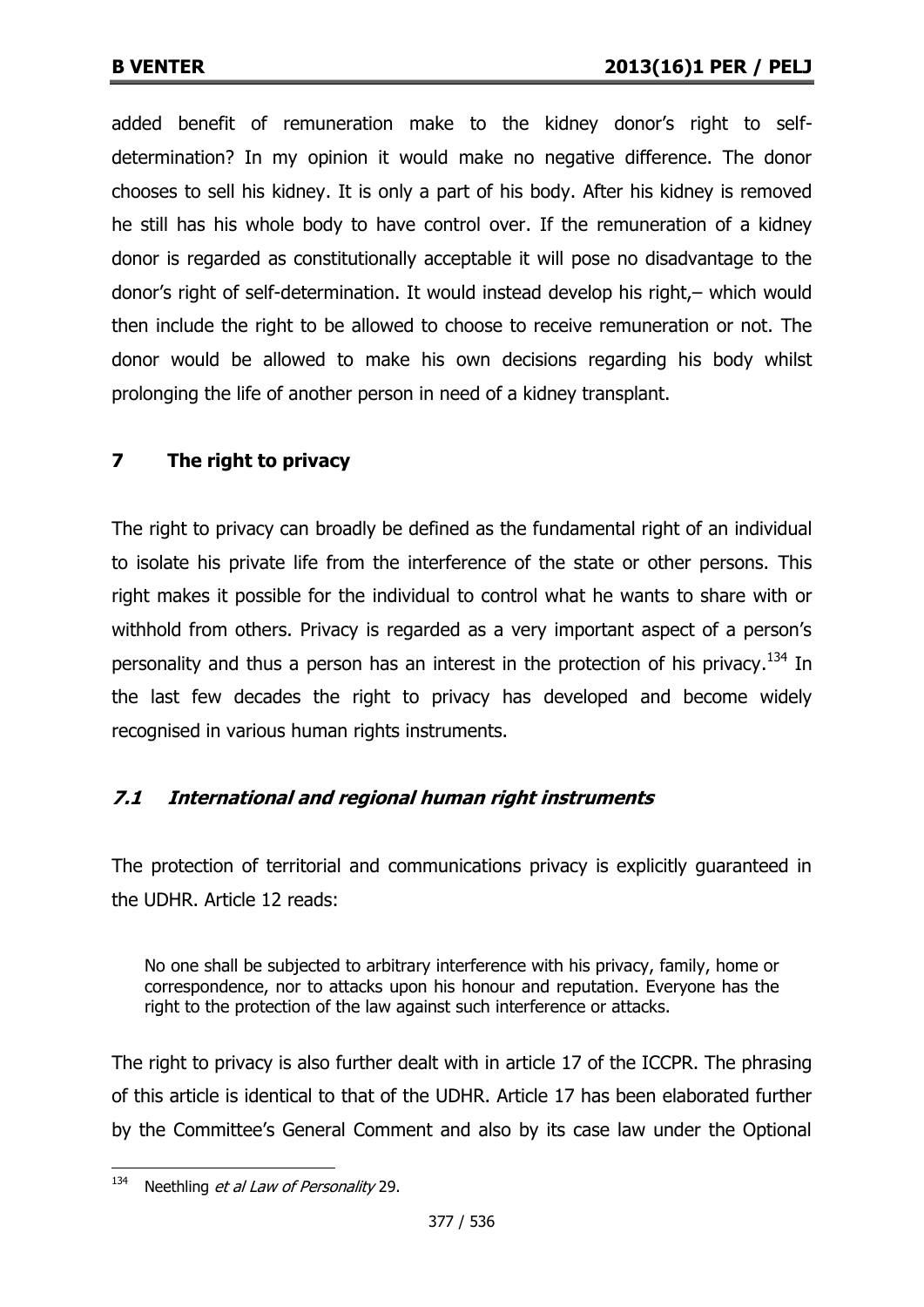Protocol.<sup>135</sup> In the General Comment on this Article the Committee noted that the obligations imposed by it require the state to adopt legislative and other measures to give effect to the prohibition against such interferences and attacks as well as to the protection of this right. $136$ 

The right to privacy is not explicitly guaranteed in the ACHPR but it is found in most domestic bills of rights such as the South African Bill of Rights.

# **7.2 The Constitution**

In South Africa an individual's right to privacy is protected by both the common law and the *Constitution*. According to the common law every person has an independent personal right to privacy. In this section, however, I will focus only on a person's constitutional right to privacy.

Section 14 of the *Constitution* reads that "everyone has the right to privacy, which includes the right not to have their person or home or property searched, their possessions seized or the privacy of their communications infringed". The right to privacy has two parts: the first guarantees a general right to privacy and the second protects people against specific infringements of privacy such as searches, seizures and the infringement of communication.<sup>137</sup> It should be noted that unlike the three fundamental human rights discussed earlier, the right to privacy is not absolute. It can be limited in accordance with section 36 (the limitation clause) of the Constitution. The purpose of this limitation is to enable the courts to find a balance between the public's right to know and the individual's right to privacy.<sup>138</sup>

The right to privacy aims to protect three categories of an individual's life. The first category protects a person against intrusions and interferences with his private

 $135$  Rehman *International Bill of Rights* 78.

<sup>136</sup> UN Human Rights Committee 1988 http://bit.ly/ZfoHEn paras 1, 8. See also Rehman International Bill of Rights 78.

<sup>&</sup>lt;sup>137</sup> Currie and De Waal *Bill of Rights Handbook* 315.

Devenish Commentary 157.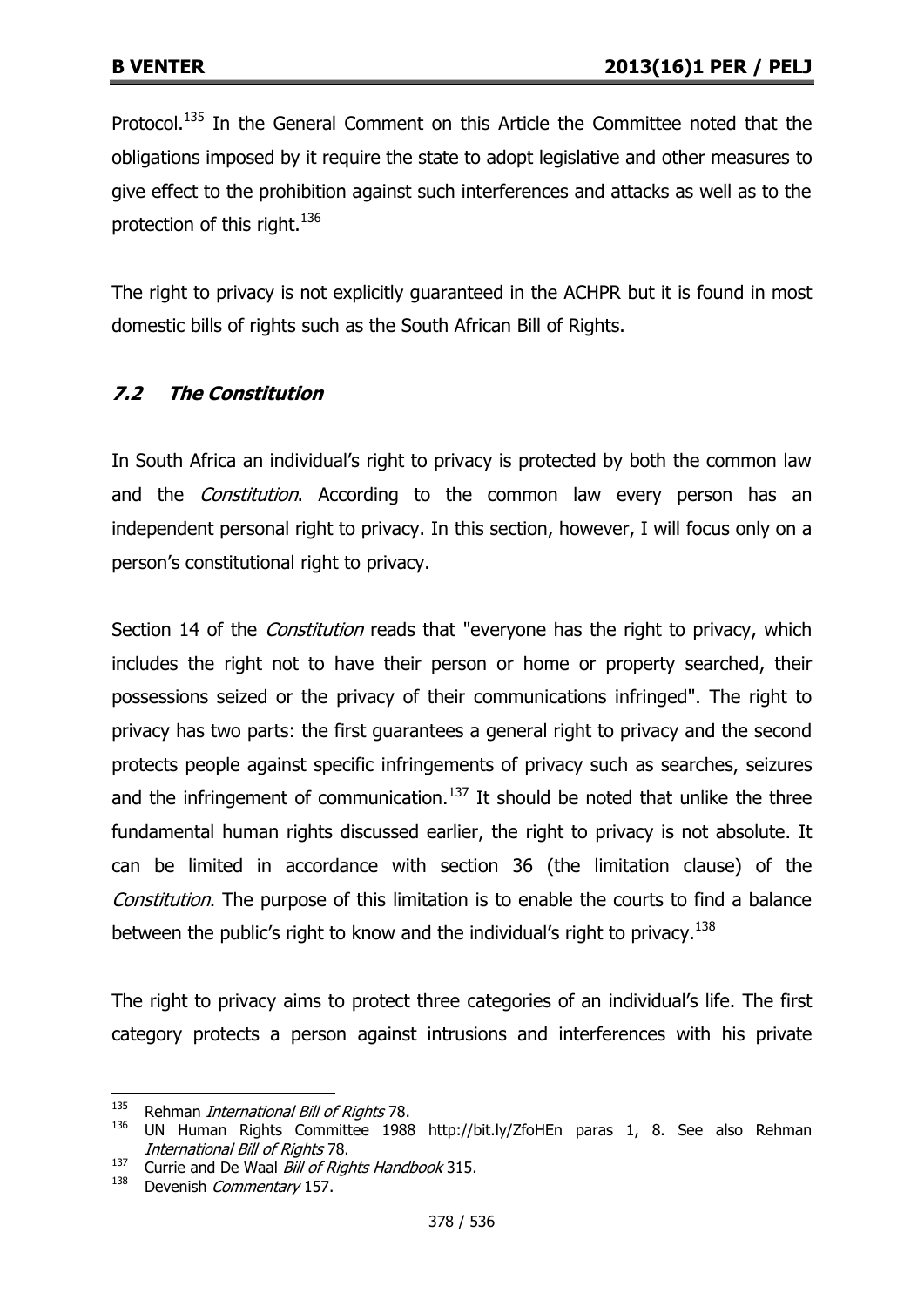life.<sup>139</sup> In respect of this right a person is entitled to be left alone. The purpose of this right is to establish that the state and other people have nothing to do with a person's intimate affairs. The second category protects a person's privacy against infringement of his autonomy and allows every individual to choose the kind of lifestyle that he wants to lead.  $140$  The third category protects a person against the infringement of private information.<sup>141</sup> This right is closely related to the right to human dignity, since the publication of false information that reflects negatively on a person can damage a person's dignity.<sup>142</sup> In this section the focus is mainly on the third category - informational privacy. In the medical context the right to privacy is further protected by section 14 of the *National Health Act*.<sup>143</sup> Furthermore the Promotion of Access to Information Act<sup>144</sup> stipulates that no person may disclose any information about a patient unless the patient gives his written consent, or a court order requires the disclosure, or the non-disclosure represents a serious threat to the public health. $145$  One could ask if the remuneration of kidney donors would constitute a breach of the donor's right to privacy.

# **7.3 The right to privacy and kidney transplants**

Information pertaining to a person's health is regarded as highly confidential, and as stated above it is protect by the *Constitution*, the National Health Act and the *Promotion of Access to Information Act*. In *Hyundai Motor Manufacturers*<sup>146</sup> it was noted that:

Privacy is a right which becomes more intense the closer it moves to the intimate personal sphere of the life of human beings, and less intense as it moves away from that core ...

<sup>139</sup> <sup>139</sup> Currie and De Waal *Bill of Rights Handbook* 324.

<sup>&</sup>lt;sup>140</sup> Jordaan *South African Consumer's Information Privacy* 25.<br><sup>141</sup> Currie and Do Waal *Bill of Bights Handbook* 222

<sup>&</sup>lt;sup>141</sup> Currie and De Waal *Bill of Rights Handbook* 323.

 $142$  Currie and De Waal *Bill of Rights Handbook* 323.<br> $143$  Soction 14 National Haalth Act 61of 2002 road

Section 14 National Health Act 61of 2003 reads: "All information concerning a user, including information relating to his or her health status, treatment or stay in a health establishment, is confidential."

<sup>&</sup>lt;sup>144</sup> The *Promotion of Access to Information Act* 2 of 2000.

 $145$  Dhai and McQuoid-Mason *Bioethics* 88.

<sup>146</sup> Investigating Directorate: Serious Economic Offences v Hyundai Motor Distributors (Pty) Ltd: In re Hyundai Motor Distributors (Pty) Ltd v Smit 2001 1 SA 545 (CC).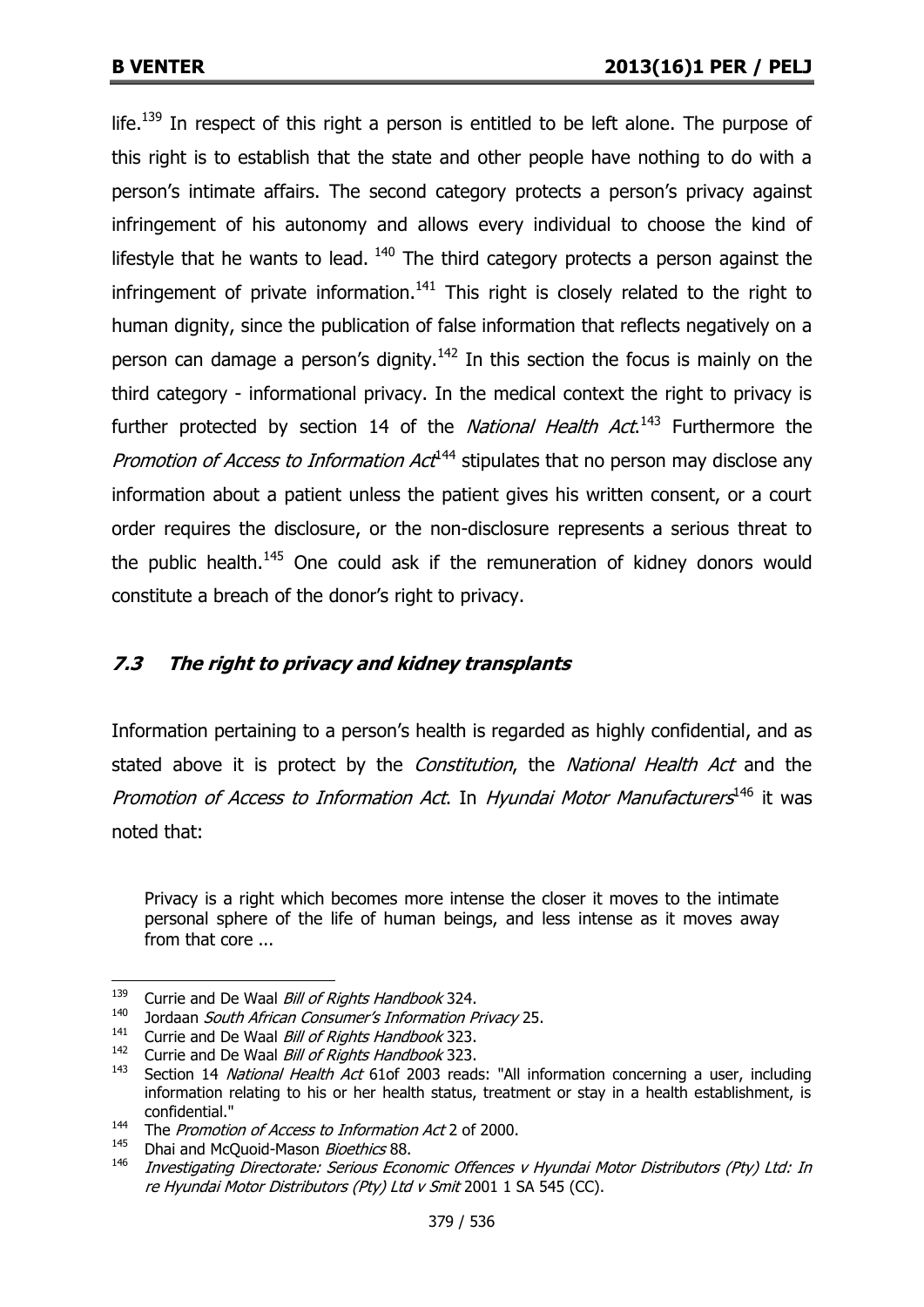It could easily be said that a kidney transplant is part of one's intimate personal sphere of life. The right to privacy pertaining to a kidney transplant could easily be breached if a kidney donor's identity is revealed to the kidney recipient. In this section I would like to show that allowing a kidney donor to be remunerated for his donation would not infringe his right to privacy.

Presently, in South Africa the details of all cases of kidney donation are regarded as confidential, except of course in the case of living donors where transplants are done within the same family.<sup>147</sup> The implication of this confidentiality is that the identity of the kidney donor is protected and is not revealed to the kidney recipient. The reason for this being so is that the kidney donor's right to privacy is regarded as stronger than the kidney recipient's right to information.

In the United States of America a case study was done regarding whether or not the donor's right to information would outweigh the recipient's right to privacy if the kidney recipient was HIV positive. $148$  In this case study it was concluded that the recipient's right to privacy was dominant, as a kidney donation is completely voluntary and the donor shouldn't base his choice on the transplant outcome.<sup>149</sup> I am of the opinion that if this case study were to be done in South Africa the results would be the same, mainly because the right to privacy is so strongly protected by the *Constitution*. I further feel that this case study emphasises the importance of the right to privacy. In South Africa especially the importance of the right to privacy is clearly illustrated by the fact that minors are allowed to obtain condoms, abortions and HIV tests without the knowledge of their parents.<sup>150</sup>

Given this context it is argued that by allowing a kidney donor to be remunerated for his donation would not infringe his privacy. In Singapore the remuneration of kidney donors has had no effect on the privacy of the kidney donors. According to the Minister of Health of Singapore the identity of the kidney donor is confidential

<sup>&</sup>lt;sup>147</sup> Organ Donor Foundation 2012 http://bit.ly/YqtVB8.

<sup>&</sup>lt;sup>148</sup> Formica *et al* 2010 *Clin J Am Soc Nephro* 925.

<sup>&</sup>lt;sup>149</sup> Formica *et al* 2010 *Clin J Am Soc Nephro* 925.

Dhai and McQuoid-Mason Bioethics 89.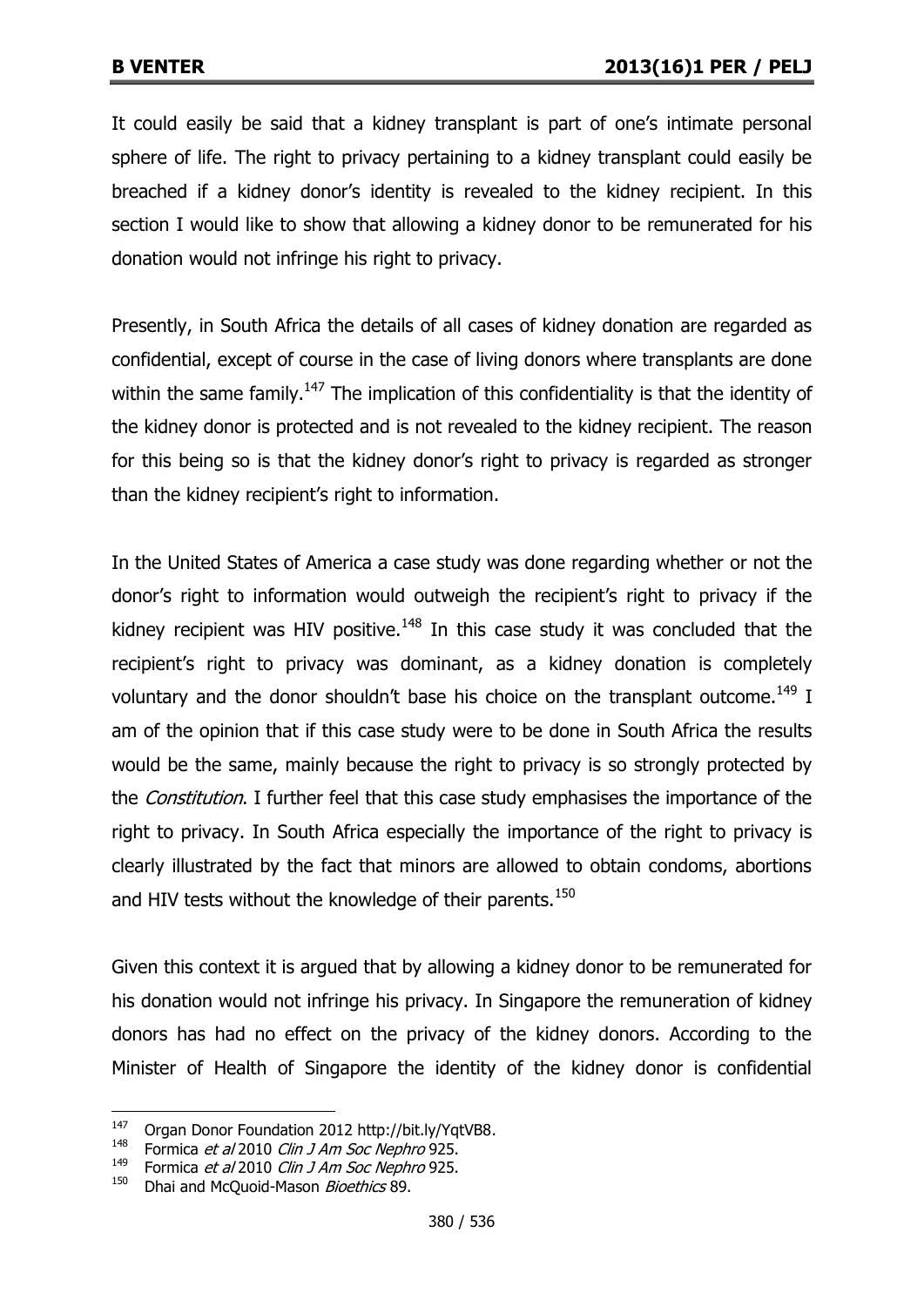information.<sup>151</sup> The kidney donor's privacy could be infringed only if his identity is revealed to the recipient. If remuneration is allowed it would not change the current position. The mere fact that the kidney donor would receive an added benefit does not force him to reveal his identity.

# **8 The right to health care**

In all parts of the world a person's health is vital to all other aspects of his life, such as his personal and social development. A person needs to be healthy to live his life to the fullest. Without health a person cannot do his work, care for his family or enjoy his life. Enjoyment of the right to life is interlinked with and crucial to the realisation of many other fundamental human rights such as the right to life, to dignity, to self-determination and to privacy.

The right to health did not officially emerge from an international human rights instrument as did other fundamental rights but rather from an international health authority.<sup>152</sup> In the preamble to the constitution of the World Health Organisation,<sup>153</sup> which was written in 1946, it was proclaimed that: "the enjoyment of the highest attainable standard of living is one of the fundamental rights of every human being". According to the WHO, health can be defined as: "a state of complete physical, mental and social well-being and not merely the absence of disease or infirmity". Unfortunately, for the majority of the world and especially for South Africa, reality falls far short of the WHO standard.

The right to health is further protected by international and regional human rights instruments.

<sup>&</sup>lt;sup>151</sup> Minister of Health 2008 http://bit.ly/YqsHG5.

<sup>&</sup>lt;sup>152</sup> Ngwena and Cook "Rights Concerning Health" 108.<br><sup>153</sup> Harsafter referred to as the WHO

Hereafter referred to as the WHO.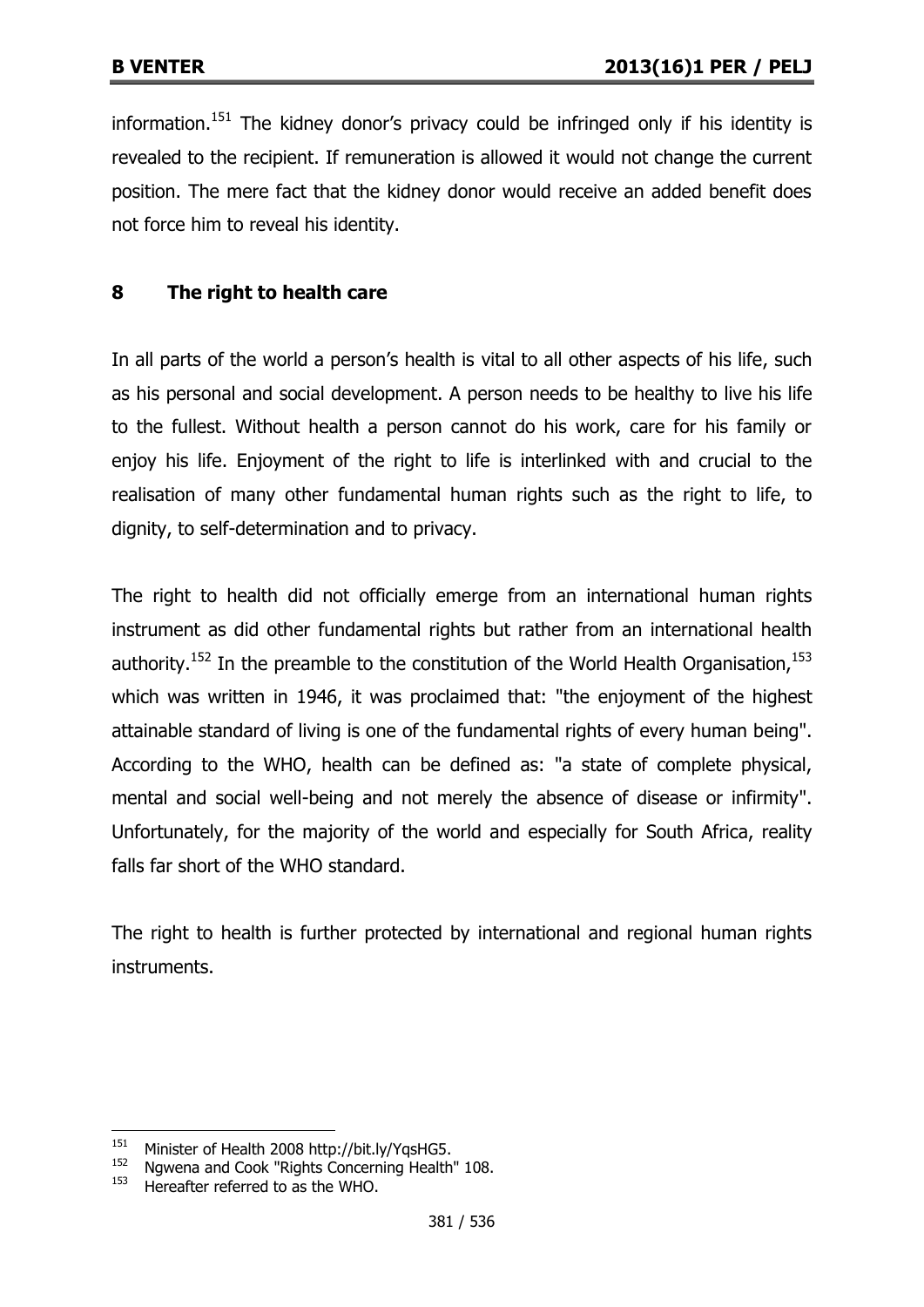# **8.1 International and regional human rights instruments**

The right to health is protected in the first place by Article 25 of the UDHR, which reads: "Everyone has the right to a standard of living adequate for the health and well-being of himself and of his family including food, clothing, housing and medical care ...".<sup>154</sup> The UDHR aims to promote "a common standard of achievement for all peoples and all nations".<sup>155</sup> Unfortunately the UDHR has one missing component with regard to the right to health. It does not impose an obligation on the state to take positive measures toward the realisation of this right. This lacuna was addressed and corrected by the ICESCR. Article 12(1) of the ICESCR reads: "The State Parties to the present Covenant recognize the right of everyone to the enjoyment of the highest attainable standard of physical and mental health". The steps required for the realisation of these rights are stipulated in Article 12(2) of the ICESCR.<sup>156</sup> The obligation to take steps toward the realisation of this right is mandatory, but every state has a margin of discretion in the choice of appropriate means for satisfying the right to health. $157$  The Committee on the ICESCR has established that there must be a maximum deployment of available resources towards the realisation of the right to health.<sup>158</sup> If a state cannot meet the full realisation of a right due to its lack of resources, it must at least endeavour to meet a certain minimum-level content of the right.<sup>159</sup> Consequently it can be deduced that the state must demonstrate that it has deployed its available resources to the maximum extent. It should be borne in mind that the Committee also emphasised

 $154$  The Article further states that everyone has the right to security in the event of unemployment, sickness, disability, widowhood, old age or other circumstances beyond his control resulting in the lack of a livelihood. The author regards only the first part of this definition as important to the discussion of the right to healthcare.

<sup>&</sup>lt;sup>155</sup> Ngwena and Cook "Rights Concerning Health" 111.<br><sup>156</sup> Article 12(2) of the JCESCP reade: "The steps to

Article 12(2) of the ICESCR reads: "The steps to be taken by the State Parties to the present Covenant to achieve the full realisation of this right shall include those necessary for: (a) the provision for the reduction of the stillbirth-rate and of infant mortality and for the healthy development of the child; (b) the improvement of all aspects of environmental and industrial hygiene; (c) the prevention, treatment and control of epidemic, endemic, occupational and other diseases; (d) the creation of conditions which would assure to all medical service and medical attention in the event of sickness."

<sup>&</sup>lt;sup>157</sup> Ngwena and Cook "Rights Concerning Health" 113.<br><sup>158</sup> Ngwena and Cook "Bights Concerning Health" 114.

<sup>&</sup>lt;sup>158</sup> Ngwena and Cook "Rights Concerning Health" 114.<br><sup>159</sup> Nguena and Cook "Pights Concerning Health" 114.

Ngwena and Cook "Rights Concerning Health" 114.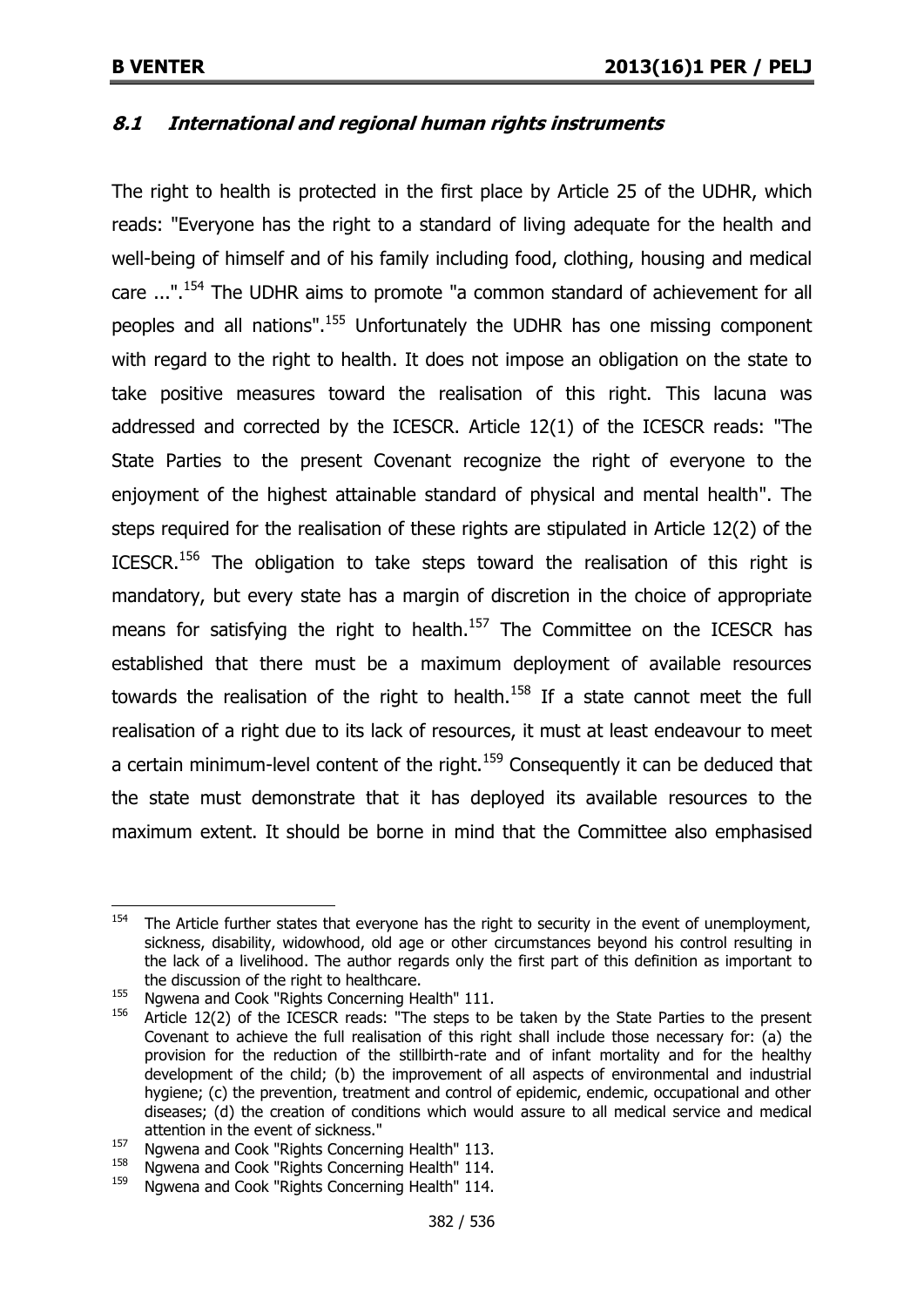that the availability and accessibility of health care for all individuals is a provision that should be sensitive to medical ethics and distinct cultures.<sup>160</sup>

As a result of the influence of international human right instruments the right to health is also protected on regional level by the ACHPR. Article 16(1) reads "Every individual shall have the right to enjoy the best attainable state of physical and mental health". Article 16(2) provides for the realisation of the right by stating that: "State parties to the present Charter shall take necessary measures to protect the health of their people and to ensure that they receive medical attention when they are sick". It is clear that the right to health is an important right although compliance with its obligation remains rather problematic.

The right to health is explicitly recognised as a fundamental right in the *Constitution*.

# **8.2 The Constitution**

During the era of apartheid<sup>161</sup> South Africa perpetrated a number of violations against the human right to health. The racial segregation of white and black people affected people's health in a number of ways. The health of the disadvantaged was affected due to the poor social conditions in which they lived, which caused ill health, the segregation of state health services, and the state's unequal spending on health services.<sup>162</sup> Since 1994 health in South Africa has been recognised as a fundamental human right.

The right to health is guaranteed explicitly by the *Constitution* in section  $27(1)(a)$ , which reads: "everyone has the right to have access to health care services, including reproductive health care."<sup>163</sup> It should be emphasised that the *Constitution* does not guarantee a right to health, but only the right of access to health care

<sup>&</sup>lt;sup>160</sup> UN CESCR 2000 http://bit.ly/102nBOG para 12. See also Rehman *International Bill of Rights* 119.<br><sup>161</sup> Erom 1948 to 1994

 $^{161}$  From 1948 to 1994. <sup>162</sup> Heywood "Background to Health Law" 11.<br><sup>163</sup> Soction 27(1) of the *Constitution further* 

Section 27(1) of the *Constitution* further states that everyone has the right to have access to sufficient food, water and social security. These rights, however, will not be discussed in this section.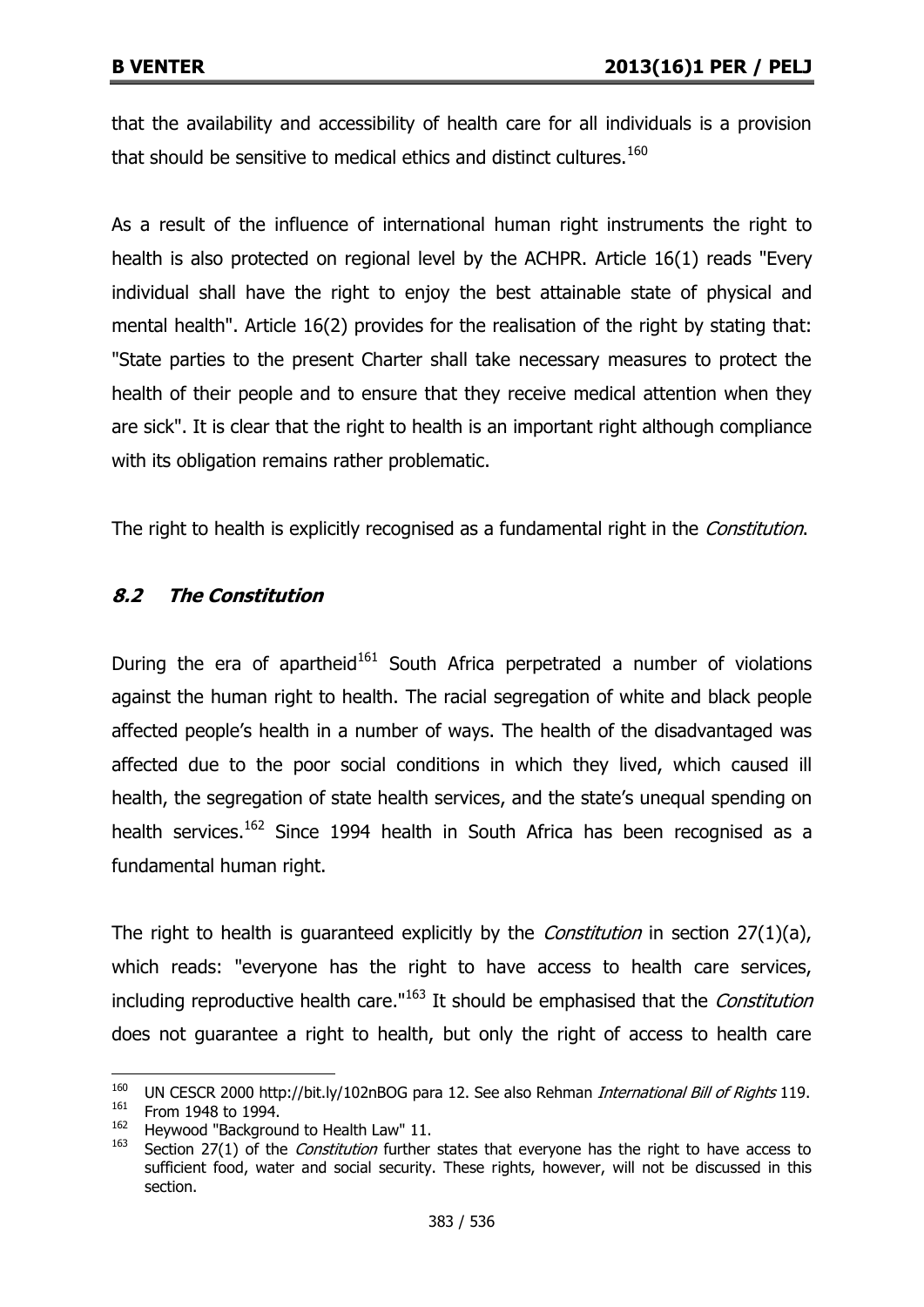services. Section 27 not only allows a person to have access to health care but it also follows the international example of the ICESCR by stating that the government has a duty to steadily improve people's health care. Section 27(2) reads that: "the state must take reasonable legislative measures, within its available resources, to achieve the progressive realisation of each of these rights." Section 27 imposes both positive and negative obligations on the state. The positive obligation pertaining to section 27(1) is discussed above. Section 27(3), however, imposes a negative obligation on the state by stipulating that no person may be refused emergency care. As with all other rights in the Bill of Rights, the state's general positive duties regarding these rights are set out in section 7(2) of the *Constitution*. The state is required to respect, protect, promote and fulfil the right to health. Section 27 is not an absolute right and is subject to the limitation clause.

It should be borne in mind, however, that section 27 is not the only constitutional provision dealing with a right concerning health. As discussed earlier in this chapter the right to bodily and psychological integrity also directly protects a person's health. Furthermore, the health of children and prisoners is also directly protected by section 28(1)(c)<sup>164</sup> and section 35(2)(e)<sup>165</sup> of the *Constitution* respectively. There are additional rights that have an indirect bearing on the right of health, such as the rights to life, human dignity, equality and housing.<sup>166</sup>

As a socio-economic right, the right to healthcare poses a challenge to the courts in that the development of socio-economic rights jurisprudence in South Africa is still in its infancy.<sup>167</sup> The Constitutional Court has affirmed, though, that socio-economic rights are justiciable and that the principle of the separation of powers does not have the effect of depriving courts of competence over such rights.<sup>168</sup> There have

<sup>164</sup> Section 28(1)(c) of the *Constitution* reads that: "Every child has the right to basic nutrition, shelter, basic health care services and social services".

<sup>165</sup> Section 35(2)(e) of the *Constitution* reads that: "everyone who is detained, including every sentenced prisoner, has the right to conditions of detention that are consistent with human dignity, including at least exercise and the provision, at state expense, of adequate accommodation, nutrition, reading material and medical treatment".

<sup>&</sup>lt;sup>166</sup> Ngwena and Cook "Rights Concerning Health" 130.

 $^{167}$  Ngwena 2000 *Med Law Int* 2.

Ngwena and Cook "Rights Concerning Health" 132.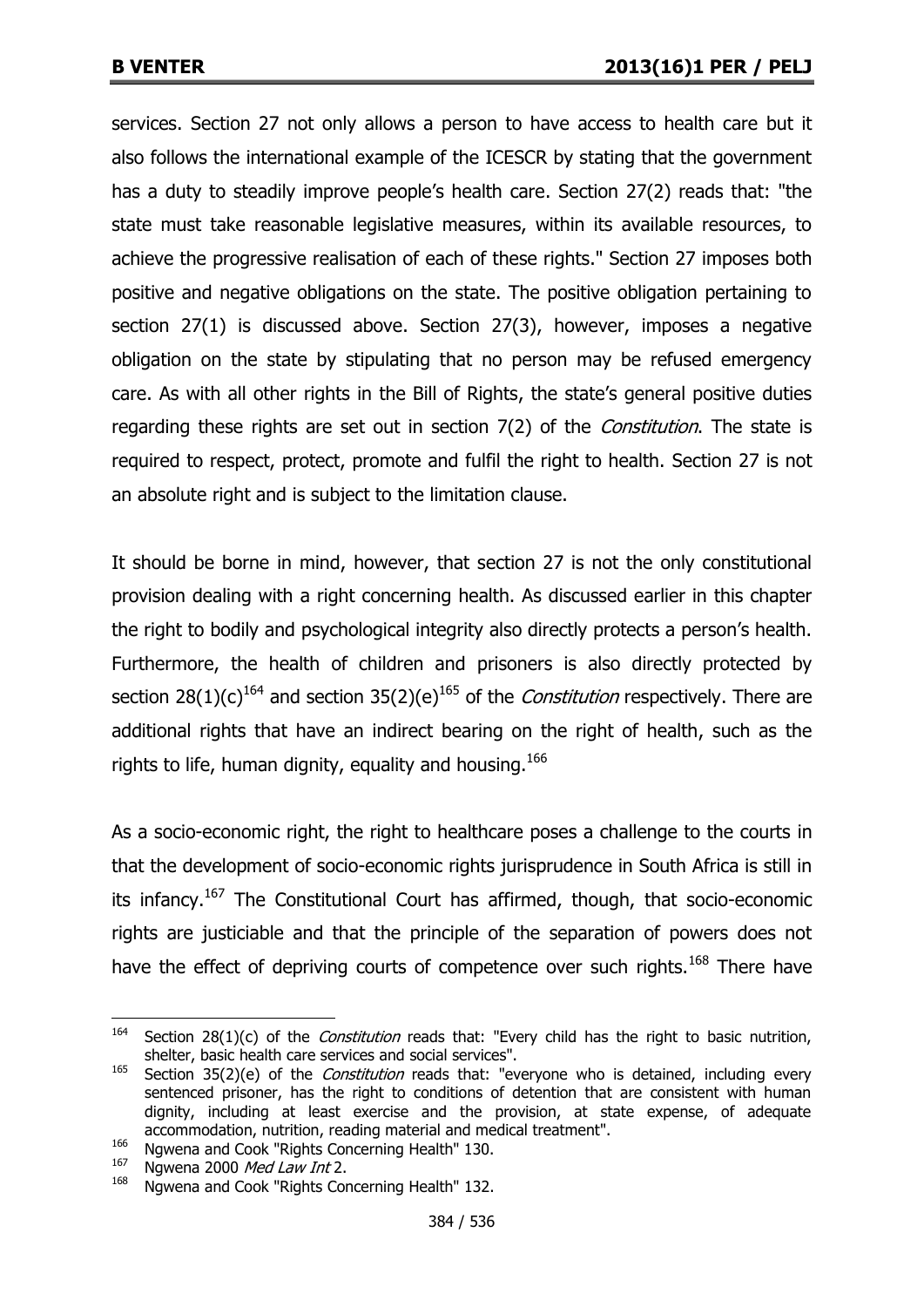been four Constitutional Court decisions that have a direct impact on the development and the understanding of the right to health care. In this section I will briefly discuss only three of these cases and the direct influence they have had on the right to health.<sup>169</sup> The relevance of these cases pertaining to kidney transplants will be discussed later in this article.

The first and most important case to be discussed in this section is *Soobramoney v* Minister of Health, KwaZulu Natal. Soobramoney, a 41-year-old unemployed man, was a diabetic who suffered from ischaemic heart disease and cerebro-vascular diseases which caused him to have a stroke in 1996. In that same year his kidneys also failed. His condition was regarded as irreversible and by the time of the court case he was in the final stages of renal failure. His life could have been prolonged by means of renal dialysis, but due to the limitations of the facilities available at the Addington state hospital dialysis was denied. $170$  His request was denied also because he did not meet the medical criteria for providing dialysis at state expense.<sup>171</sup> It should be noted that prior to the application Soobramoney had been receiving dialysis via private care, but his funds had run out, which is why he sought dialysis from a state hospital.

Soobramoney then decided to make an urgent application to the High Court for an order directing the Addington hospital to provide him with renal dialysis and interdicting the respondent from refusing him admission to the renal unit of the hospital. In his application he relied on section 27(3) and 11 of the Constitution.<sup>172</sup> The application was dismissed and Soobramoney appealed to the Constitutional Court. The Court was of view that the right to life argument was inappropriate in this

<sup>169</sup> The fourth case Van Biljon v Minister of Correctional Services 1997 4 SA 441 (C) will be omitted as it has limited value as a precedent and does not contribute to my argument.

<sup>170</sup> Soobramoney sought renal dialysis therapy from the Addington state hospital in Durban. The hospital provided treatment to only a limited number of patients due to the fact that their renal unit had only 20 dialysis machines. Some of the machines were already in a poor condition. The hospital further noted that each treatment takes four hours and a further two hours for the cleaning of the machine before it could be used again.

 $171$  Renal dialysis could be provided only to patients who were candidates for renal transplantation. Thus dialysis was provided only to patients who needed it as short-term therapy. As Mr Soobramoney was suffering from other diseases he was not a fit candidate for transplantation.

<sup>172</sup> Section 11 of the *Constitution* was discussed earlier in section 3 of this article.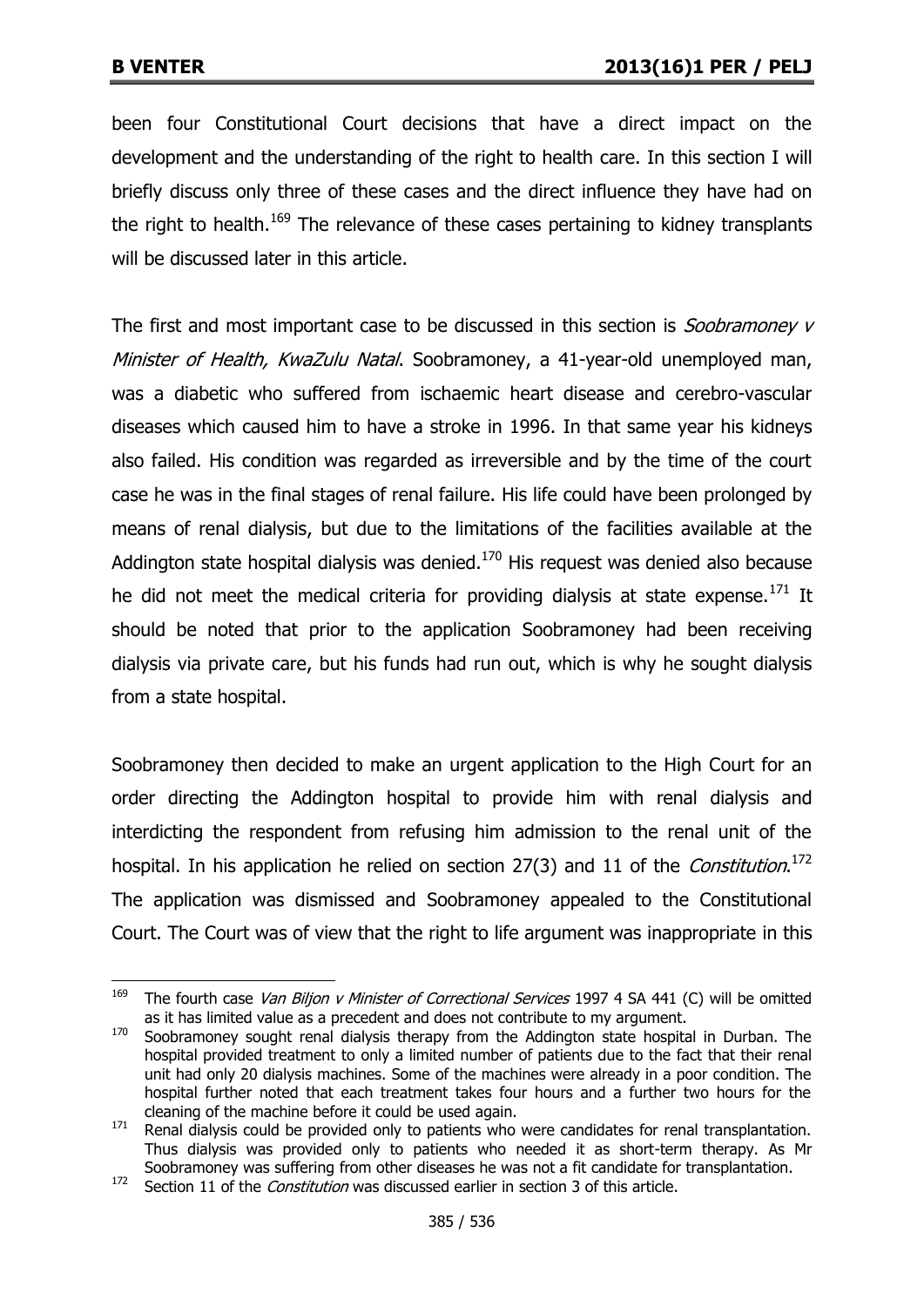case as the *Constitution* provided explicitly for the right to health.<sup>173</sup> Regarding section 27(3) the Court was of the view that "emergency medical treatment" was capable of a broader meaning to include ongoing treatment for chronic conditions, but it was not so broad to include conditions such as chronic renal failure, but rather for sudden catastrophe or unexpected trauma. $174$  Soobramoney's condition was described as an ongoing state of affairs and not an emergency which required immediate remedial treatment.<sup>175</sup> The Court decided that section 27(3) did not apply to the facts of this case. The Court also emphasised that even if chronic renal failure could be regarded as an emergency, the state was not violating its obligation as its resources were scarce. If section 27(3) were to have been interpreted in favour of Soobramoney, the state's obligation to ensure access to health care services would have been severely jeopardised. The state would have been constantly forced to provide immediate access to health care services wherever and whenever it was demanded.<sup>176</sup> Although the state has a constitutional duty to comply with the obligations imposed on it by section 27 of the *Constitution* it was held in Soobramoney that the state did not breach its constitutional obligation by refusing Soobramoney renal dialysis.

The second case pertaining to the enforcement of socio-economic rights concerning health is *Minister of Health v Treatment Action Campaign<sup>177</sup>.* This case was an appeal by the government against the decision of the High Court. The applicants had challenged the decision of the government to confine the dispensation of Nevirapine to 18 pilot sites for the purpose of the prevention of the mother-to-child transmission of HIV. The main argument of the applicants was that the government's failure to provide access to all anti-retroviral therapy to prevent the

<sup>173</sup> "In our Constitution the right to medical treatment does not have to be inferred from the nature of the state established by the Constitution or from the right to life which it guarantees. It is dealt with directly in section 27" (Soobramoney v Minister of Health, KwaZulu Natal 1997 12 BCLR 1696 (CC) para 19).

 $174$  The purpose of the right seems to be to ensure that treatment is given in an emergency, and is not frustrated by reason of bureaucratic requirements or other formalities. What the section requires is that remedial treatment that is necessary and available be given immediately to avert harm (Soobramoney v Minister of Health KwaZulu Natal 1997 12 BCLR 1696 (CC) para 20).

<sup>175</sup> Soobramoney v Minister of Health KwaZulu Natal 1997 12 BCLR 1696 (CC) para 21.

<sup>&</sup>lt;sup>176</sup> Berger "Constitution and Public Health Policy" 36.<br><sup>177</sup> Minister of Health *v* Treatment Action Compaign:

Minister of Health v Treatment Action Campaign 2002 10 BCLR 1033 (CC) - hereafter referred to as the TAC-case.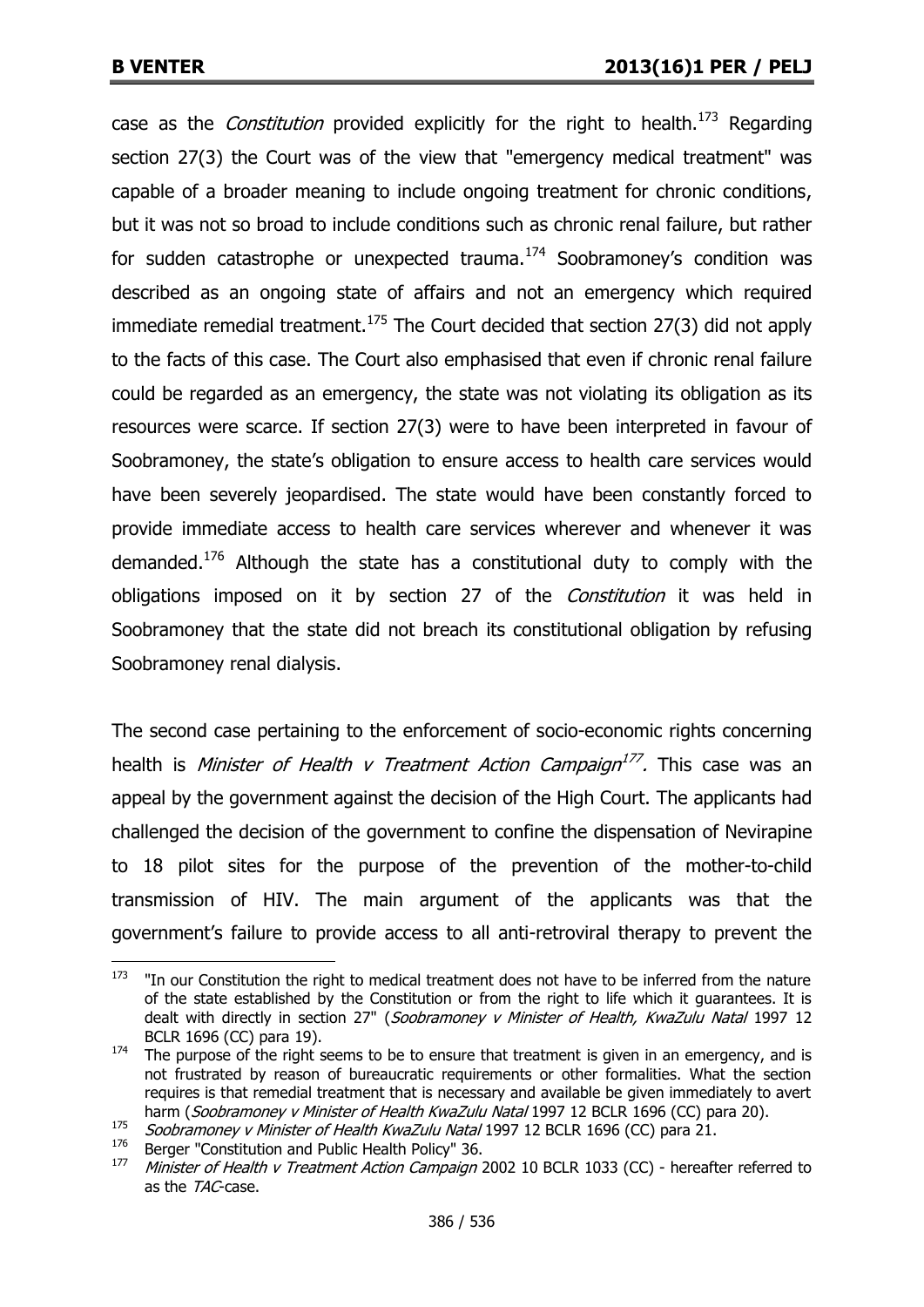mother-to-child transmission constituted a number of breaches of the provisions of the *Constitution*. The provisions that were being breached were section 7(2), 10, 12(2)(a), 27, 28(1)(c),  $195^{178}$  and 237.<sup>179</sup> The applicants had been successful before the High Court, but the case had focused especially on the interpretation and application of section  $27(1)$  and  $(2)$  of the *Constitution*. Botha J stated that the government had not taken reasonable measures to realise the right of access to health care. The judge had granted an order to make Nevirapine available to all pregnant women who gave birth in the public sector and to their babies if a doctor was of the opinion that the Nevirapine is needed. The government appealed to the Constitutional Court against the decision. The Constitutional Court upheld the decision of the High Court and the appeal was determined by the application of section 27. In the *TAC*-case it was stated of rights such as access to education, land, housing, health care, food and water: $180$ 

These are the socio-economic rights entrenched in the Constitution, and the state is obliged to take reasonable legislative and other measures within its available resources to achieve the progressive realisation of each of them. In the light of our history this is an extraordinarily difficult task. Nonetheless it is an obligation imposed on the state by the Constitution.

In this case it was held that the decision to confine Nevirapine to only 18 pilot sites was unreasonable and thus constituted a breach of the state's obligations under sections 27(1) and (2) to the extent that it was rigid and inflexible.<sup>181</sup> The mothers and their new-born babies outside the pilot sites were being denied a potentially lifesaving drug that could be administered within the available resources of the state. The judgement of this case illustrates that the Constitutional Court regards the state as a servant of the *Constitution* and that the state will be held to the duty to perform its constitutional duties.<sup>182</sup>

<sup>&</sup>lt;sup>178</sup> Section 195 of the *Constitution* requires that public administration must be governed by democratic values enshrined in the Constitution and that a high standard of professional ethics must be promoted and maintained.

 $179$  Section 237 of the *Constitution* stipulates that all constitutional obligations must be performed diligently and without delay.

 $180$  TAC-case para 94.

 $181$  TAC-case para 80.

Swanepoel Embryonic Stem Cell Research and Cloning 154.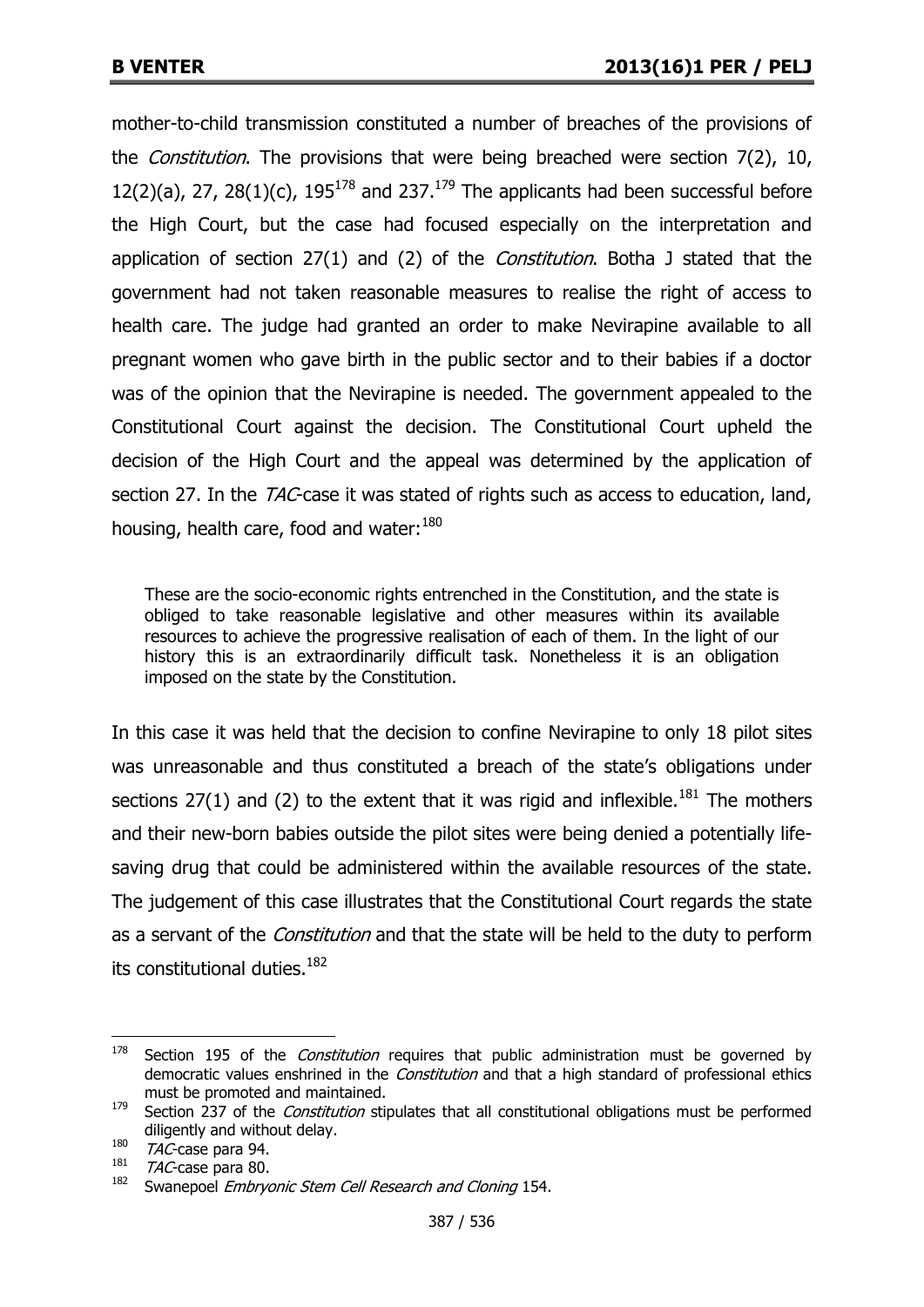The relevance of the last constitutional case of importance o this contribution, Khosa v Minisiter of Social Development; Mahlaule v Minister of Social Development<sup>183</sup> lies in section 27(2) of the *Constitution*. The decision here deals with the costs of extending social security to all. This case considered the reasonableness of the statutory limitation on access to an existing social assistance programme, and how this affects the state's positive obligation set out in section 27(2) of the *Constitution*. The Court rejected the state's allegation that the extension of the benefits in question to all eligible permanent residents would impose an extensive financial burden on the state.<sup>184</sup> In doing so the Court emphasised that the state had failed to provide clear evidence to show what the additional cost of providing social grants to aged and disabled residents would be. $185$  It can be deduced from this case that the state cannot simply plead poverty when it comes to realising a socio-economic right. Instead it has to make out a case that it is indeed limited by resources.<sup>186</sup>

If a certain resource has been limited for a number of years, is the state not under an obligation to provide an alternative that could relieve the need for it?

# **8.3 The right to health and kidney transplants**

In 1946 the WHO proclaimed that the highest attainable state of health is an objective to aspire to. It is all too evident that this objective has not been met in South Africa and will not be met in the near future. With the support of the relevant case law I should like to ask if the state is fulfilling its obligation in relation with the right to health. Thus, does the state really attempt to take reasonable legislative and other measures within its available resources to achieve the progressive realisation of health in the context of the availability of donor kidneys for transplant purposes? The author also asks if the state could not be expected to do more to provide an alternative, which where they lack the available resources to make more donor kidneys available would be to permit the remuneration of kidney donors.

<sup>&</sup>lt;sup>183</sup> Khosa v Minister of Social Development; Mahlaule v Minister of Social Development 2004 6 SA 505 (CC), hereafter referred to as the Khosa and Mahlaule cases.

 $184$  Khosa and Mahlaule cases para 60.

<sup>&</sup>lt;sup>185</sup> Berger "Constitution and Public Health Policy" 44.<br><sup>186</sup> Berger "Constitution and Public Health Policy" 45.

Berger "Constitution and Public Health Policy" 45.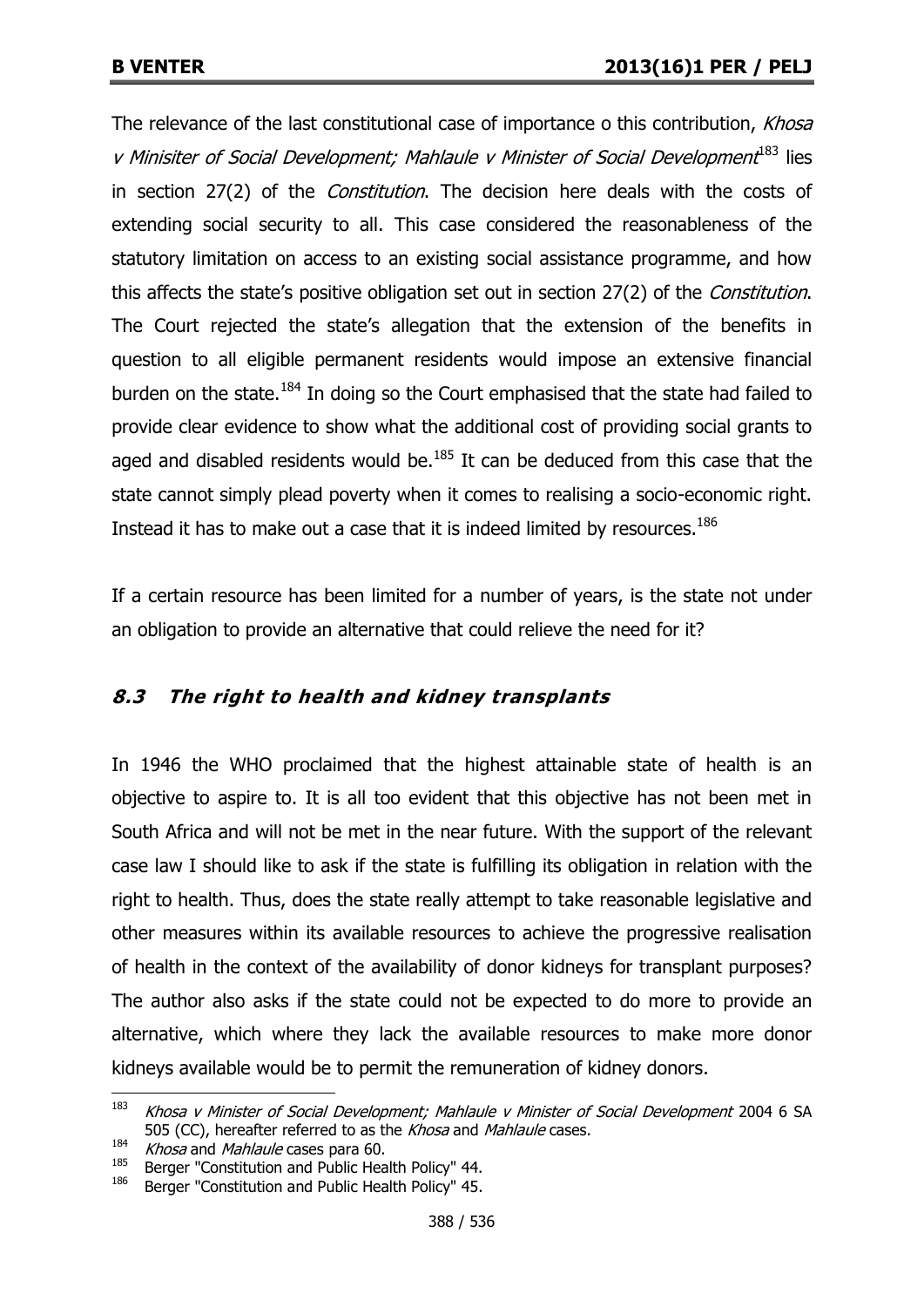Firstly I would like to focus on the general obligations imposed on the state by section 7(2) of the *Constitution*. This section requires the state to respect, protect, promote and fulfil the right to health. Each of these obligations can be analysed individually. To respect means that the government must respect the right of access to health care services by not unfairly or unreasonably preventing people from accessing health care services. $187$  In a way, it could be argued that if the state does not grant persons the option of receiving remuneration for their kidney donations, the state is unreasonably erecting a barrier against kidney recipients' gaining access to available donor kidneys, and therefore to health care services. To promote entails that the state must create a legal framework so that individuals are able to realise their rights on their own.<sup>188</sup> This obligation has a direct relevance to the remuneration of kidney donors. It could be argued that the state could create a legal framework that allows for the remuneration of a kidney donor, and thus individuals would be able to realise their right to health on their own. The obligation to fulfil entails that the government must create necessary conditions for people to access health care, by providing positive assistance, benefits and actual health care services.<sup>189</sup> Once again the remuneration argument is of relevance to the obligation to fulfil. By allowing kidney donors to be remunerated the state is creating the necessary conditions for kidney recipients to access health care.

Secondly I should like to focus on the case law discussed above and how it contributes to the argument in favour of remuneration for kidney donors. Even though the Court arrived at the correct conclusion in *Soobramoney* with relevance to the facts of this specific case, there were nonetheless a number of shortcomings. This case was about renal dialysis and therefore had relevance to kidney transplantations and the state's available resources. The Court held that the right to life argument was inappropriate to this case. Yet the right to health and life should be seen as interconnected, because without the right to life no other rights are able to exist. By adopting this approach the Court unduly minimised the relevance of the

<sup>&</sup>lt;sup>187</sup> Berger "Constitution and Public Health Policy" 33.<br><sup>188</sup> Berger "Constitution and Public Health Policy" 33.

<sup>&</sup>lt;sup>188</sup> Berger "Constitution and Public Health Policy" 33.<br><sup>189</sup> Berger "Constitution and Public Health Policy" 34.

Berger "Constitution and Public Health Policy" 34.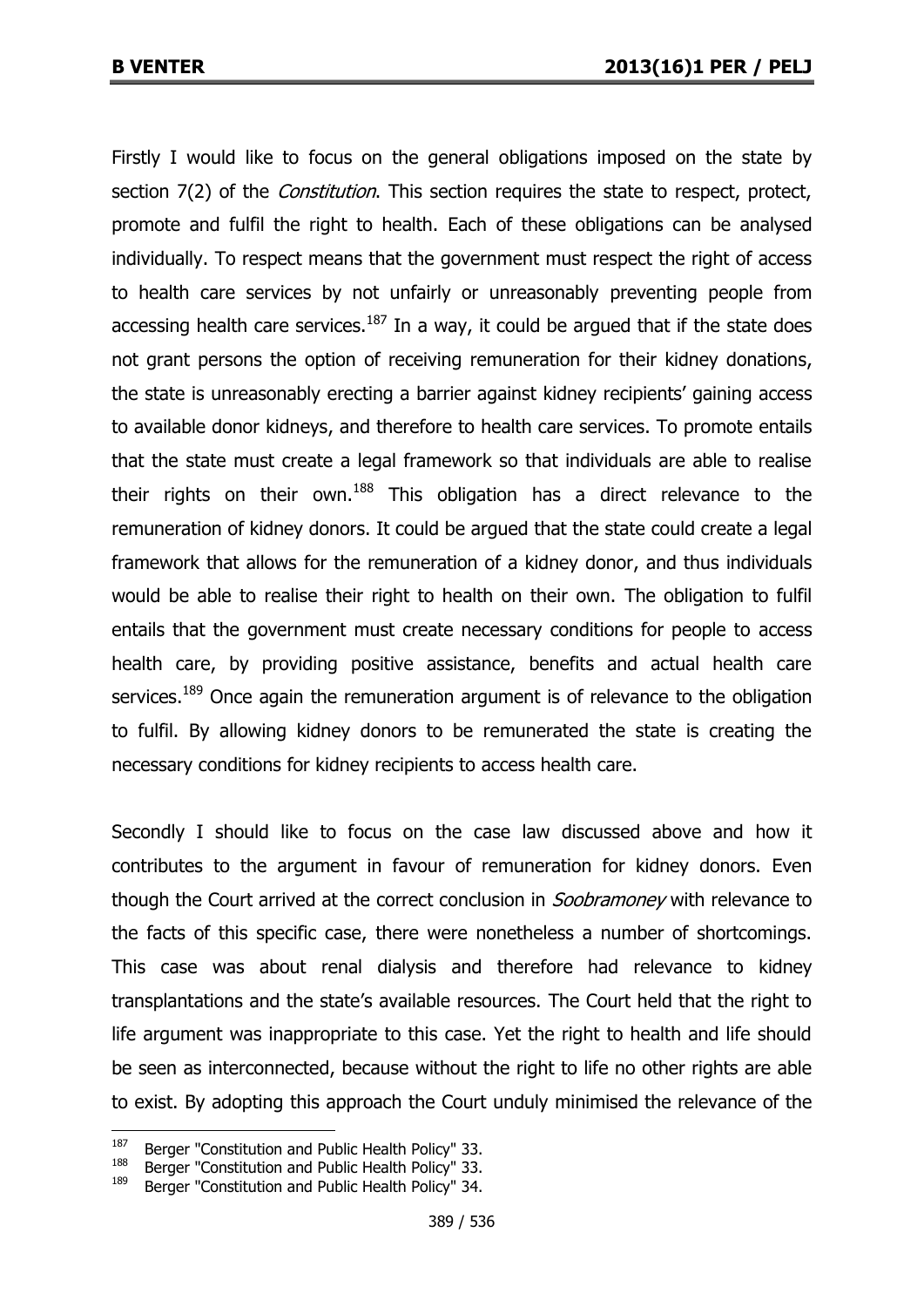right to life.<sup>190</sup> The Court also seemed to suggest that it had a limited role to play regarding decisions on the allocation of health care resources and the protection of socio-economic rights.<sup>191</sup> The Court suggested that once it is asserted by a provincial or national health care provider that resources are unavailable, then that per se limits the realisation of the right of access to the service sought.<sup>192</sup> It can be deduced from this that there is no promise in the judgement that the Court would actually ascertain whether the state and the provinces were in fact attempting the realisation of rights by making resources available that ought to be available, and utilising such resources effectively.<sup>193</sup> In the *Soobramoney* case it was held that the state did not have to provide access to renal dialysis for people with Soobramoney's medical condition. I should like to contest this opinion. What would the judgement of this case have been if the facts were somewhat different? What if Soobramoney had been a patient who was an eligible candidate for a kidney transplant? Surely the Court would then have granted him access to renal dialysis and as soon as a viable kidney came available access to a kidney transplant. According to the proper reading of this case, the state cannot spend vast amount of money on non-priority areas if the affect is to limit access to essential services.<sup>194</sup> If kidney donors are remunerated this would have quite the opposite effect. In the first place the state would not have to spend vast amounts because the amount they would be paying for a kidney transplant would be less than the cost of renal dialysis.<sup>195</sup> The state would actually save money. Secondly, renal failure cannot be regarded as a non-priority area in South Africa, seeing that the major health problems are regarded as being AIDS, tuberculosis, malaria, gastroenteritis and hypertension.<sup>196</sup> It should be noted that hypertension leads to renal failure and affects about 20% of the adult population.<sup>197</sup> Thirdly, if the state were to spend funds on the remuneration of kidney donor

<sup>190</sup> <sup>190</sup> Ngwena and Cook "Rights Concerning Health" 136.

<sup>&</sup>lt;sup>191</sup> Moellendorf 1998 *SAJHR* 328.

<sup>&</sup>lt;sup>192</sup> Moellendorf 1998 *SAJHR* 330.

<sup>&</sup>lt;sup>193</sup> Ngwena and Cook "Rights Concerning Health" 137.

<sup>&</sup>lt;sup>194</sup> Berger "Constitution and Public Health Policy" 37.<br><sup>195</sup> The cost of a kidney transplantation. P250.00

The cost of a kidney transplantation, R250 000, includes the cost of the ImmunoPro Rx medication that must be taken in the first three months. After the procedure the cost of a kidney transplant is approximately R100 00 per annum, as opposed to the cost of renal dialysis, which is R200 000 per annum. Information supplied by Prof RS Britz on 29 April 2012 (rsbritz@gmail.com).

<sup>196</sup> Naicker 2003 Kidney International 119.

Naicker 2003 Kidney International 119.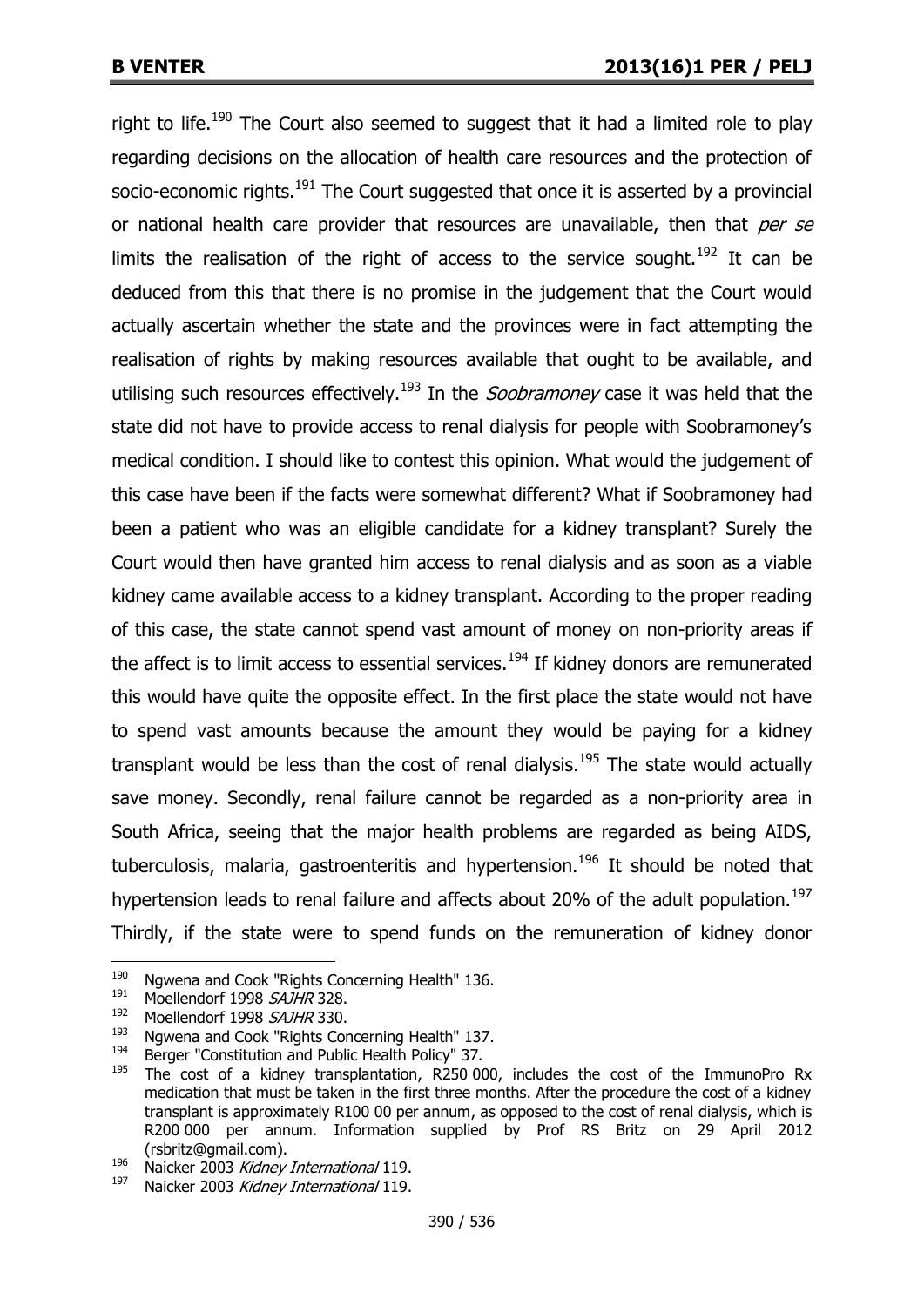patients this would not limit access to essential services (in this case, renal dialysis). Instead it would lighten the burden on the renal dialysis machines, and more patients would therefore have access to this life-prolonging treatment while they wait for a viable kidney match. Another point I should like to raise is that the case was heard 15 years ago, in 1997. Surely after such a length of time circumstances must have changed? At the time when this case was heard the state could meet only 30% of the demand for renal dialysis.<sup>198</sup> Is this still the position today? Chaskalson P noted that: 199

The state has to manage its limited resources in order to address all these claims. There will be times when this requires it to adopt a holistic approach to the larger needs of society rather than to focus on the specific needs of a particular individual within society.

If the *Constitution* allows the remuneration of kidney donors, then the state will be attending to the larger needs of society, seeing that there is a dire need for viable donor kidneys in South Africa.

The approach of the Court in the *TAC*-case clearly illustrates that the idea of the minimum core should be seen as integral to rather than independent from the question of whether or not the state has taken reasonable legislative and other measures to discharge its duty.<sup>200</sup> Ngwena and Cook are of the opinion that:<sup>201</sup>

Treatment Action Campaign itself is an instance where the state lost sight of its obligation concerning protecting health and the notion of providing a minimum floor or protection that was easily within its reach.

It could be asked if the state has not also lost sight of its obligations concerning the right to health of patients with end-stage renal failure. The demand for kidneys exceeds the supply extensively. There are not enough renal dialysis machines to keep patients alive whilst they await a viable kidney, neither are there enough viable kidneys available to relieve the stress of the dialysis treatment. It could be argued

<sup>198</sup>  $\frac{198}{199}$  *Soobramoney*-case para 26.

 $^{199}$  *Soobramoney*-case para 31.<br> $^{200}$  Ngwena and Cook "Pights Co

 $^{200}$  Ngwena and Cook "Rights Concerning Health" 143.<br> $^{201}$  Nguena and Cook "Pights Concerning Health" 143.

<sup>201</sup> Ngwena and Cook "Rights Concerning Health" 143.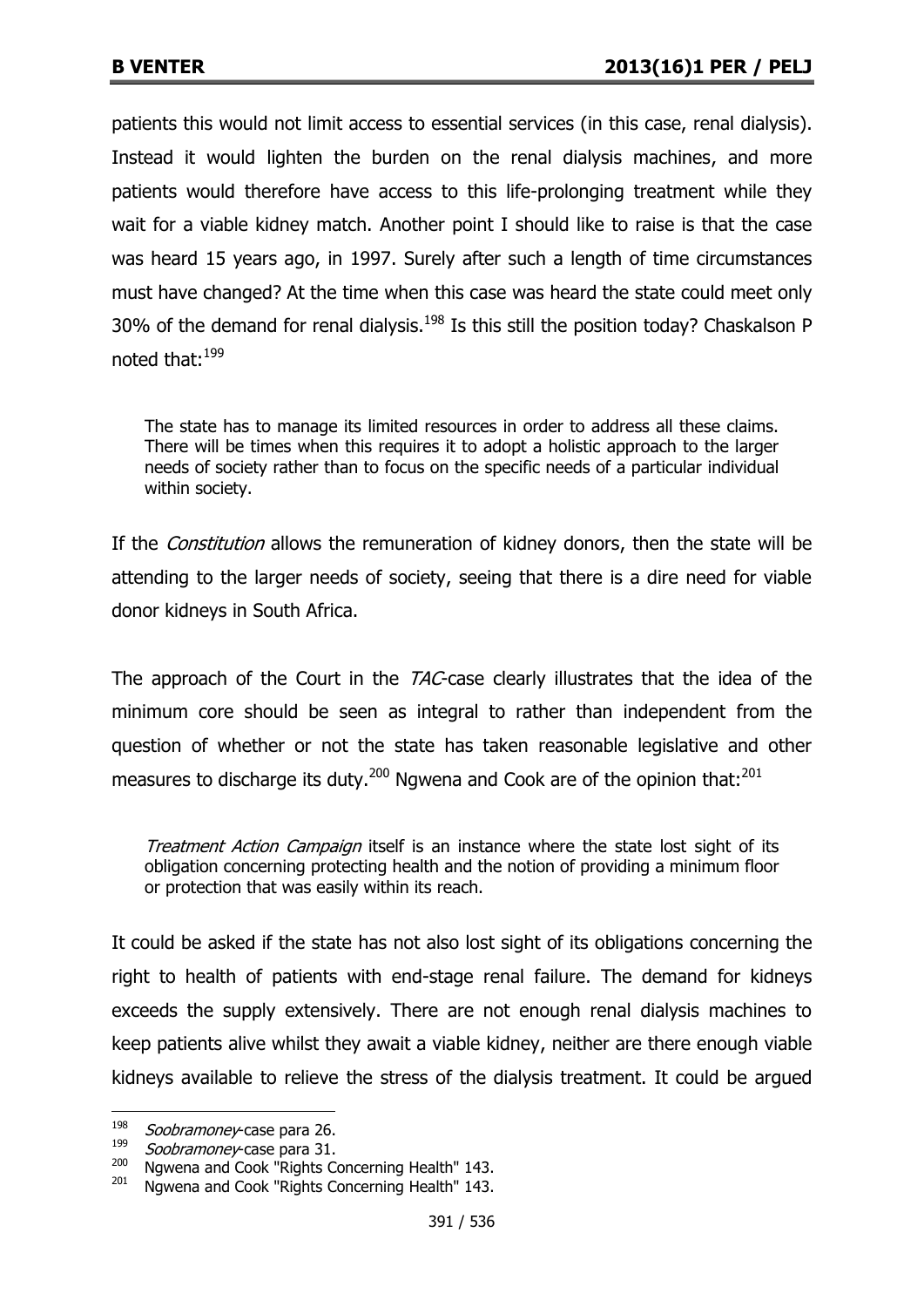that kidney patients, like the mothers and children in the  $TAC$  case, also have a right to their life-saving treatment. "A floor of minimum protection," as said above, is easily within the state's reach concerning kidney recipients. If the remuneration of kidney donors were to be allowed, more kidneys would be available and there would not be a lack of available resources.

As averred in the Khosa and Mahlaule cases, the state cannot merely plead poverty. It has to make out a case that it is indeed limited by resources. If remuneration were to be allowed the state would not be limited by the resources available to it in the first place because enough kidneys would be available to meet the demand for transplants, and secondly because the funds presently available for dialysis could instead be used for transplants.

Consequently it is my opinion that the state is not fulfilling its obligation in sections 7(2) and 27(2) of the Constitution. The state is not respecting, promoting, protecting or fulfilling the kidney recipients' right to healthcare. Furthermore the state is not taking reasonable, legislative and other measures within its available resources to achieve the progressive realisation of the right to health pertaining to those in need of kidney transplants. The dire lack of available kidneys has been a problem for a number of decades, and the state should therefore provide the kidney recipients with an alternative option. They should be allowed to obtain a kidney in a constitutionally acceptable manner by having the state remunerate the kidney donor.

#### **9 Conclusion**

This article has sought to examine if the remuneration of kidney donors could be regarded as constitutionally acceptable. In my opinion all of the constitutional rights that have been examined have proved that they could be used in favour of the remuneration of kidney donors.

The right to life is regarded as the most important right of all the fundamental human rights because it is the foundation of all other rights. Without life no other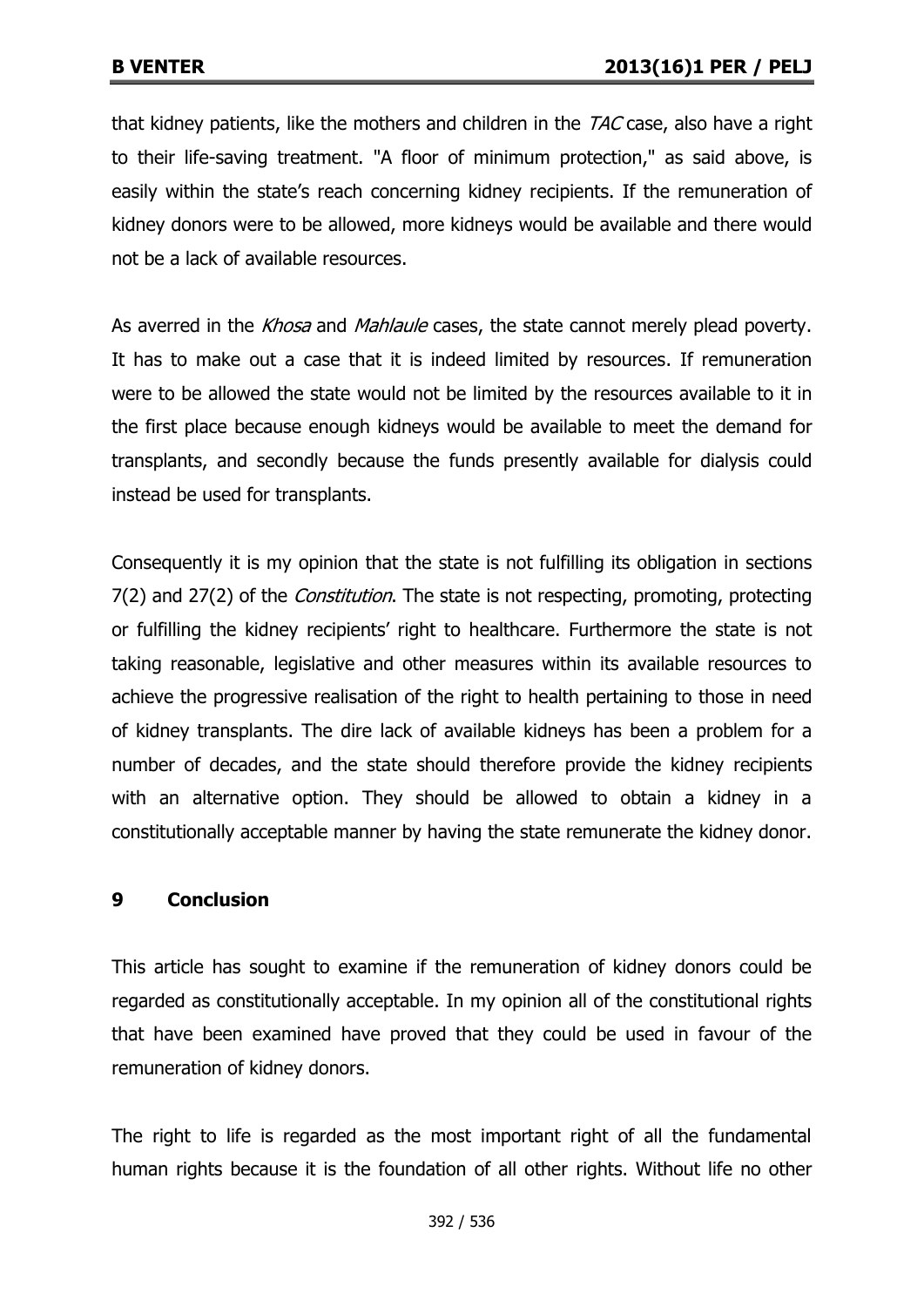right can exist. It was held in *Makwanyane* that the right to life implied that it had to be a life worth living. I have argued that the pain and suffering that accompany renal dialysis are such that the life of the patients is not a life worth living, but that a kidney transplant would give the patients a better life. The right to human dignity is regarded as interconnected with the right to life. According to Ackermann J the right to life incorporates the right to dignity. Human dignity and renal dialysis cannot coexist. It is also argued that the worldwide argument that a kidney donor's human dignity would be infringed if he received remuneration for his kidney donation is illogical. Furthermore the issue was also raised why the cruel and inhuman treatment of a criminal could be regarded as constitutionally unacceptable but the same treatment is regarded as constitutionally acceptable regarding an end-stage renal-failure patient. All persons are allowed to make decisions regarding their own bodies, as is guaranteed by the right to self-determination expressed in the Constitution. Thus, if a person is not allowed the option to decide whether or not he would like to be remunerated for his kidney donation, his right to self-determination is infringed. The remuneration of a kidney donor would have absolutely no effect whatsoever on the kidney donor's right to privacy. The donor would still be allowed to remain anonymous. Lastly, due to everyone's right to health care provided within the state's available resources, the state should allow persons to be remunerated for their kidney donation. Consequently, more end-stage renal-failure patients would have access to renal dialysis until a viable kidney became available, and it would always be possible for the state to provide kidneys within its available resources for the purpose of transplant operations.

If the state does not allow the remuneration of a kidney donor but merely leaves matters as they are at the moment, meaning that kidney donation is the only acceptable way to obtain a kidney, it could be argued that the state is infringing upon the rights to which a person is entitled by virtue of the *Constitution*.

Consequently, after careful consideration of the above it should be thought to be constitutionally acceptable to remunerate a kidney donor for his kidney. The sales of human kidneys are currently legally prohibited. I am strongly of the opinion that the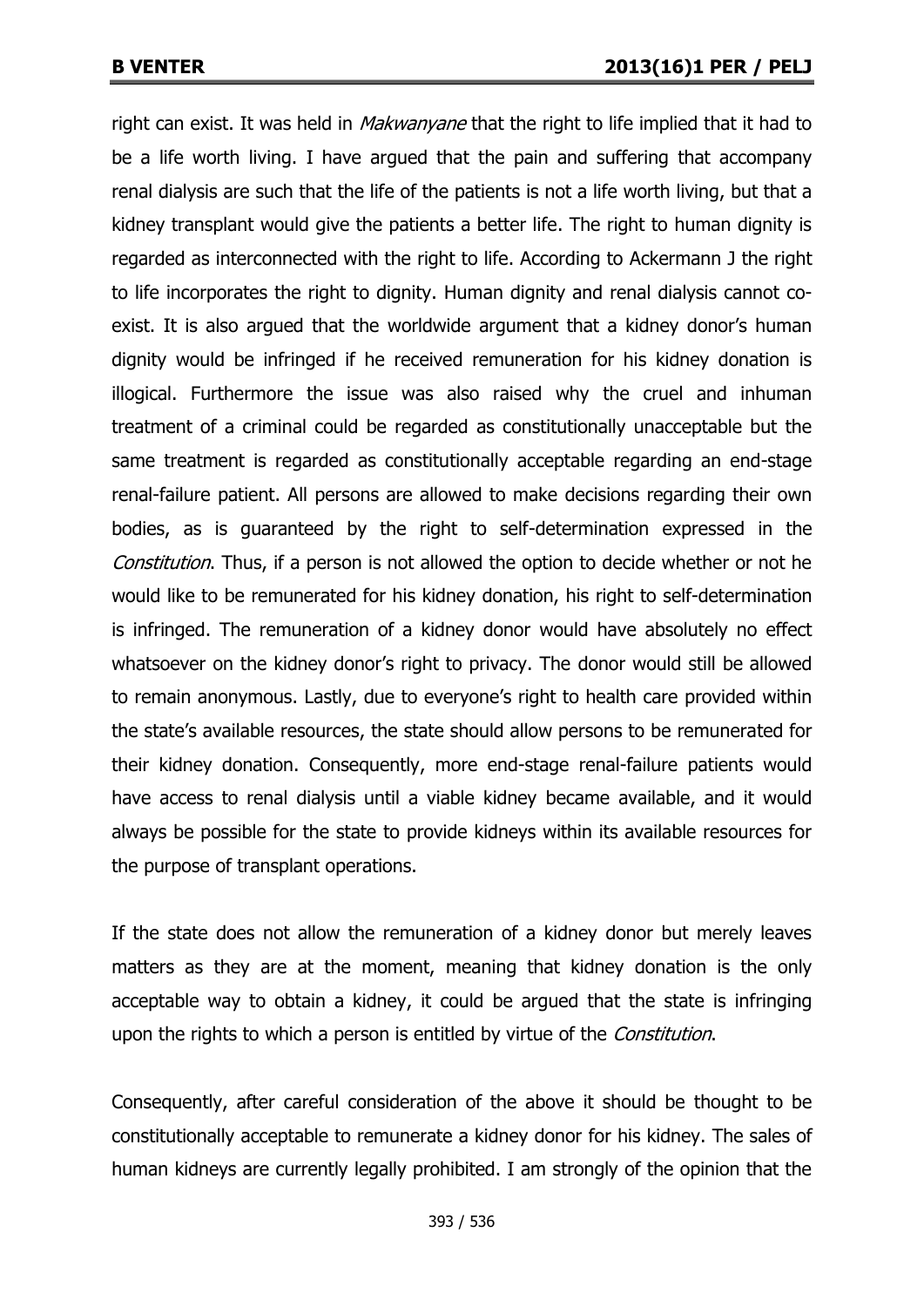legislation of kidney sales in a constitutionally acceptable manner would improve the current shortage of donor kidneys in South Africa. Furthermore, this would give hope to the thousands of South African patients who are presently waiting on a miracle. It would be reprehensible if the shortfall of legislative development is the only reason why South Africa is suffering from such an acute shortage of donor kidneys.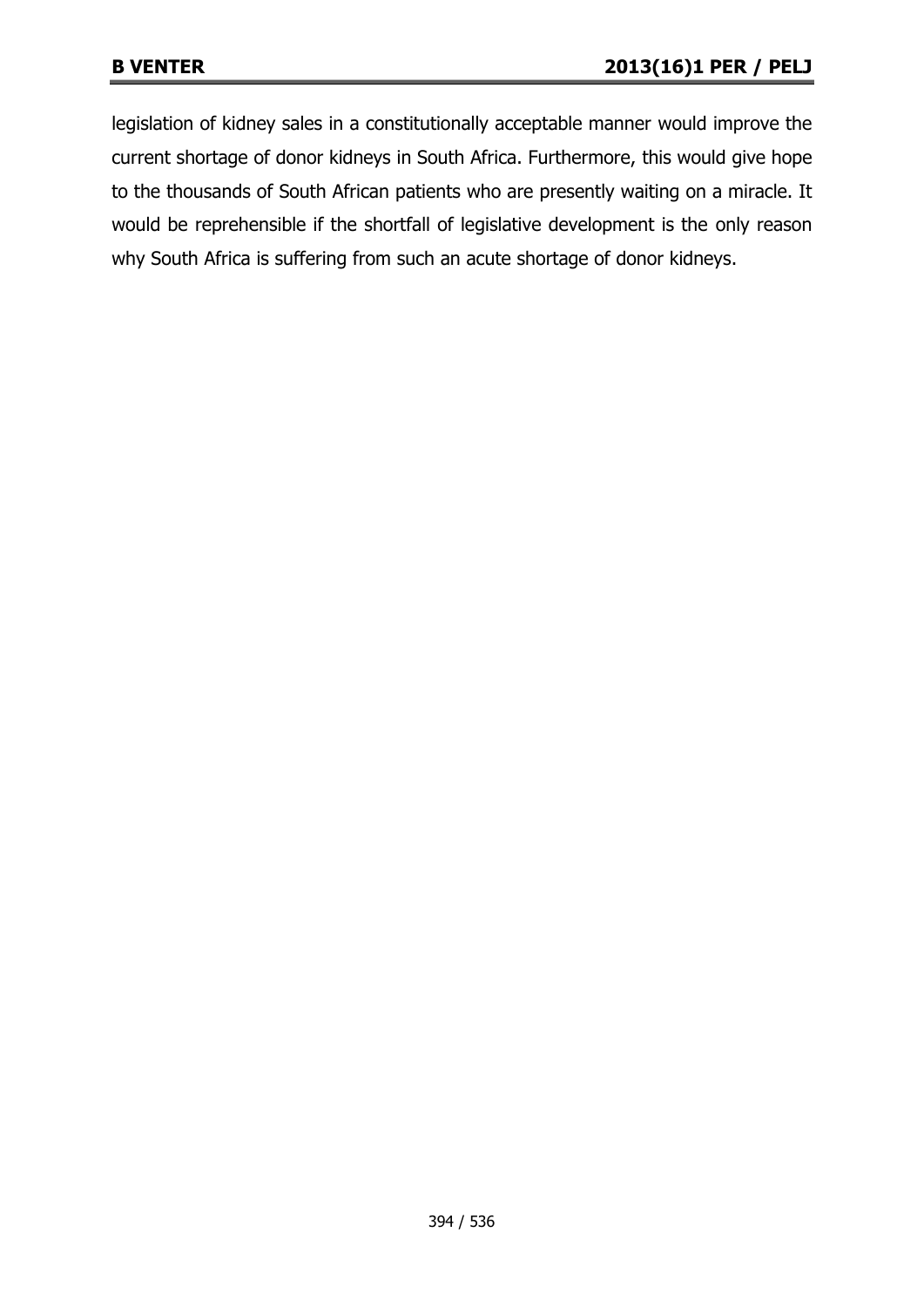#### **Bibliography**

Berger "Constitution and Public Health Policy"

Berger J "The Constitution and Public Health Policy" in Hassim A, Heywood M and Berger J (eds) Health and Democracy: A Guide to Human Rights, Health Law and Policy in Post-apartheid South Africa (Siber Ink Cape Town 2007) 30-69

Botha 2009 Stell L Rev

Botha H "Human Dignity in a Comparative Perspective" 2009 Stell L Rev 171-220

#### Carsten and Pearmain Foundational Principles

Carstens PA and Pearmain DL Foundational Principles of South African Medical Law (LexisNexis Butterworths 2007)

Currie and De Waal Bill of Rights Handbook

Currie I and De Waal J *The Bill of Rights Handbook* 5<sup>th</sup> ed (Juta Cape Town 2008)

#### Danwood 2002 Human Rights Brief

Danwood MC "Toward Revitalizing Economic, Social, and Cultural Rights in Africa: Social and Economic Rights Action Centre and the Center for Economic and Social Rights v Nigeria" 2002 Human Rights Brief (10)17-32

Devenish Commentary

Devenish GE A Commentary on the South African Bill of Rights (Butterworths Durban 1999)

#### Dhai and McQuoid-Mason Bioethics

Dhai A and McQuoid-Mason D Bioethics, Human Rights and Health Law (Juta Cape Town 2011)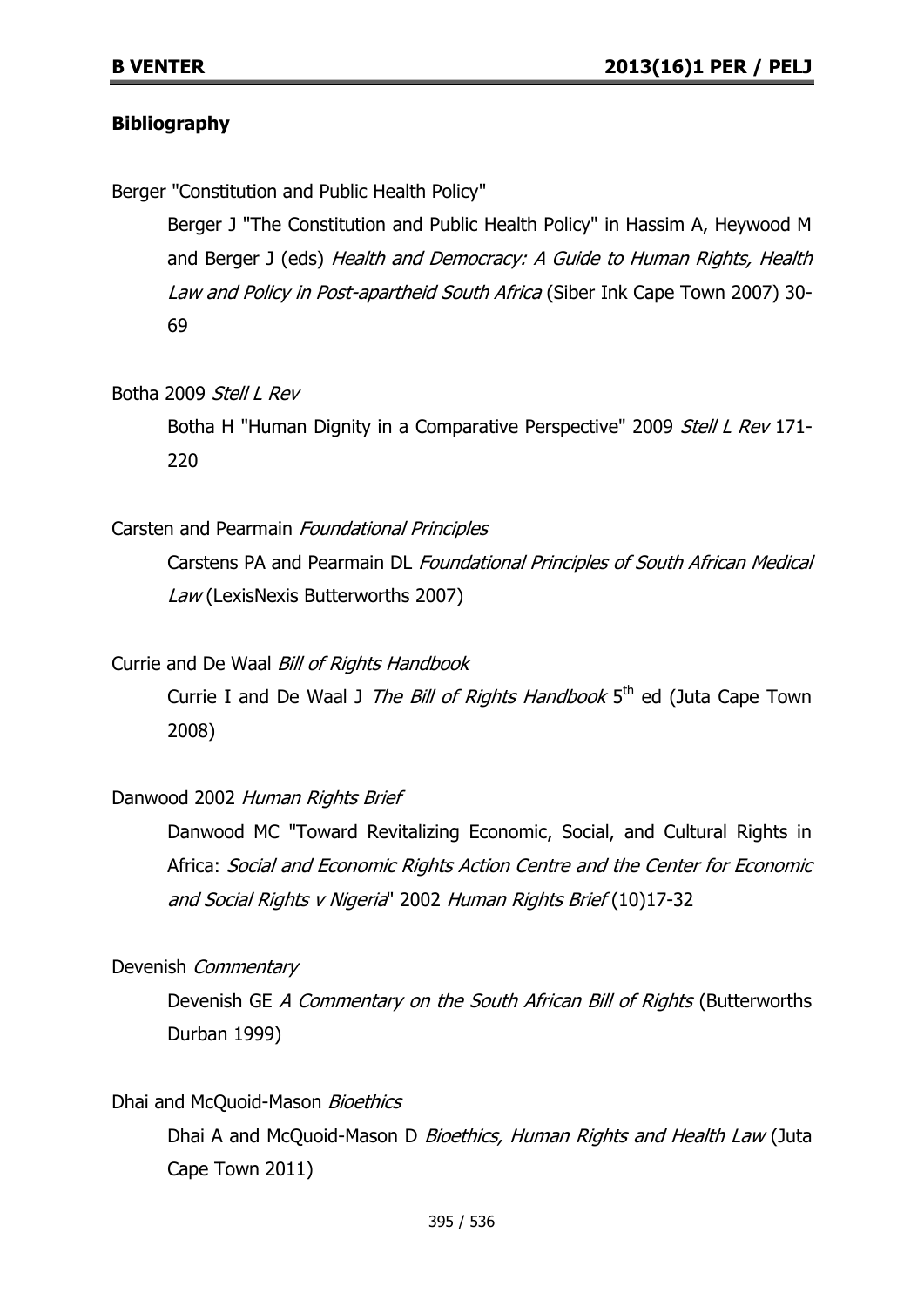# Dugard International Law

Dugard J *International Law: A South African Perspective* 3<sup>rd</sup> ed (Juta Cape Town 2006)

#### Formica et al 2010 Clin J Am Soc Nephro

Formica RN *et al* "Kidney Transplantation and HIV: Does Recipient Privacy Outweigh the Donor's Right to Information?" 2010 Clin J Am Soc Nephro 924-928

#### Gill and Sade 2002 Kennedy Inst Ethics J

Gill MB and Sade RM "Paying for Kidneys: The Case Against Prohibition" 2002 Kennedy Inst Ethics J (12)17-45

#### Goolam 2001 PELJ

Goolam NMI "Human Dignity - Our Supreme Constitutional Value" 2001 PELJ (4)1-16

#### Hakim Introduction to Organ Transplantation

Hakim NS *Introduction to Organ Transplantation* (Imperial College Press London 1997)

#### Harillall and Kasiram 2011 Health SA Gesondheid

Harillall B and Kasiram M "Exploring the Bio-psychosocial Effect of Renal Replacement Therapy amongst Patients in a State Hospital in South Africa" 2011 Health SA Gesondheid (16)1-10

# Heywood "Background to Health Law"

Heywood M "A Background to Health Law and Human Rights in South Africa" in Hassim A, Heywood M and Berger J (eds) Health and Democracy: A Guide to Human Rights, Health Law and Policy in Post-apartheid South Africa (Siber Ink Cape Town 2007) 2-29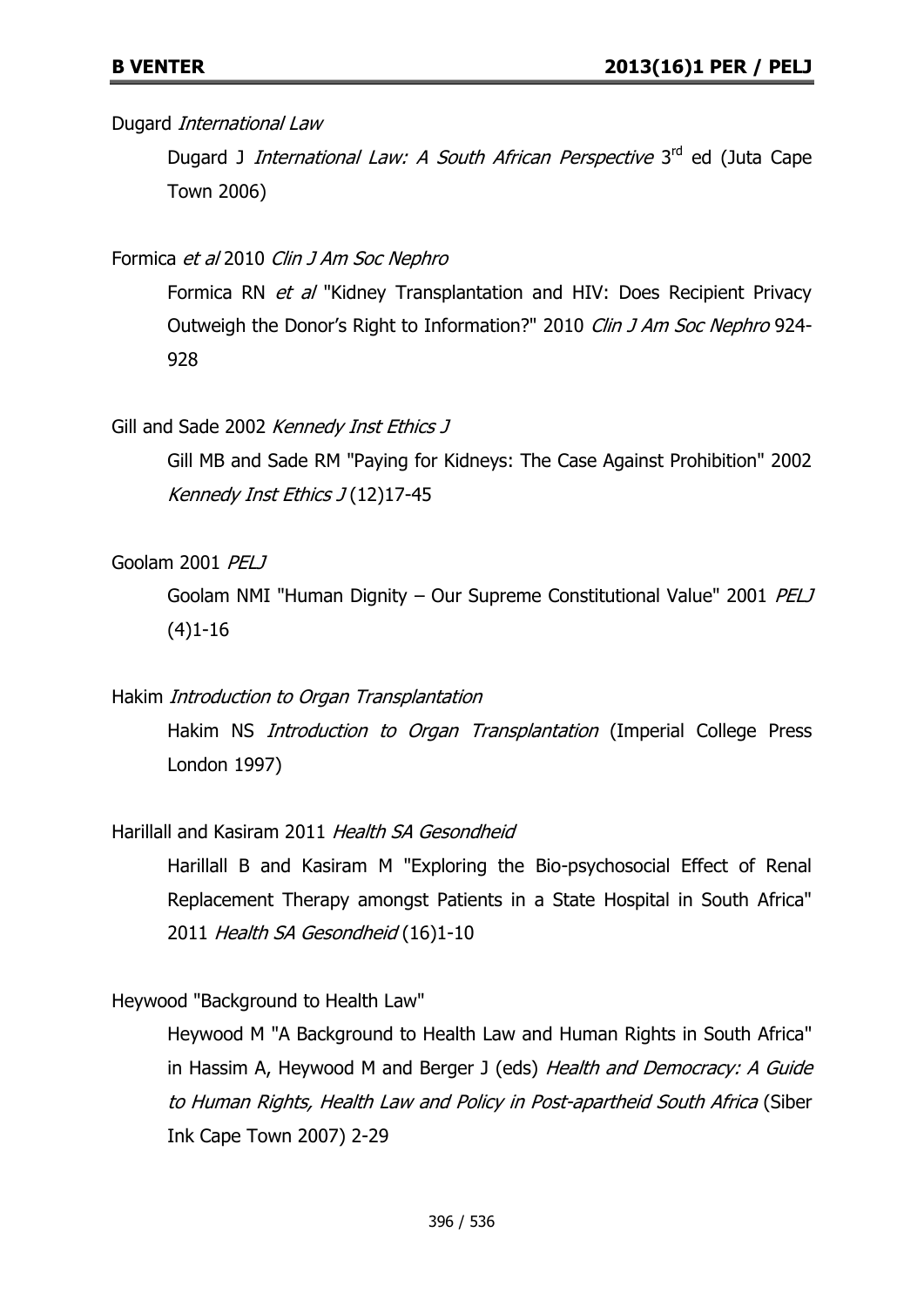Jordaan South African Consumer's Information Privacy

Jordaan Y South African Consumer's Information Privacy (LLD-thesis UP 2003)

# Killander "African Human Rights Law"

Killander M "African Human Rights Law in Theory and Practice" in Joseph S and McBeth A (eds) Research Handbook on International Human Rights Law (Cheltenham United Kingdom 2010) 388-413

# Liebenberg 2005 SAJHR

Liebenberg S "The Value of Human Dignity in Interpreting Socio-economic rights" 2005 SAJHR 1-33

# Manby "Civil and Political Rights"

Manby B "Civil and Political Rights in the African Charter in Human and Peoples' Rights Articles 1-7" in Evans M and Murray R The African Charter on Human and Peoples' Rights: The System in Practice 1986–2006 2<sup>nd</sup> ed (Cambridge University Press Cambridge 2008) 171-213

# Matas 2006 Clin J Am Soc Nephro

Matas AJ "Why we should Develop a Regulated System of Kidney Sales: A Call for Action!" 2006 Clin J Am Soc Nephro 1129-1132

# Moellendorf 1998 SAJHR

Moellendorf D "Reasoning about Resources: Soobramoney and the Future of Economic Right Claims" 1998 SAJHR 327-333

# Naicker 2003 Kidney International

Naicker S "End-stage Renal Disease in Sub-Saharan and South Africa" 2003 Kidney International 119-122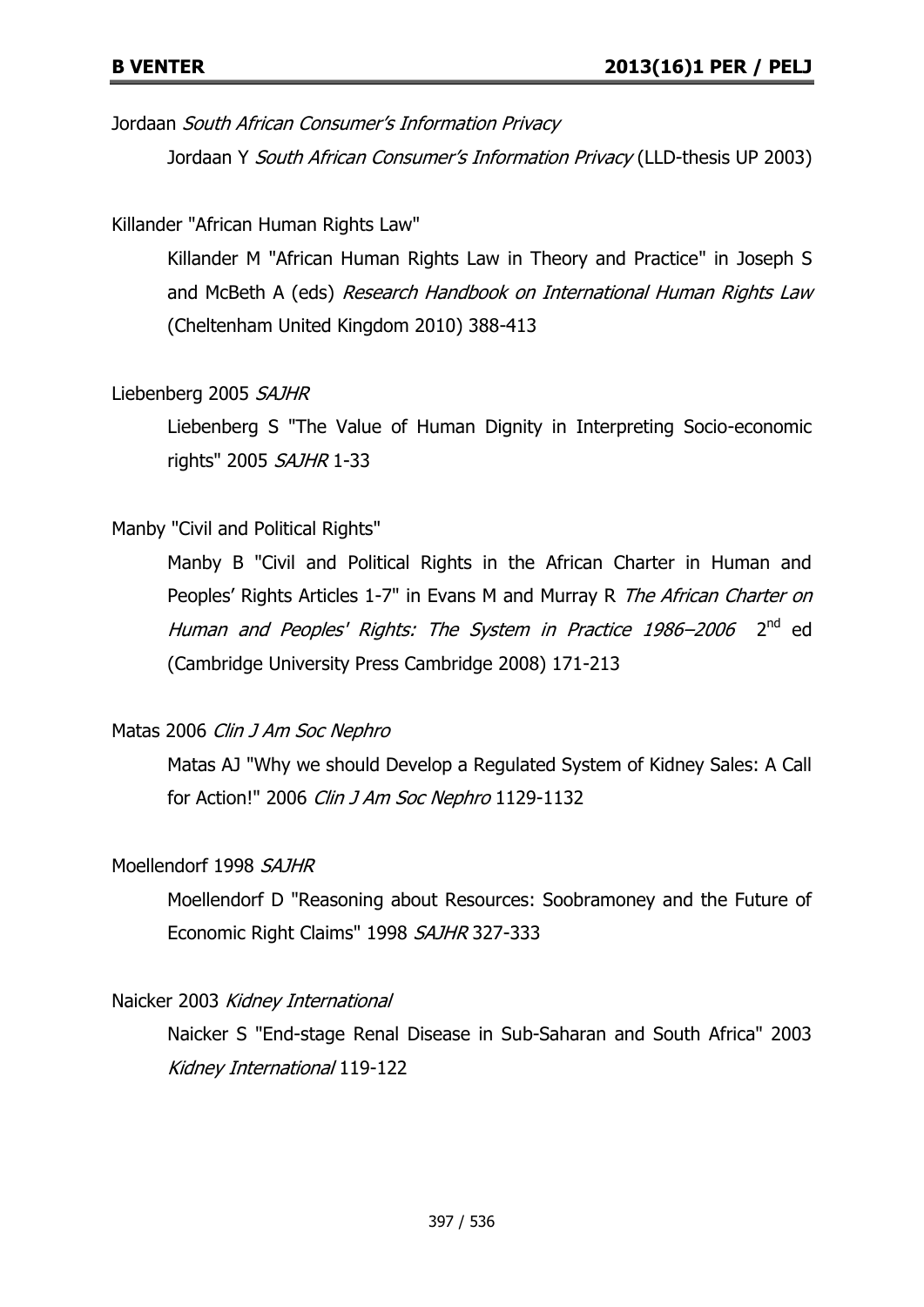# Neethling et al Law of Personality

Neethling et al Neetling's Law of Personality (LexisNexis Butterworths Durban 1996)

#### Ngwena 2000 Med Law Int

Ngwena C "Substantive Equality in South Africa Health Care: The Limits of the Law" 2000 Med Law Int (4)1-21

# Ngwena and Cook "Rights Concerning Health"

Ngwena C and Cook R "Rights Concerning Health" in Brand D and Heyns C (eds) Socio-economic Rights in South Africa (Pretoria University Law Press Pretoria 2005) 107-151

#### Rehof "Article 3"

Rehof L "Article 3" in Gudmundur A and Eide A The Universal Declaration of Human Rights: A Commentary (Scandinavian University Press 1992) 73-85

#### Rehman International Human Rights

Rehman J International Human Rights: A Practical Approach (Longman London 2003)

#### SALC Assisted Decision-making

South African Law Commission Assisted Decision-making: Adults with Impaired Decision-making Capacity - Discussion Paper 105, Project 122 (SALC Pretoria 2004)

#### Schicktanz, Wiesermann and Wöhlke Organ Transplantation

Schicktanz S, Wiesermann C and Wöhlke S Teaching Ethics in Organ Transplantation and Tissue Donation (Univeritätverlag Göttingen 2010)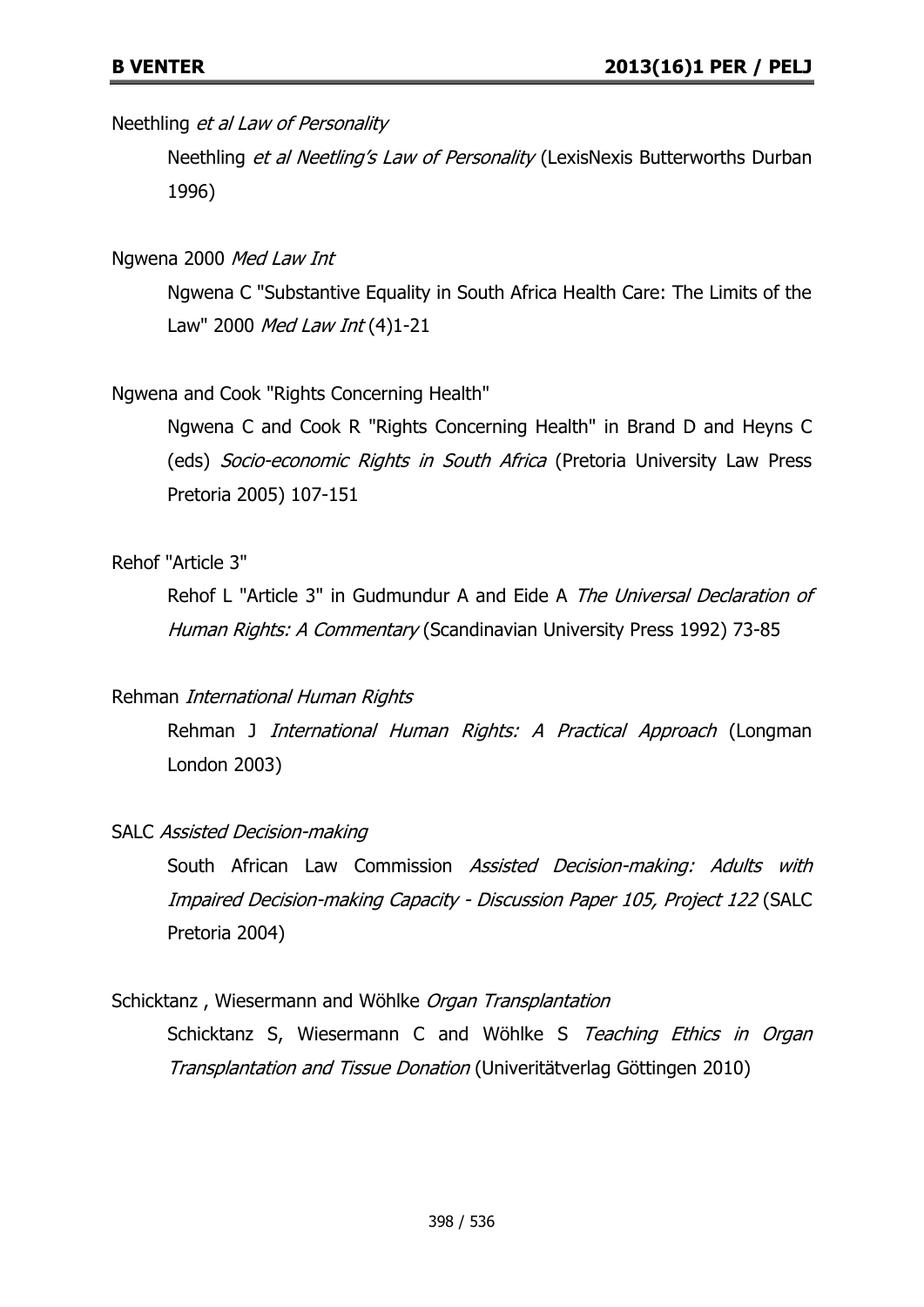#### Schmidt Justice at Nuremberg

Schmidt U Justice at Nuremberg: Leo Alexander and the Nazi Doctors' Trail (Palgrave MacMillan Hampshire 2006)

#### Slabbert 2010 PELJ

Slabbert M "Ethics, Justice and the Sale of Kidneys for Transplantation Purposes" 2010 PELJ 77-105

#### Swanepoel Embryonic Stem Cell Research and Cloning

Swanepoel M Embryonic Stem Cell Research and Cloning: A Proposed Legislative Framework in the Context of Legal Status and Personhood (LLMthesis UP 2006)

#### **Register of cases**

Carmichele v Minister of Safety and Security 2001 4 SA 398 (CC)

Christian Lawyers Association of South Africa v Minister of Health 1998 4 SA 1113 (T)

Dawood v Minister of Home Affairs 2000 3 SA 936 (CC)

Du Plessis v De Klerk 1996 3 SA 850 (CC)

Ex parte Minister of Safety and Security: In re S v Walters 2002 4 SA 613 (CC)

Ferreira v Levin 1996 1 SA 984 (CC)

Investigating Directorate: Serious Economic Offences v Hyundai Motor Distributors (Pty) Ltd: In re Hyundai Motor Distributors (Pty) Ltd v Smit 2001 1 SA 545 (CC)

Katangese People's Congress v Zaire Communication 75/92

Khosa v Minister of Social Development; Mahlaule v Minister of Social Development 2004 6 SA 505 (CC)

Minister of Health v Treatment Action Campaign 2002 10 BCLR 1033 (CC)

Phillips v De Klerk 1983 TPD (unreported)

Social and Economic Rights Action Center and the Center for Economic and Social Rights v Nigeria Communication 155/96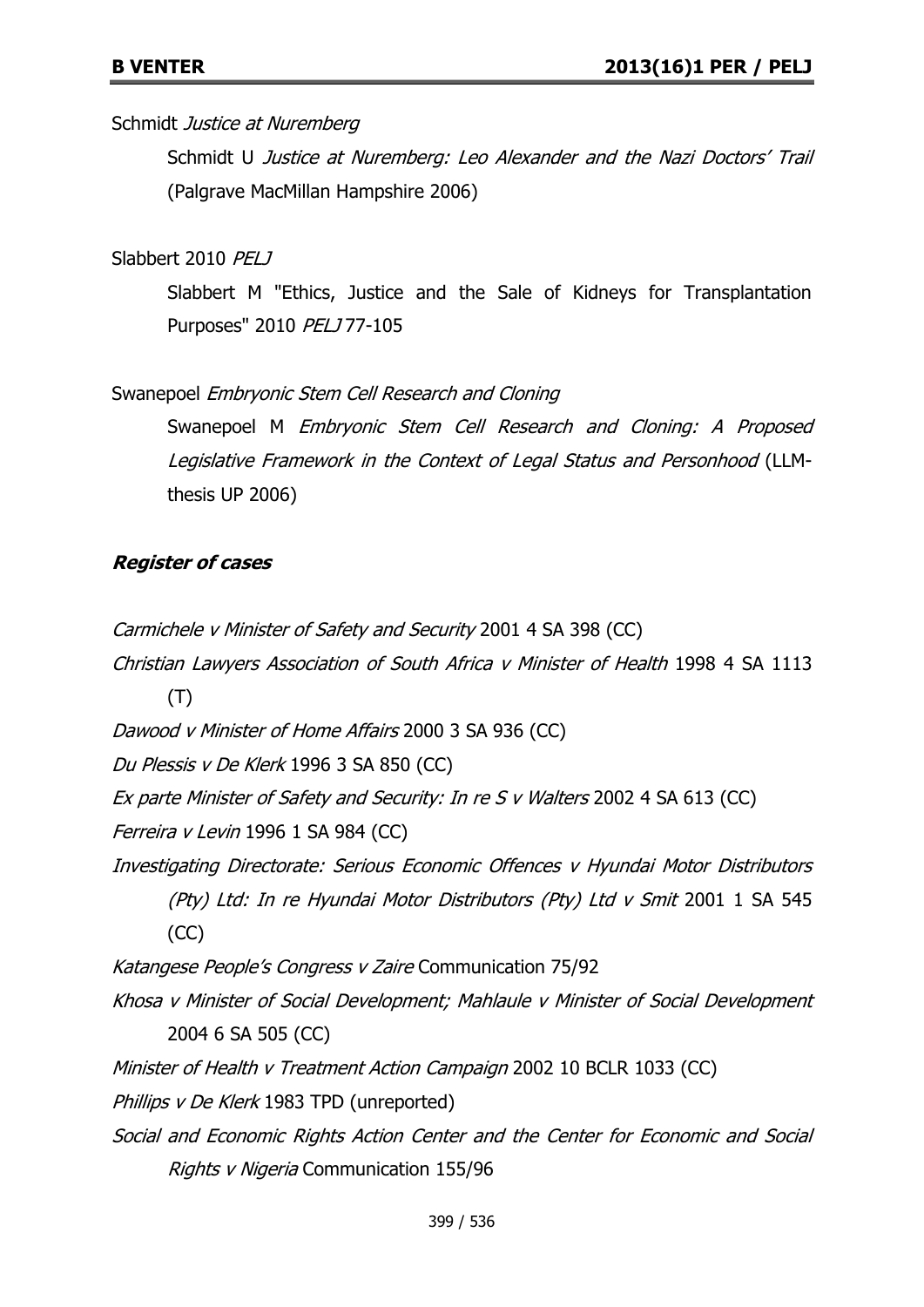Soobramoney v Minister of Health (KwaZulu Natal) 1998 1 SA 765 (CC) S v Makwanyane 1995 3 SA 391 (CC) Van Biljon v Minister of Correctional Services 1997 4 SA 441 (C)

#### **Register of legislation**

Choice on Termination of Pregnancy Act 92 of 1996 Constitution of the Republic of South Africa, 1996 National Health Act 61of 2003 Promotion of Access to Information Act 2 of 2000

#### **Register of international and regional legal instruments**

African Charter of Human and People's Rights (1981) International Covenant on Civil and Political Rights (1966) International Covenant on Economic, Social and Cultural Rights (1966) Universal Declaration of Human Responsibilities (1997) Universal Declaration of Human Rights (1948) Vienna Convention on the Law of Treaties (1969)

#### **Register of internet sources**

Canadian Institute for Health 2010 http://bit.ly/Y0QNrz Canadian Institute for Health 2010 Renal Transplantation Saving Millions on Dialysis Costs http://bit.ly/Y0QNrz [date of use 20 May 2012]

Clark 2006 http://bit.ly/WWupRe Clark PA 2006 Financial Incentives for Cadaveric Organ Donation: An Ethical Analysis http://bit.ly/WWupRe [date of use 23 May 2012]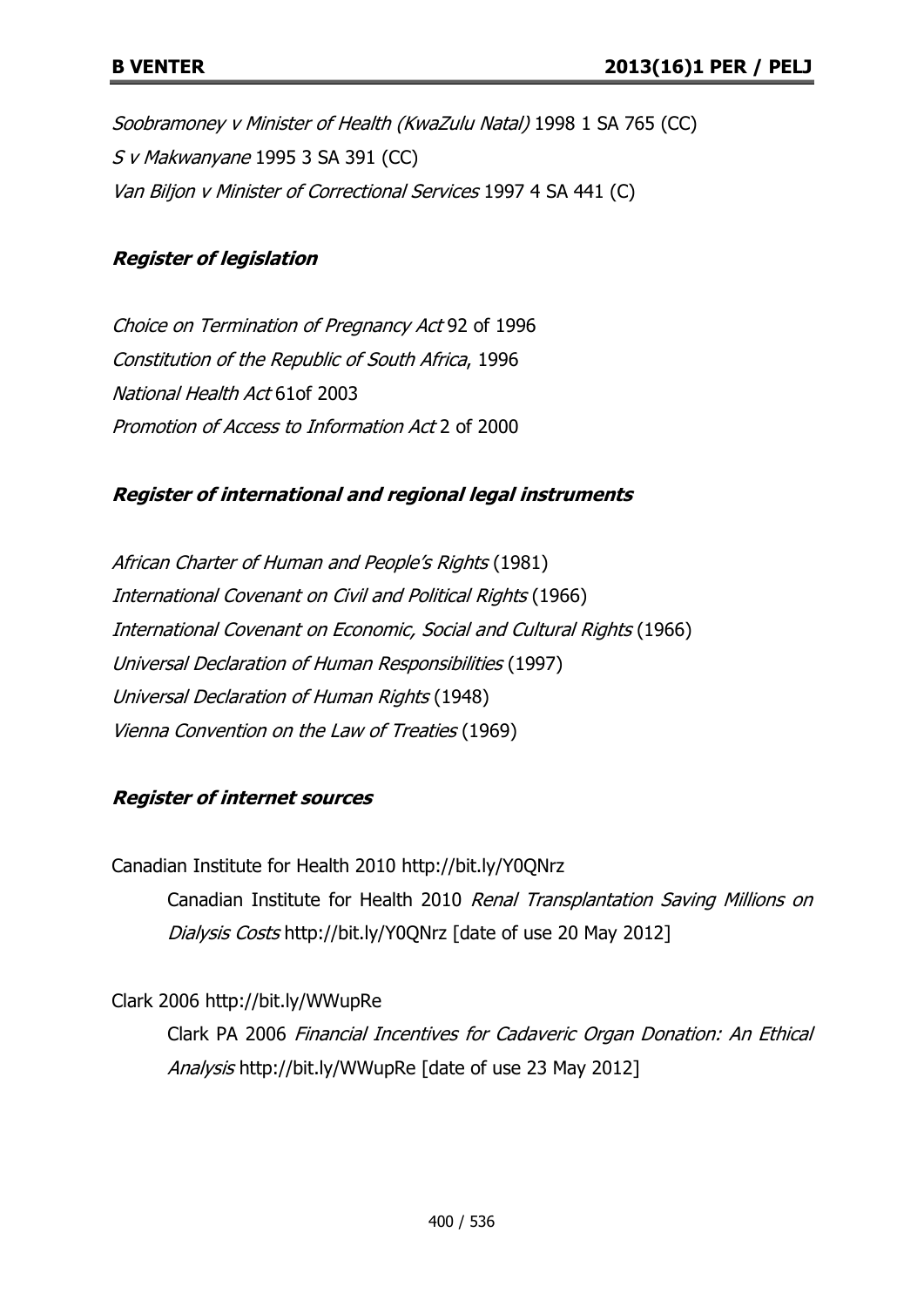# Davison and Rosielle 2008 http://bit.ly/Z0ZaSX

Davison SN and Rosielle DA 2008 Withdrawl (sic) of Dialysis: Decision Making http://bit.ly/Z0ZaSX [date of use 21 May 2012]

# De Klerk 2011 http://bit.ly/14dSC8b

De Klerk A 2011 A Simple Answer to Kidney Diseases http://bit.ly/14dSC8b [date of use 19 Apr 2012]

#### Hartwell 2010 http://bit.ly/149gfyc

Hartwell L 2010 Global Organ Donation Policies around the World http://bit.ly/149gfyc [date of use 18 Aug 2011]

#### Joseph 2011<http://bit.ly/ZoHrl2>

Joseph R 2011 The Right to Life is the Most Important of All <http://bit.ly/ZoHrl2> [date of use 26 March 2013]

#### KHA 2008 http://bit.ly/ZzEJfQ

Kidney Health Australia 2008 Kidney Facts http://bit.ly/ZzEJfQ [date of use 25 Apr 2011]

#### McLean 2012 http://bit.ly/XrIpxs

McLean SAM 2012 Human Rights and Bioethics http://bit.ly/XrIpxs [date of use 17 May 2012]

#### Minister of Health 2008 http://bit.ly/YqsHG5

Minister of Health Singapore 2008 Human Organ Transplant Act (HOTA) http://bit.ly/YqsHG5 [date of use 29 May 2012]

# National Kidney Foundation 2009 http://bit.ly/Y14Ptd

National Kidney Foundation 2009 When Stopping Dialysis Treatment is your Choice http://bit.ly/Y14Ptd [date of use 21 May 2012]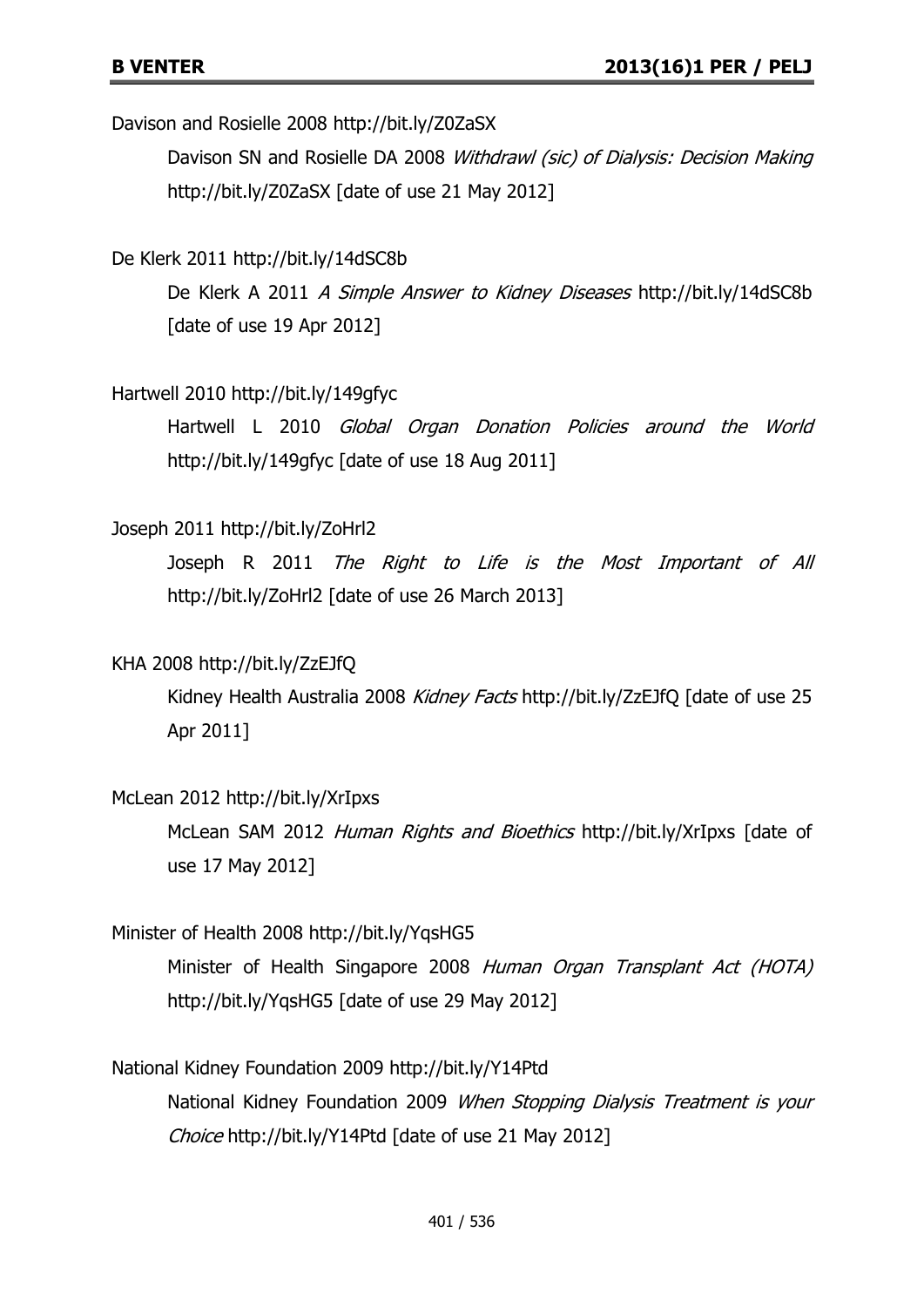Newman 2010 http://bit.ly/YHND7y

Newman B 2010 The Doctors of the Holocaust http://bit.ly/YHND7y [date of use 17 May 2012]

Organ Donor Foundation 2012 http://bit.ly/YqtVB8

Organ Donor Foundation 2012 Home Page http://bit.ly/YqtVB8 [date of use 5 May 2011]

UN CESCR 2000 http://bit.ly/102nBOG

United Nations Committee on Economic, Social and Cultural Rights 2000 General Comment 14: The Right to Highest Attainable Standard of Health http://bit.ly/102nBOG [date of use 19 Apr 2012]

#### UN Human Rights Committee 1988 http://bit.ly/ZfoHEn

United Nations Human Rights Committee 1988 General Comment 16: The Right to Respect of Privacy, Family, Home and Correspondence and Protection of Honour and Reputation http://bit.ly/ZfoHEn [date of use 17 May 2011]

# **List of abbreviations**

| <b>ACHPR</b>          | African Charter of Human and People's Rights            |
|-----------------------|---------------------------------------------------------|
| <b>CESCR</b>          | Committee on Economic, Social and Cultural Rights       |
| Clin J Am Soc Nephro  | Clinical Journal of the American Society of Nephrology  |
| <b>ICCPR</b>          | International Covenant on Civil and Political Rights    |
| <b>ICESCR</b>         | International Covenant on Economic, Social and Cultural |
|                       | <b>Rights</b>                                           |
| Kennedy Inst Ethics J | Kennedy Institute of Ethics Journal                     |
| <b>KHA</b>            | Kidney Health Australia                                 |
| Med Law Int           | <b>Medical Law International</b>                        |
| PELJ                  | Potchefstroom Electronic Law Journal                    |
| <b>SAJHR</b>          | South African Journal on Human Rights                   |
| <b>SALC</b>           | South African Law Commission                            |